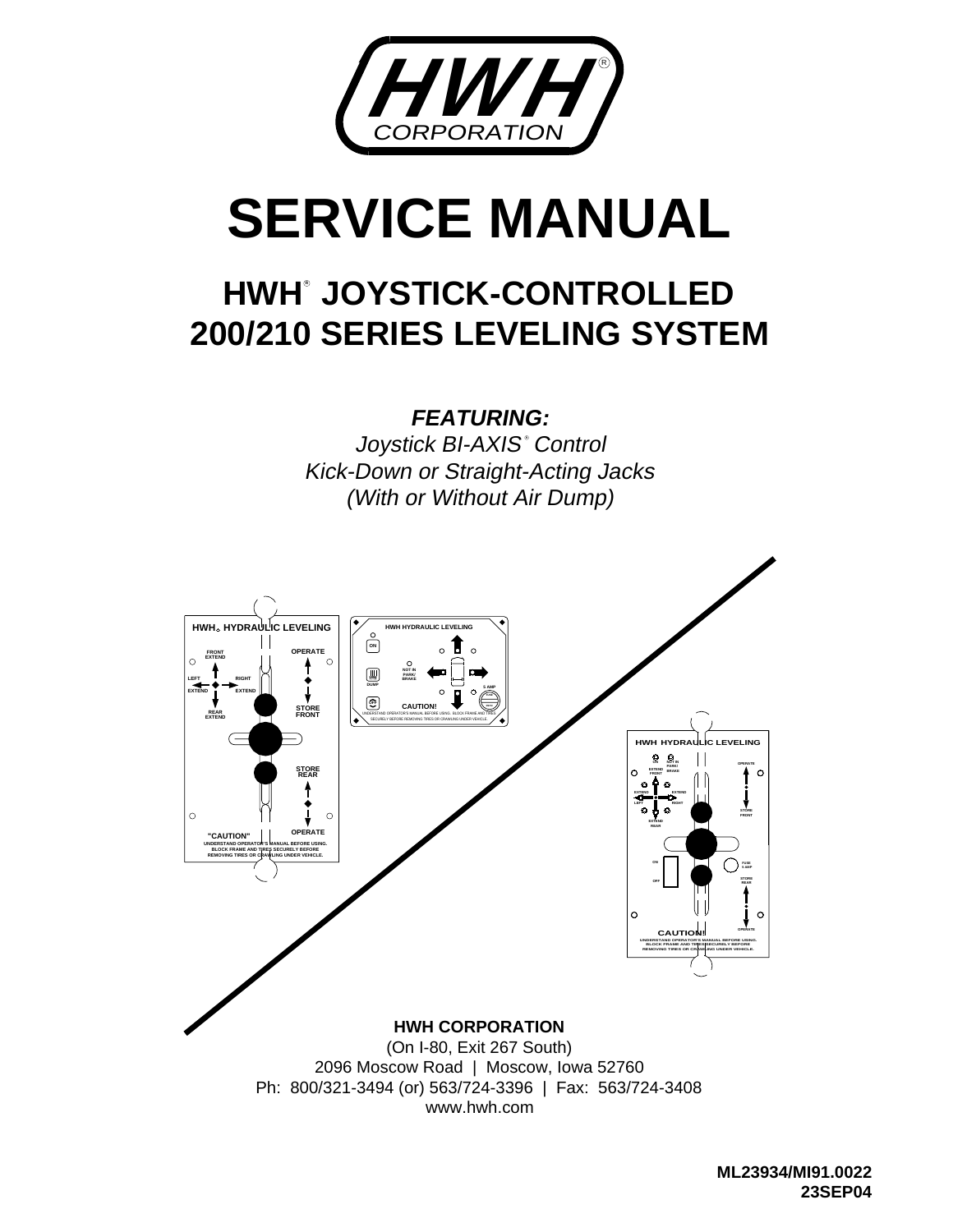#### **SECTION 1**



#### **HOW TO USE MANUAL**

This manual is written in three sections. Section 1 is the Trouble Shooting Guide. Section 2 is the Repair Steps. Section 3 is the Diagrams. Begin diagnosis of the system with Section 1, the Trouble Shooting Guide. This will give the correct operation and function of the system. When a malfunction is encountered, the Trouble Shooting Steps will direct you to the proper Repair Steps in Section 2, the Repair Steps. The Repair Steps are broken into 3 columns, Problem, Solution, and Diagram. In the proper part under Problems, find the symptom you have encountered. The testing and repair for that problem is in the Solution (center) column. Diagrams for a particular Problem and Solution are in the Diagram (right hand) column. This column will direct you to the proper diagram in Section 3, Diagrams, for a more detailed view.

#### **NOTE: SECTION 1 is broken into three sections. HYDRAULIC OPERATION 200/210, ELECTRICAL OPERATION 200 SERIES AND ELECTRICAL OPERATION 210 SERIES. The 200 and 210 series are the same hydraulically but electrically have some differences. Make sure you are in the proper section for the system you are working on.**

Before beginning your repair, it is IMPORTANT to read the CAUTIONS and NOTES AND CHECKS in the first section, TROUBLE SHOOTING GUIDE. In many cases this will save time and mistakes when trouble shooting a system.

This Repair Manual is offered as a guide only. It is impossible to anticipate every problem or combination of problems. This manual is written in sequential order of the proper operation of the system. The Trouble Shooting Steps must be followed in order to give correct diagnosis of the problem(s). For any problems encountered that are not addressed in this manual, contact HWH Corporation for assistance.

**NOTE: Diagrams in this manual are of typical systems. There may be plumbing or harness differences. In most cases this should not effect trouble shooting procedures.**

#### **PROCEED WITH TROUBLE SHOOTING GUIDE**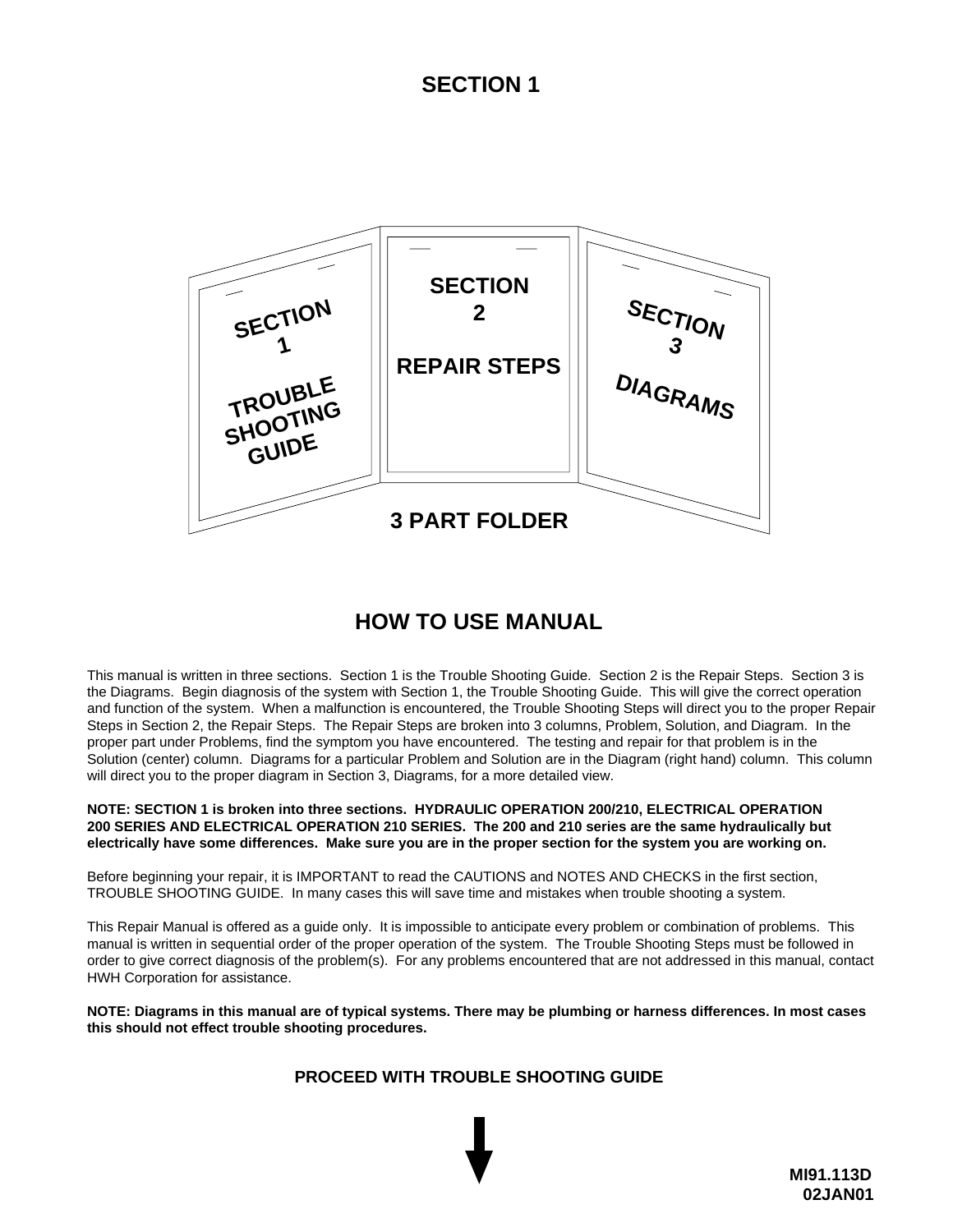#### **TROUBLE SHOOTING**

#### **WARNING!**

**BLOCK FRAME AND TIRES SECURELY BEFORE CRAWLING UNDER VEHICLE. DO NOT USE THE LEVELING JACKS OR AIR SUSPENSION TO SUPPORT VEHICLE WHILE UNDER VEHICLE OR CHANGING TIRES. VEHICLE MAY DROP AND OR MOVE FORWARD OR BACKWARD WITHOUT WARNING CAUSING INJURY OR DEATH.**

**WHEN ROUTING OR REROUTING HYDRAULIC HOSES AND WIRES, BE SURE THEY ARE NOT EXPOSED TO ENGINE EXHAUST OR ANY HIGH TEMPERATURE COMPONENTS OF THE VEHICLE.**

**THE JACKS MAY ABRUPTLY SWING UP WHEN THE FOOT CLEARS THE GROUND OR WHEN THE JACK REACHES FULL EXTENSION.** 

**NEVER PLACE HAND OR OTHER PARTS OF THE BODY NEAR HYDRAULIC LEAKS. OIL MAY CUT AND PENETRATE THE SKIN CAUSING INJURY OR DEATH.**

**SAFETY CLASSES ARE TO BE WORN TO PROTECT EYES FROM DIRT, METAL CHIPS, OIL LEAKS, ECT. FOLLOW ALL OTHER SHOP SAFETY PRACTICES.**

**DO NOT OVER EXTEND THE REAR JACKS. IF THE WEIGHT OF THE VEHICLE IS REMOVED FROM ONE OR BOTH REAR WHEELS, THE VEHICLE MAY ROLL FORWARD OR BACKWARD OFF THE JACKS.**

#### **NOTES AND CHECKS**

**Read and check before proceeding with Trouble Shooting Steps.**

**NOTE: HWH CORPORATION ASSUMES NO LIABILITY FOR DAMAGES OR INJURIES RESULTING FROM THE INSTALLATION OR REPAIR OF THIS PRODUCT.**

1. The Trouble Shooting Guide must be followed in order. Problems checked for in one step are assumed correct and not checked again in following steps.

**2.** Check that the oil reservoir is full with the jacks in the fully retracted position.

Most coaches have more than one battery; one for the engine **3.** and the other(s) for the coach. The engine battery supplies power for the light panel and hydraulic pump. DO NOT use the coach batteries to supply power to the pump. Batteries under no load should read 12.6 volts. Batteries must maintain good voltage under load. Batteries must be in good condition with no weak cells. An alternator, converter or battery charger will not supply enough power for the system to operate properly.

4. Proper grounding of all components is critical. See the electrical circuit for specific grounds required. Faulty grounds, especially for the light panel, solenoid manifold or the pump assembly, may cause improper or erratic operation.

**This manual is intended for use by experienced mechanics with knowledge of hydraulic and automotive electrical systems. People with little or no experience with HWH leveling systems should contact HWH technical service (800-321-3494) before beginning. Special attention should be given to all cautions, wiring, and hydraulic diagrams.**

Suggested tools for trouble shooting the HWH leveling systems: JUMPER WIRES (UP TO 10 GAUGE) PRESSURE GAUGE (3500 PSI MIN.) MULTI-METER 12 VOLT TEST LIGHT

Tightening of hose ends: If tightening a new hose end, make the hose end snug (finger tight) on the fitting, then tighten the hose end 1/3 turn (2 FLATS). If tightening an existing hose end, tighten the hose end to snug plus 1/4 turn (1 FLAT).

**PROCEED WITH THE TROUBLE SHOOTING STEPS ON THE FOLLOWING PAGE**

> **MI91.113F 25APR11**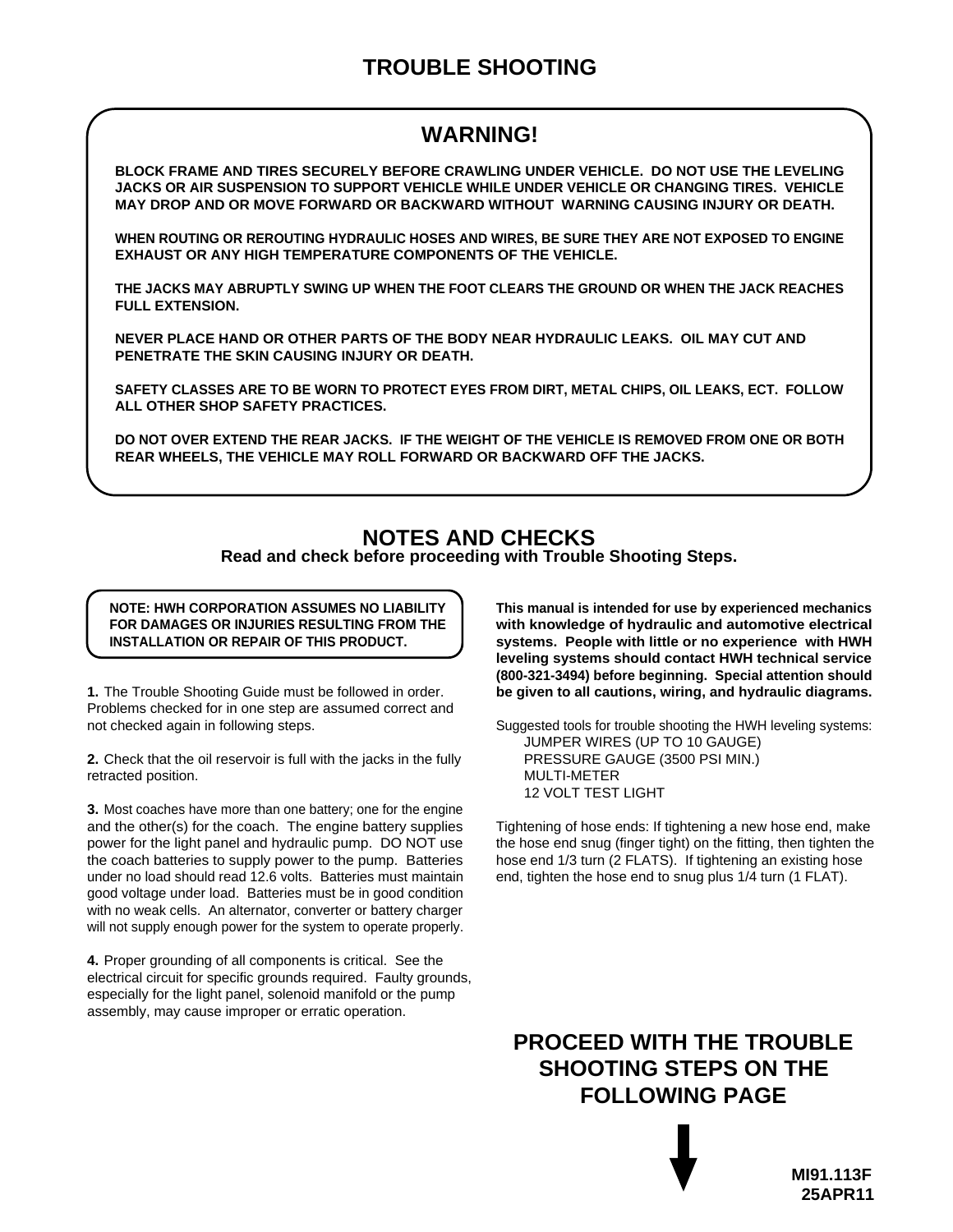#### **TROUBLE SHOOTING STEPS**



#### **HYDRAULIC OPERATION 200/210 SERIES**

**NOTE:**If the system is not functioning electrically, proceed to the ELECTRICAL OPERATION section for 200 and 210 series.

Move the Front and Rear Store Levers to the OPERATE position.

Turn the system ON.

**1. For Kick-Down Jacks.** Move the Jack Control Lever to the EXTEND FRONT position to kick the two front jacks to the vertical position. Move the Jack Control Lever to the EXTEND REAR position to kick the two rear jacks to the vertical position. If any jack(s) will not go to the vertical position see Part 1 of the REPAIR STEPS.

2. Push the Jack Control Lever to the FRONT, REAR, RIGHT and LEFT EXTEND positions. Two jacks should extend for each position. The jacks should extend to the ground and lift the vehicle. If this is not so, see Part 2 of the REPAIR STEPS.

**CAUTION:** If the vehicle is equipped with Kick-Down jacks do not lift the rear of the vehicle too high. The vehicle will roll forward or backwards if too much weight is removed from the rear tires.

3. Move the FRONT STORE LEVER then the REAR STORE LEVER to the Store/Travel position. If the jacks do not fully retract, see Part 3 of the REPAIR STEPS.

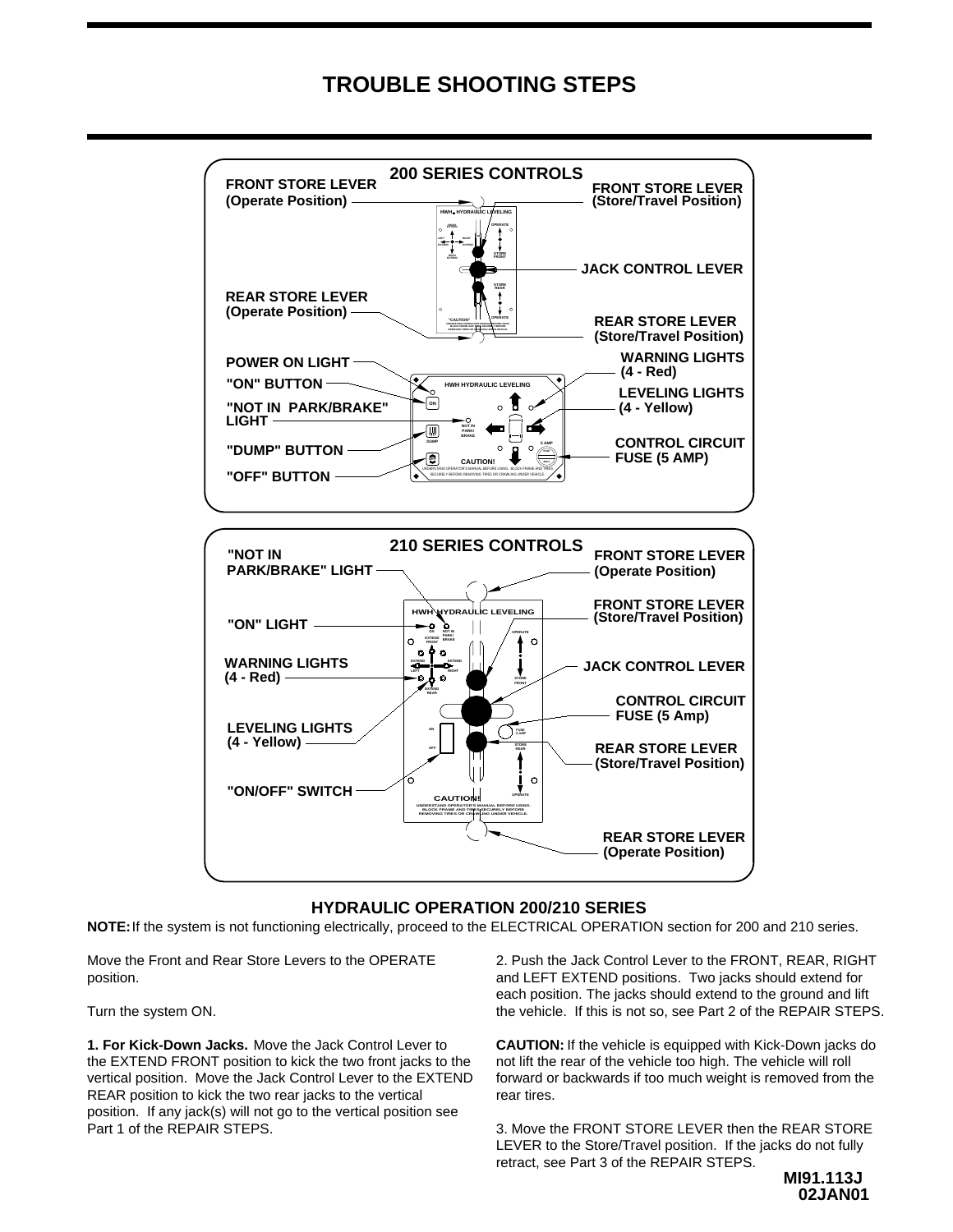#### **ELECTRICAL OPERATION - 200 SERIES**

**4. With the ignition off no lights on the light panel should**  be on. If this is not so see Part 4 of the REPAIR STEPS.

**5. With the ignition in the "ACC" or "ON" position and the**  If this is not so see Part 5 of the REPAIR STEPS. **Light Panel off, no lights on the light panel should be on.**

**6. Push the "ON" button.**  The Power On light should be on. One Yellow Leveling Light may be on. If this is not correct or other lights are on, see Part 6 of the REPAIR STEPS.

**7. Move the STORE LEVERS to the Operate Position.**  Push the JACK CONTROL LEVER to the four EXTEND positions to check the correct function of the jacks. The pump should run when the JACK CONTROL LEVER is pushed to all four positions. The pump should turn off when the JACK CONTROL LEVER returns to the center position. The red Warning Lights should come on as their respective jacks go to the vertical position (Kick-Down Jacks) or have extended between 1 and 2 inches (Straight-Acting Jacks). The Master Warning Light should be on. If the vehicle is equipped with Straight-Acting Jacks, there should be a buzzer that is on, if the ignition is in the "ON" position. If any of this is not so, see Part 7 of the REPAIR STEPS.

**8. Air dump check.** The "DUMP" button is a momentary button. The "DUMP" button will only work with the panel on. Push and hold the "DUMP' button, the air should exhaust from the vehicles suspension. Release the "DUMP" button. The vehicle should return to the proper ride height. If any of this does not happen, see Part 8 of the REPAIR STEPS.

**NOTE:** The vehicle engine will have to be running for the vehicle to return to ride height.

**9. Level sensing unit check.** Extend the jacks to the ground and put the coach in a level position. All yellow lights should be out. If a yellow light is on, adjust the sensing unit. Check that the sensing unit is positioned properly and mounted to a solid surface. If the sensing unit cannot be adjusted, yellow lights never come on or more than one yellow light comes on at a time, see Part 9 of the REPAIR STEPS.

**10. Move the STORE LEVERS to the STORE position.** As the jacks retract to the stored position, their respective red warning lights should go out and the master warning indicators should turn off when all four red warning lights are out. If this is not so, see Part 10 of the REPAIR STEPS.

#### **ELECTRICAL OPERATION - 210 SERIES**

be on. If this is not so see Part 11 of the REPAIR STEPS. **11. With the ignition off no lights on the light panel should** 

on. If the lights are not working properly, see Part 12 of the warning lights will work if the panel is off and the ignition is the Light Panel off, there should be no lights on unless a **12. With the ignition in the "ACC" or "ON" position and**  REPAIR STEPS. jack is in the vertical position or extended. The four red

Part 13 of the REPAIR STEPS. may be on. If this is not correct, or other lights are on, see The Power On Light should be on. One Yellow Level Light **13. Push the ON/OFF rocker switch to the "ON" postion.**

The Master Warning Light should be on. If the vehicle is is not so, see Part 14 of the REPAIR STEPS. that is on, if the ignition is in the "ON" position. If any of this equipped with Straight-Acting Jacks, there should be a buzzer extended between 1 and 2 inches (Straight-Acting Jacks). jacks go to the vertical position (Kick-Down Jacks) or have The red Warning Lights should come on as their respective the JACK CONTROL LEVER returns to the center position. pushed to all four positions. The pump should turn off when pump should run when the JACK CONTROL LEVER is positions to check the correct function of the jacks. The Push the JACK CONTROL LEVER to the four EXTEND **14. Move the STORE LEVERS to the Operate Position.** 

this does not happen, see Part 15 of the REPAIR STEPS. The vehicle should return to the proper ride height. If any of from the vehicles suspension. Release the "DUMP" switch Push and hold the "DUMP' switch, the air should exhaust switch. The "DUMP" switch will only work with the panel on. 15. Air dump check. The "DUMP" switch is a momentary

**NOTE:** The vehicle engine will have to be running for the vehicle to return to ride height.

light comes on at a time, see Part 16 of the REPAIR STEPS. adjusted, yellow lights never come on or more than one yellow mounted to a solid surface. If the sensing unit cannot be Check that the sensing unit is positioned properly and should be out. If a yellow light is on, adjust the sensing unit. ground and put the coach in a level position. All yellow lights 16. Level sensing unit check. Extend the jacks to the

out. If this is not so, see Part 17 of the REPAIR STEPS. indicators should turn off when all four red warning lights are red warning lights should go out and the master warning As the jacks retract to the stored position, their respective **17. Move the STORE LEVERS to the STORE position.**

**NOTE:** A test harness for the 210 system is available from out this test harness. Contact HWH Customer Service to connector plugs used, some tests are hard to perform with HWH. Due to the design of the system and the type of obtain a test harness.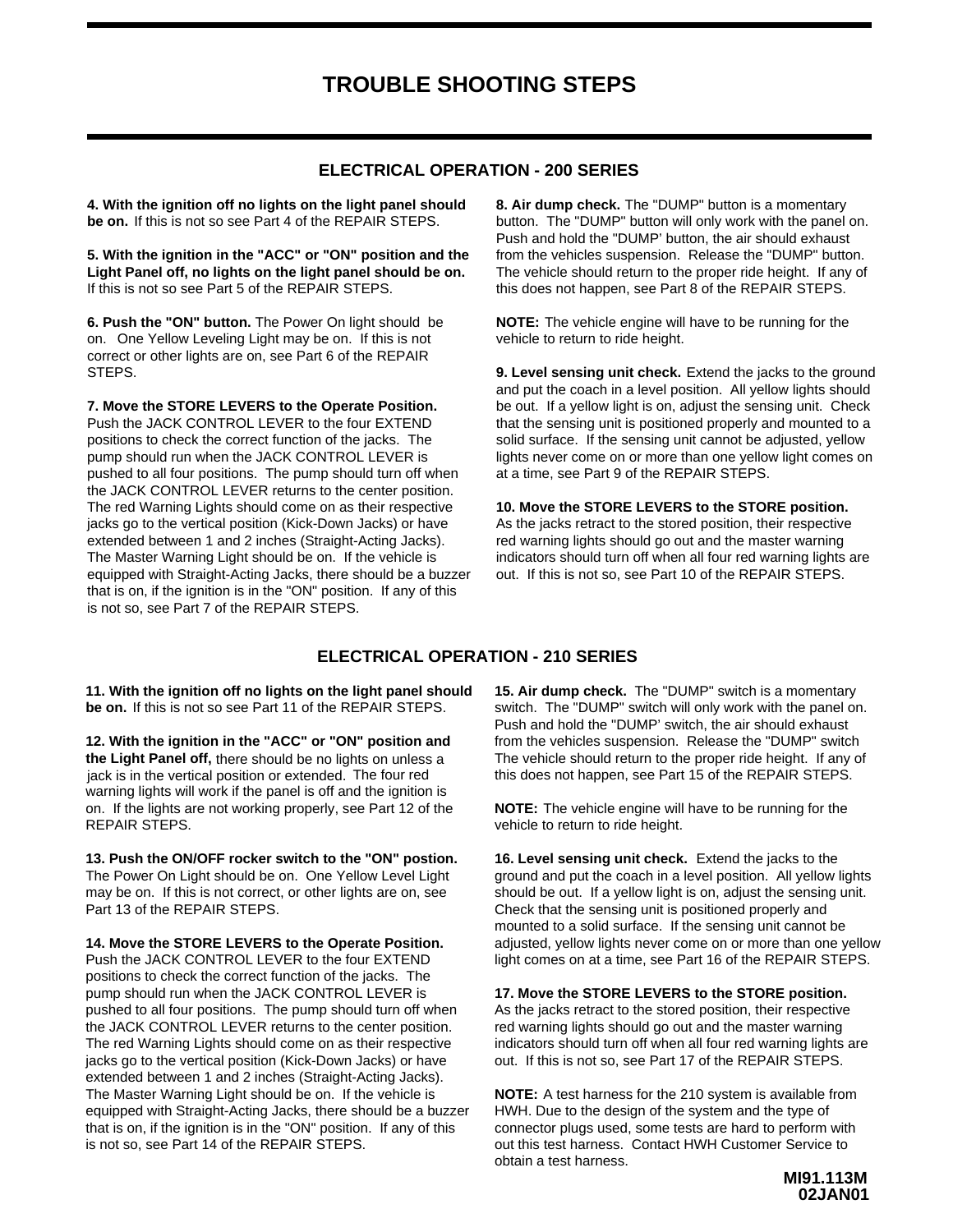# **SECTION 2**

# **REPAIR MANUAL**

## **LEVELING SYSTEMS HWH JOY STICK - CONTROLLED 200/210 SERIES**

**FEATURING: JOY STICK BI - AXIS CONTROL KICK - DOWN JACKS STRAIGHT - ACTING JACKS MANUAL AIR DUMP**

# **BEGIN WITH SECTION 1**



**MI91.233C 07MAR01**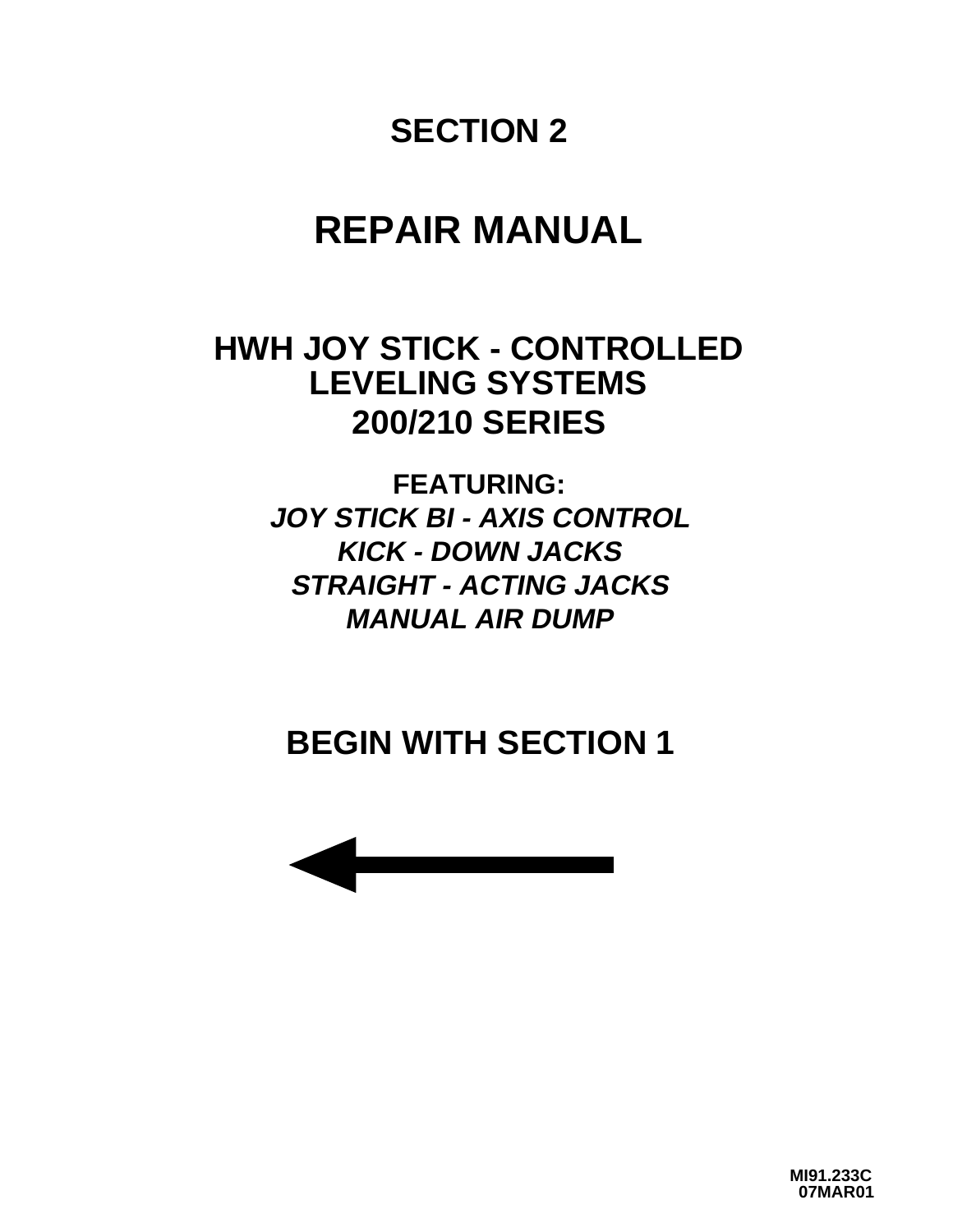| <b>PROBLEM</b>                                                                                                                                                                                                                                                                        | <b>SOLUTION</b>                                                                                                                                                                                                                                                                                                                                                                                                                                                                                                                                                                                                                                                                                                                                                                                                                                                                                                                                                                                                                                                                                                                                                                                                                                                                                                                                                 | <b>FIGURES</b>                                                                                                                                             |
|---------------------------------------------------------------------------------------------------------------------------------------------------------------------------------------------------------------------------------------------------------------------------------------|-----------------------------------------------------------------------------------------------------------------------------------------------------------------------------------------------------------------------------------------------------------------------------------------------------------------------------------------------------------------------------------------------------------------------------------------------------------------------------------------------------------------------------------------------------------------------------------------------------------------------------------------------------------------------------------------------------------------------------------------------------------------------------------------------------------------------------------------------------------------------------------------------------------------------------------------------------------------------------------------------------------------------------------------------------------------------------------------------------------------------------------------------------------------------------------------------------------------------------------------------------------------------------------------------------------------------------------------------------------------|------------------------------------------------------------------------------------------------------------------------------------------------------------|
| Part 1<br>When the Jack<br><b>Control Lever</b><br>is moved to the<br><b>FRONT or REAR</b><br><b>EXTEND</b><br>positions:<br>a: The jacks<br>will not go<br>vertical. The<br>pump runs<br>under no load.                                                                              | Remove the return line from the pump and direct the line into a<br>container. Try to extend the jacks. There should be no fluid flowing<br>from the return line.<br>If fluid flows from the return line, the valve is the problem. Check<br>that the bezel or light plate is positioned properly. If the plate is out<br>of position, it can keep a STORE LEVER from being in the Operate                                                                                                                                                                                                                                                                                                                                                                                                                                                                                                                                                                                                                                                                                                                                                                                                                                                                                                                                                                       | $\mathcal{C}$<br><b>PRESSIRE</b><br><b>RIGHT FRONT</b><br>LEFT FRO<br>JACK<br><b>LEFT REAR</b><br><b>RIGHT REAR</b><br><b>JACK</b>                         |
|                                                                                                                                                                                                                                                                                       | Position properly. If the plate is positioned properly, replace the valve<br>If no fluid flows from the return line the pump should be replaced.                                                                                                                                                                                                                                                                                                                                                                                                                                                                                                                                                                                                                                                                                                                                                                                                                                                                                                                                                                                                                                                                                                                                                                                                                | <b>REFER TO MP65</b>                                                                                                                                       |
|                                                                                                                                                                                                                                                                                       |                                                                                                                                                                                                                                                                                                                                                                                                                                                                                                                                                                                                                                                                                                                                                                                                                                                                                                                                                                                                                                                                                                                                                                                                                                                                                                                                                                 |                                                                                                                                                            |
| b: One or more<br>jacks will not go<br>vertical. The<br>pump runs<br>under load.                                                                                                                                                                                                      | Remove he pressure line from the pump and attach a pressure<br>gauge to the pump fitting. Run the pump. Pump pressure should<br>be between 3200 and 3600 PSI. If the pump pressure is bad,<br>replace the pump.<br>If the pump pressure is OK, remove the line from the jack(s) that<br>will not kick down. Try to Extend the jack(s). If there is a good flow<br>of fluid, the problem is at the jack. Check that the jack can be pulled<br>vertical easily. Check that the roller bearings are free. Check that<br>the actuator cables, rods and horizontal stops are in place. Make<br>sure hoses or wires are not restricting the movement of the jack. If<br>everything is OK, replace the actuator.<br>If no fluid is flowing from the hose at the jack, remove that hose from<br>the valve and retry. If no fluid comes out of the valve the valve is the<br>problem. If fluid flows from the valve the hose is the problem.<br>If no jacks will go vertical and no fluid is coming out of the valve,<br>remove the pressure line from the valve and retry. If fluid flows from<br>the valve, check that the hoses are connected to the correct outputs<br>at the valve. If no fluid comes from the hose, the hose or fittings are<br>the problem.<br>NOTE: Any fitting (especially 90DEG fittings) may not be made<br>properly and will not flow fluid. | FRONT<br>С<br>PRESSURE<br>パ<br>PRESSURE<br><b>RIGHT FRONT</b><br>LEFT FRO<br>JACK<br>LEFT REAR<br><b>RIGHT REAR</b><br><b>JACK</b><br><b>REFER TO MP65</b> |
| c: One front or<br>rear jack will go<br>vertical, extend<br>to the ground<br>and lift the<br>vehicle more<br>than 1 to 1-1/2"<br>before the other<br>jack goes<br>vertical or goes<br>vertical and<br>starts to extend.<br><b>NOTE: This is</b><br>for 6000# and<br>9000# jacks only. | As long as one jack does not lift the vehicle more than approximately<br>1-1/2 inches, that is within the tolerance of the actuator.<br>Make sure the jacks swing freely and are not abstructed from moving.<br>Apply some oil where the springs pivot around the jack. Adjust the<br>horizontal adjustment of the slow jack, so it hangs slightly lower than<br>the other jack.<br>Make sure the valve cover plate is mounted correctly over the valve.<br>Moving the Jack Control Lever closer to one side of the slot can<br>direct more fluid to one jack.                                                                                                                                                                                                                                                                                                                                                                                                                                                                                                                                                                                                                                                                                                                                                                                                  | 6000# JACK<br><b>REFER TO MP65.3030</b><br>9000# JACK<br><b>REFER TO MP65.3035</b><br>16000# JACK<br><b>REFER TO MP65.3040</b><br>MI91.233E                |
|                                                                                                                                                                                                                                                                                       |                                                                                                                                                                                                                                                                                                                                                                                                                                                                                                                                                                                                                                                                                                                                                                                                                                                                                                                                                                                                                                                                                                                                                                                                                                                                                                                                                                 | 02JAN01                                                                                                                                                    |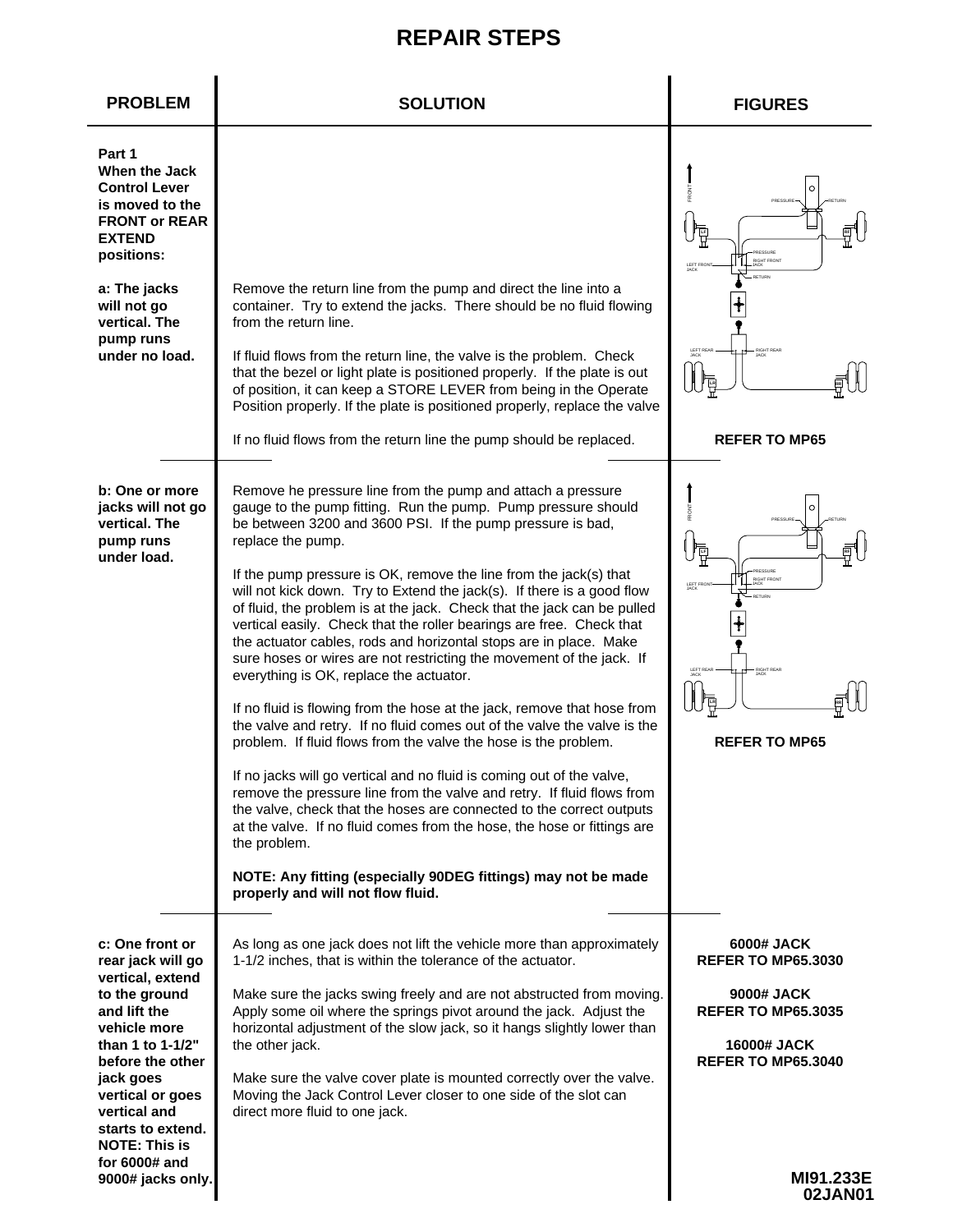| <b>PROBLEM</b>                                                                                                             | <b>SOLUTION</b>                                                                                                                                                                                                                                                                                                                                                                                                                                                                                                                                                                                                                                                                                              | <b>FIGURES</b>                                                                                          |
|----------------------------------------------------------------------------------------------------------------------------|--------------------------------------------------------------------------------------------------------------------------------------------------------------------------------------------------------------------------------------------------------------------------------------------------------------------------------------------------------------------------------------------------------------------------------------------------------------------------------------------------------------------------------------------------------------------------------------------------------------------------------------------------------------------------------------------------------------|---------------------------------------------------------------------------------------------------------|
| Part 1<br><b>Continued</b>                                                                                                 | There is no way to determine which actuator is the problem without<br>a pressure gauge. Replace the slow actuator first. If that does not<br>fix the problem, replace the fast actuator with the actuator that was<br>removed.<br>If a pressure gauge is available, tee the gauge between the hose<br>and actuator at the jack on the jack that is faster. Starting from fully<br>retracted, operate the jacks. Watch the jack and gauge closely.<br>The pressure should be greater than 1050 PSI, but never exceed<br>1300 PSI. as the jack swings vertical, just before the foot of the jack<br>starts to extend. If the actuator being checked is within the above<br>limits, replace the other actuator. | 6000# JACK<br><b>REFER TO MP65.3030</b><br>9000# JACK<br><b>REFER TO MP65.3035</b>                      |
| d: The foot of a<br>jack extends<br>but the jack will<br>not go vertical.                                                  | Check that rollers or actuator cables or rods are not missing. Check<br>that horizontal stops are in the proper location. If everything is OK,<br>replace the actuator.                                                                                                                                                                                                                                                                                                                                                                                                                                                                                                                                      | <b>16000# JACK</b><br><b>REFER TO MP65.3040</b>                                                         |
| e: A jack swings<br>vertical but will<br>not extend.                                                                       | Do this test with the jack in the vertical position. On a 9000# jack,<br>take the tube between the actuator and the jack loose at the jack. On<br>a 16,000# or 6000# jack loosen the actuator from the jack. Leave the<br>hose attached. Try to extend the jack. If fluid comes out of the tube<br>or from between the actuator and jack, replace the complete jack.<br>If no fluid comes out, replace the actuator.                                                                                                                                                                                                                                                                                         |                                                                                                         |
| Part 2<br>When the Jack<br><b>Control Lever</b><br>is pushed to an<br>extend position:                                     |                                                                                                                                                                                                                                                                                                                                                                                                                                                                                                                                                                                                                                                                                                              |                                                                                                         |
| a: The wrong<br>jacks extend.                                                                                              | The hoses are not connected to the correct output at the valve.<br>Refer to the Hydraulic Line Connection Diagram for correct<br>connection information.                                                                                                                                                                                                                                                                                                                                                                                                                                                                                                                                                     | $\circ$<br>PRESSURE<br>工<br>л,                                                                          |
| b: For Straight-<br><b>Acting Jacks.</b><br>The jacks will<br>not extend, the<br>pump runs<br>under no load.               | Remove the return line from the pump and direct it into a container.<br>Try to extend the jacks.<br>If fluid flows from the return line. The valve is the problem. Check<br>that the bezel or light plate is positioned on the valve properly. If<br>the plate is positioned incorrectly, it can keep a STORE LEVER from<br>being in the Operate Position properly. If the plate is positioned<br>properly, replace the valve.<br>If no fluid flows from the return line, replace the pump.                                                                                                                                                                                                                  | PRESSURE<br>RIGHT FRONT<br>LEFT FROM<br>JACK<br><b>RETURN</b><br>LEFT REAR<br>JACK<br><b>RIGHT REAR</b> |
| c: For Straight-<br><b>Acting Jacks.</b><br>One or more<br>jacks will not<br>extend, the<br>pump is running<br>under load. | If no jacks will extend, remove the pressure line from the pump and<br>attach a pressure gauge to the pump fitting. Run the pump. Pump<br>pressure should be between 3200 and 3600 PSI. If the pump<br>pressure is bad, replace the pump. If pump pressure is OK, reattach<br>the pressure line to the pump. Make sure there is fluid flowing to the<br>valve. The pressure line or fittings may have a problem.                                                                                                                                                                                                                                                                                             | <b>REFER TO MP65</b>                                                                                    |
|                                                                                                                            |                                                                                                                                                                                                                                                                                                                                                                                                                                                                                                                                                                                                                                                                                                              | MI91.233G<br>02JAN01                                                                                    |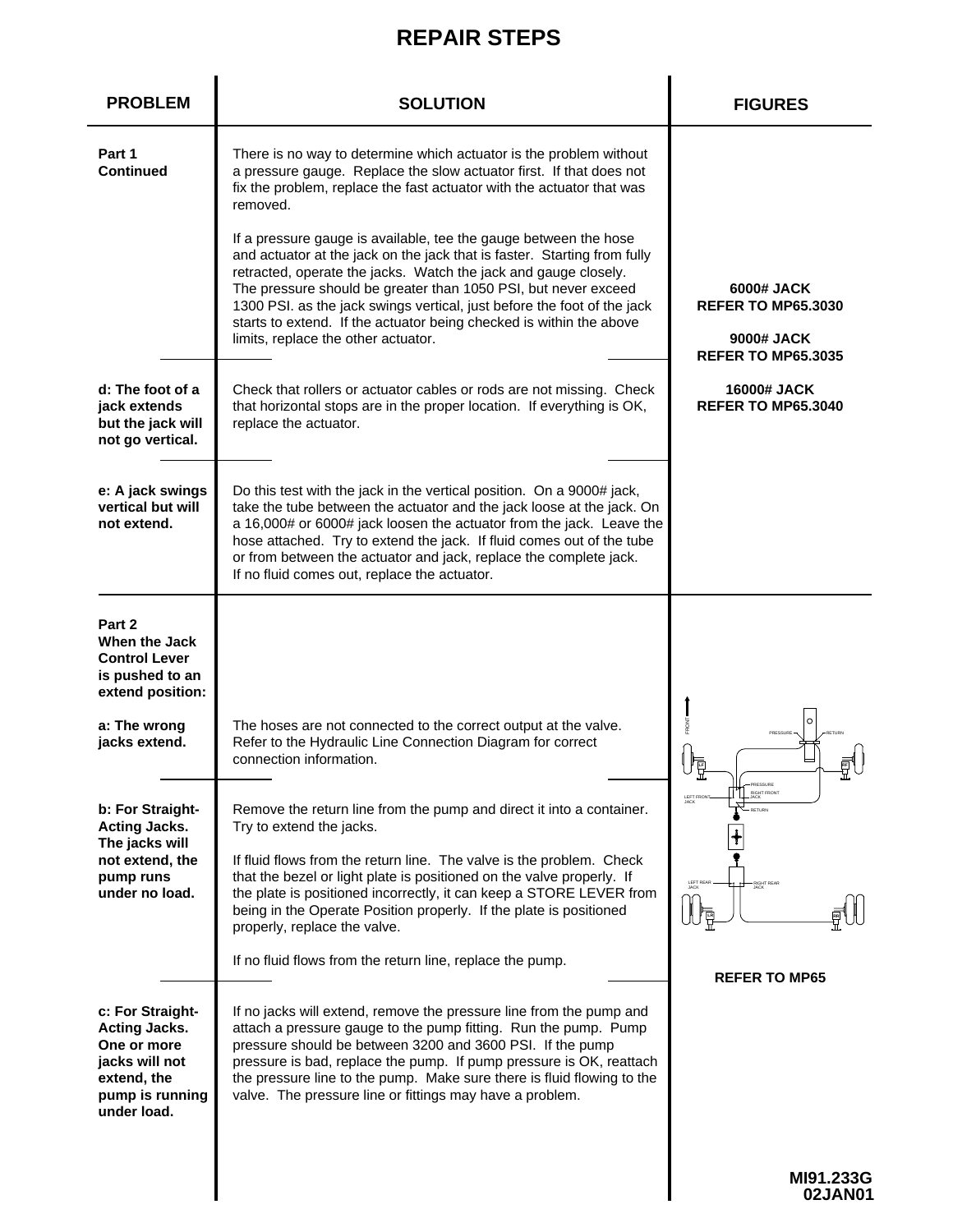| <b>PROBLEM</b>                                                                              | <b>SOLUTION</b>                                                                                                                                                                                                                                                                                                                                                                                                                                                                                                                                                                                                                                                                                                                                                                                                                                                                                             | <b>FIGURES</b>                                                                                     |
|---------------------------------------------------------------------------------------------|-------------------------------------------------------------------------------------------------------------------------------------------------------------------------------------------------------------------------------------------------------------------------------------------------------------------------------------------------------------------------------------------------------------------------------------------------------------------------------------------------------------------------------------------------------------------------------------------------------------------------------------------------------------------------------------------------------------------------------------------------------------------------------------------------------------------------------------------------------------------------------------------------------------|----------------------------------------------------------------------------------------------------|
| Part 2<br><b>Continued</b>                                                                  | If one or more jacks will extend and lift the vehicle, there should be<br>enough pressure to extend all of the jacks. Make sure the tank is full<br>of fluid with the jacks fully retracted. Remove the line from the jack(s)<br>that will not extend. Try to extend the jacks. If there is a good flow<br>of fluid to the jack, replace the jack cylinder. If there is no fluid flow<br>from the hose, remove the hose at the valve. If there is flow out at<br>the valve, the problem is the hose. If there is no flow from the valve,<br>replace the valve.<br>NOTE: Any fittings (especially 90DEG fittings) may not be made<br>properly and will not flow fluid.                                                                                                                                                                                                                                       | FRONT<br>O<br>PRESSURE<br>龗<br><b>RESSURE</b><br>RIGHT FRONT<br>LEFT FRON<br>JACK<br><b>RETURN</b> |
| d: One or more<br>jacks will extend<br>to the ground<br>but will not lift<br>the vehicle.   | Check the fluid level in the tank. Remove the pressure line from the<br>pump and attach a pressure gauge to the pump fitting. Run the<br>pump. Pump pressure should be between 3200 and 3600 PSI. If<br>pump pressure is bad, replace the pump.<br>If pump pressure is OK, check the return line. If fluid is flowing from<br>the return line while trying to extend a jack, the problem is the valve.<br>Make sure the bezel or light plate is positioned properly. If the plate<br>is OK, replace the valve.                                                                                                                                                                                                                                                                                                                                                                                              | <b>REFER TO MP65</b>                                                                               |
|                                                                                             | If fluid is not flowing through the return line, check the pressure in the<br>line at the jack. The problem is probably the jack or the cylinder.                                                                                                                                                                                                                                                                                                                                                                                                                                                                                                                                                                                                                                                                                                                                                           |                                                                                                    |
| e: The jacks<br>will not lift the<br>vehicle far<br>enough to<br>level it.                  | The jacks may have reached full extension. The following are the<br>measurements for jack extension:<br>6000# Short KICK-DOWN AP7129 - 7 INCHES<br>6000# Tall KICK-DOWN AP7164 - 8 INCHES<br>9000# Short KICK-DOWN AP7001 - 8-1/2 INCHES<br>9000# Tall KICK-DOWN AP7002 - 9 INCHES<br>16000# KICK-DOWN AP2381 - 8 INCHES<br>The following are suggested ground clearances with jacks vertical<br>but not extended:<br>6000# KICK-DOWN - 2" to 4"<br>9000# KICK-DOWN - 3" to 4-1/2"<br>16000# KICK-DOWN - 2" to 4"<br>All Straight-Acting jacks have a stroke of either 13 inches or<br>16 inches with a retracted clearance of 8 inches. Vehicles with air<br>suspension will have several more inches of clearance with the air<br>bags full.<br>Make sure the pump has pump pressure between 3200 and<br>3600 PSI.<br>Make sure the jack capacity is enough to handle the axle weights<br>of the vehicle. |                                                                                                    |
| f: When one<br>jack has<br>extended fully<br>the other jack<br>will not extend<br>any more. | One jack may not have the capacity to lift the vehicle any further by<br>itself. This is not a problem. The system is designed to always use<br>two jacks for lifting. One jack lifting by itself may twist the vehicle.                                                                                                                                                                                                                                                                                                                                                                                                                                                                                                                                                                                                                                                                                    |                                                                                                    |
|                                                                                             |                                                                                                                                                                                                                                                                                                                                                                                                                                                                                                                                                                                                                                                                                                                                                                                                                                                                                                             | MI91.233J<br>02JAN01                                                                               |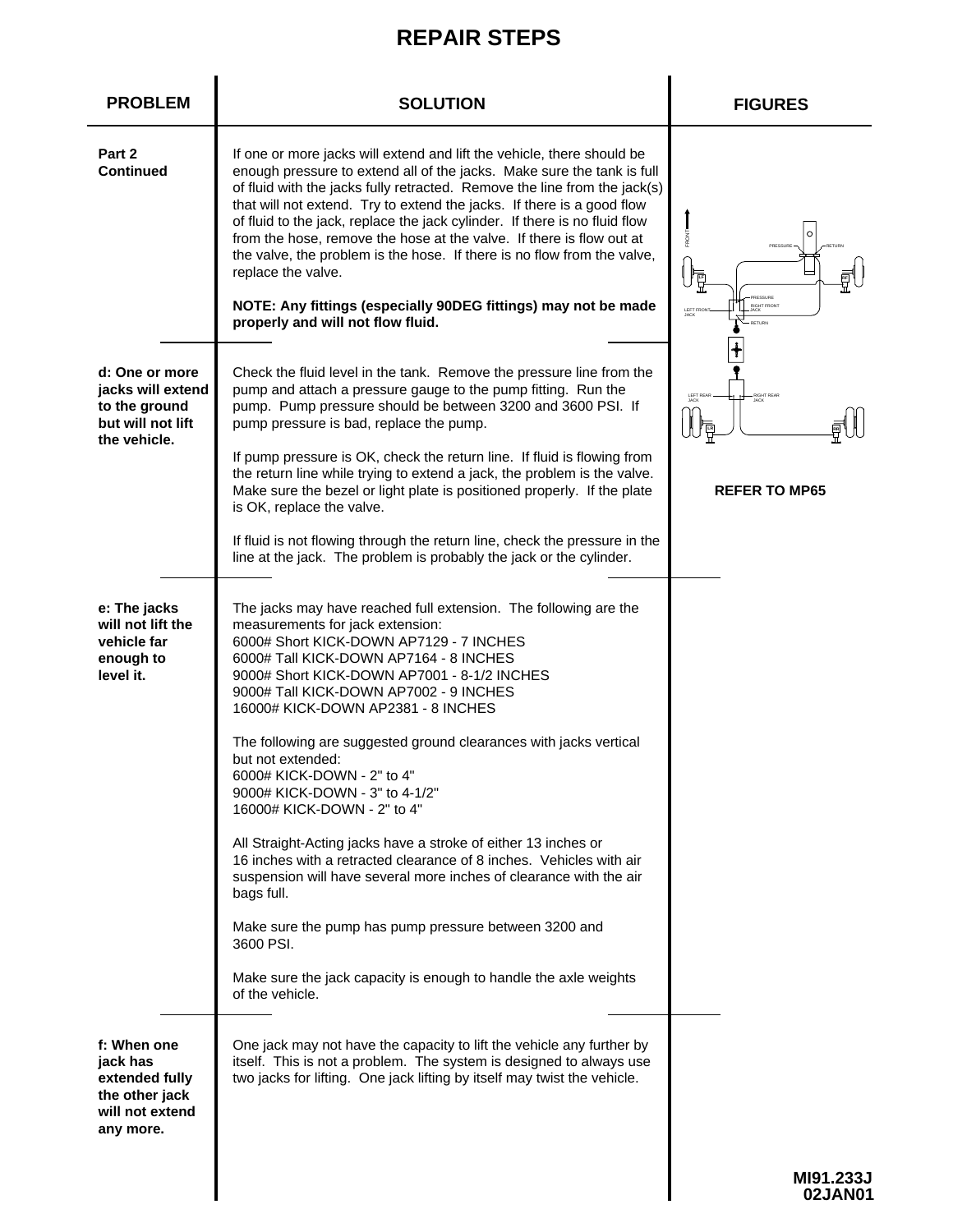| <b>PROBLEM</b>                                                                           | <b>SOLUTION</b>                                                                                                                                                                                                                                                                                                                                          | <b>FIGURES</b>                                                                                            |
|------------------------------------------------------------------------------------------|----------------------------------------------------------------------------------------------------------------------------------------------------------------------------------------------------------------------------------------------------------------------------------------------------------------------------------------------------------|-----------------------------------------------------------------------------------------------------------|
| Part 2<br><b>Continued</b>                                                               |                                                                                                                                                                                                                                                                                                                                                          |                                                                                                           |
| g: A jack will<br>retract by itself                                                      | An excessive visible oil leak for that jack can allow the jack to<br>retract.                                                                                                                                                                                                                                                                            |                                                                                                           |
| after being<br>extended to<br>the ground.                                                | If there is no major oil leak, the valve is leaking internally and should<br>be replaced.                                                                                                                                                                                                                                                                |                                                                                                           |
|                                                                                          | NOTE: If a jack is retracting less than 1/2" the problem is<br>thermal contraction of the fluid. There is no repair for this.<br>The jacks need to be extended to lift the vehicle at least 3/4"<br>when stabilizing the vehicle.                                                                                                                        |                                                                                                           |
| Part 3<br>After moving<br>the STORE<br><b>LEVERS</b> to the<br>Store/Travel<br>position: | CAUTION: The vehicle should be properly supported before<br>performing tasks which require being under the vehicle.<br>Releasing fluid from the jacks will cause the vehicle to drop<br>and possibly move forward or backward causing injury or<br>death.                                                                                                | $\circ$<br>PRESSURE<br>Ģ<br>T<br>PRESSURE<br>RIGHT FRONT<br>LEFT FROM<br>JACK                             |
| <b>Kick-Down</b><br>Jacks                                                                |                                                                                                                                                                                                                                                                                                                                                          |                                                                                                           |
| a: A jack will<br>not retract at<br>all.                                                 | Take the hose loose at the jack. If the foot retracts into the jack and<br>swings to the horizontal position, the problem is in the hose or the<br>valve. Extend the jack. Remove the hose for that jack at the valve.<br>If the jack retracts, the valve should be replaced. If the jack does<br>not retract, the hose is the problem. Check for kinks. | LEFT REAR<br>JACK<br><b>RIGHT REAR</b><br><b>REFER TO MP65</b><br>6000# JACK<br><b>REFER TO MP65.3030</b> |
|                                                                                          | If the jack does not retract with the hose removed. The problem is<br>the jack cylinder or the actuator. On a 9000# jack, loosen the tube<br>between the jack and the actuator. On 6000# and 16000# jacks,<br>loosen the actuator from the jack. If the cylinder retracts, replace                                                                       | 9000# JACK<br><b>REFER TO MP65.3035</b>                                                                   |
|                                                                                          | the actuator. If the cylinder stays extended, replace the complete<br>jack.                                                                                                                                                                                                                                                                              | 16000# JACK<br><b>REFER TO MP65.3040</b>                                                                  |
| b: The foot of                                                                           | Make sure the jack can pivot. Check if springs, rollers, actuator<br>cables and rods are OK. If these things are OK, replace the                                                                                                                                                                                                                         | 6000# JACK<br><b>REFER TO MP65.3030</b>                                                                   |
| the jack retracts<br>but the jack will<br>not swing to the<br>horizontal                 | actuator.<br>NOTE: Lubricating jack cylinder rods or actuator rods is not                                                                                                                                                                                                                                                                                | 9000# JACK<br><b>REFER TO MP65.3035</b>                                                                   |
| position.                                                                                | necessary. Lubricating rods may improve operation temporarily<br>but will not fix the problem.                                                                                                                                                                                                                                                           | 16000# JACK<br><b>REFER TO MP65.3040</b>                                                                  |
| c: The jack<br>starts to retract,                                                        | Check the hose for a kink at the jack. Loosen the actuator tube on<br>9000# jacks or loosen the actuator on the 6000# or 16000# jacks.                                                                                                                                                                                                                   | 6000# JACK<br><b>REFER TO MP65.3030</b>                                                                   |
| swings to the<br>horizontal<br>position but the                                          | If the foot finishes retracting, replace the actuator. If the foot stays<br>extended, replace the complete jack.                                                                                                                                                                                                                                         | 9000# JACK<br><b>REFER TO MP65.3035</b>                                                                   |
| foot will not<br>retract fully<br>into the cylinder.                                     |                                                                                                                                                                                                                                                                                                                                                          | 16000# JACK<br><b>REFER TO MP65.3040</b>                                                                  |
| d: Stright-Acting<br>jacks. A jack will                                                  | Take the hose loose at the jack, if it doesn't retract, replace the<br>cylinder. If it does retract, loosen the hose for that jack at the valve.                                                                                                                                                                                                         | <b>REFER TO MP65</b>                                                                                      |
| not retract at all<br>or will not fully<br>retract.                                      | If the jack retracts, replace the valve. If the jack does not retract, the<br>problem is the hose.                                                                                                                                                                                                                                                       | MI91.233M<br>02JAN01                                                                                      |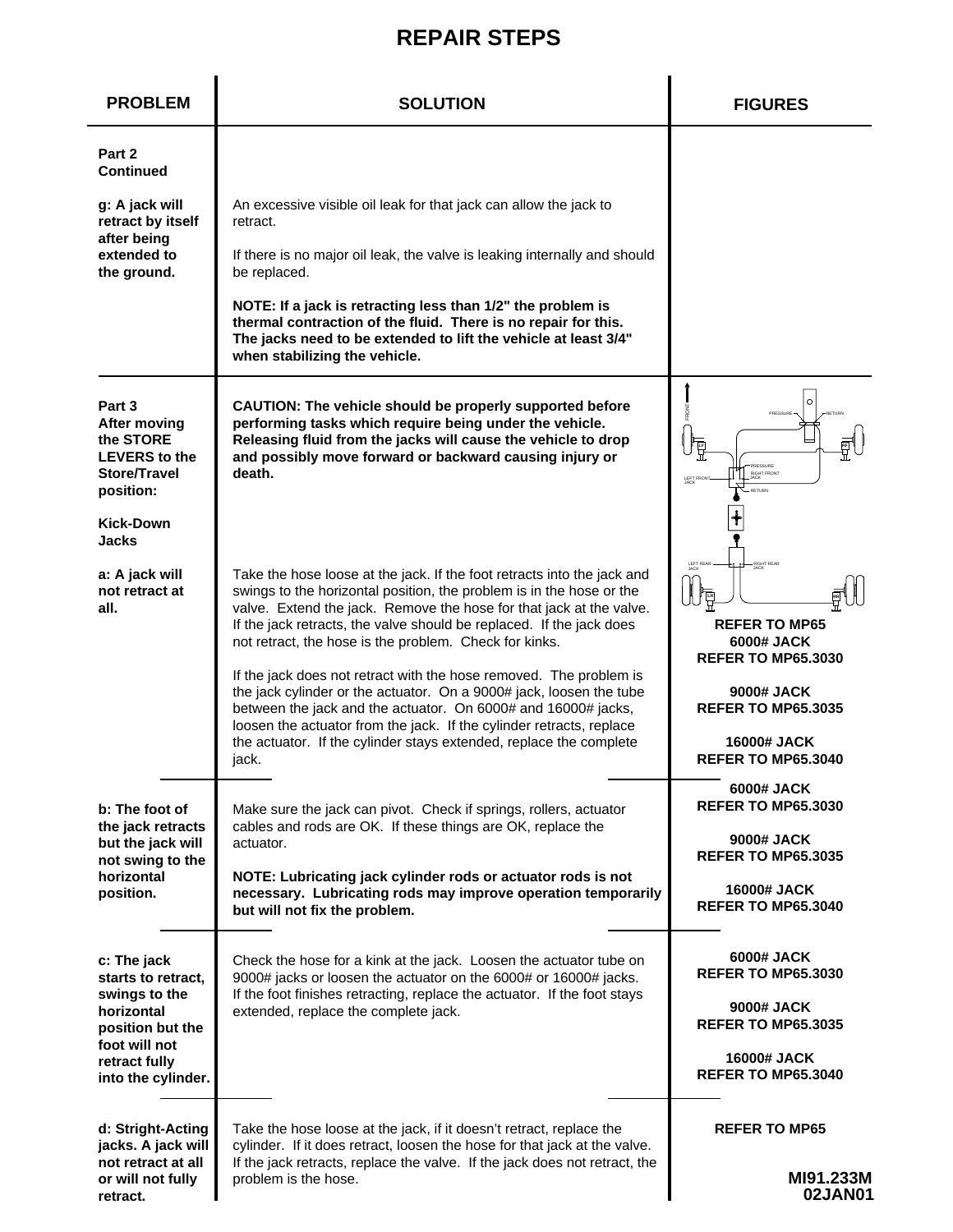| <b>PROBLEM</b>                                                                                                                                                   | <b>SOLUTION</b>                                                                                                                                                                                                                                                                                                                                                                                                                                                                                                                                                                                                                                                                                                                                                         | <b>FIGURES</b>                                                                              |
|------------------------------------------------------------------------------------------------------------------------------------------------------------------|-------------------------------------------------------------------------------------------------------------------------------------------------------------------------------------------------------------------------------------------------------------------------------------------------------------------------------------------------------------------------------------------------------------------------------------------------------------------------------------------------------------------------------------------------------------------------------------------------------------------------------------------------------------------------------------------------------------------------------------------------------------------------|---------------------------------------------------------------------------------------------|
| Part 3<br>Continued<br>Any Jack                                                                                                                                  |                                                                                                                                                                                                                                                                                                                                                                                                                                                                                                                                                                                                                                                                                                                                                                         |                                                                                             |
| e: A jack<br>retracts slowly.                                                                                                                                    | For Kick-Down jacks refer to Part 3a and for Straight-Acting jacks<br>refer to Part 3d.                                                                                                                                                                                                                                                                                                                                                                                                                                                                                                                                                                                                                                                                                 |                                                                                             |
| f: no jacks will<br>retract.                                                                                                                                     | Take the return line loose from the pump. Try to retract. If the jacks<br>retract the problem is the pump or pump fitting for the return line. If<br>the jacks do not retract, take the return line loose at the valve. If the<br>jacks retract the return line is the problem. If the jacks still will not<br>retract, refer to Part 3a for Kick-Down jacks and Part 3d for Straight-<br>Acting jacks.                                                                                                                                                                                                                                                                                                                                                                 | <b>REFER TO MP65</b>                                                                        |
|                                                                                                                                                                  | ELECTRICAL DIAGNOSTICS - 200 SERIES                                                                                                                                                                                                                                                                                                                                                                                                                                                                                                                                                                                                                                                                                                                                     |                                                                                             |
| Part 4<br>With the<br>ignition switch<br>off:<br>a: A light on the<br>light panel is on.                                                                         | There should be no power to the Light Panel. Trace the 6120 (RED)<br>wire to it's source. It should be connected to the "ACC" side of the<br>ignition switch.                                                                                                                                                                                                                                                                                                                                                                                                                                                                                                                                                                                                           | <b>REFER TO MP85.1520</b>                                                                   |
| Part 5<br>With the<br>ignition in the<br>"ON" or "ACC"<br>position:<br>a: The Power<br>On Light is lit.<br>b: Lights other<br>than the Power<br>On Light are on. | Push the "OFF" button. If the light does not go out, replace the light<br>panel.<br>No lights should be on, replace the panel.                                                                                                                                                                                                                                                                                                                                                                                                                                                                                                                                                                                                                                          |                                                                                             |
| c: The panel is<br>off but the<br>master warning<br>light and<br>buzzer, if so<br>equipped, is on.<br>No jacks are<br>vertical or<br>extended.                   | Push the "ON" button. One or more red warning lights should be on.<br>If no red warning lights on the panel are on, remove the 7699<br>(BROWN) wire from the MTA plug (9 or 11 pin). If the light goes out,<br>replace the light panel. If the light does not go out, the 7699<br>(BROWN) wire is shorted to ground.<br>If a red warning light on the panel is on, the master warning light and<br>buzzer should be on. Unplug the warning switch for the warning<br>light that is on. If the light goes out replace the warning switch.<br>NOTE: If it is a new system check that the wires are in the plugs<br>in the correct position. The white wire should be in the A side<br>of the plug and the black (or colored) wire should be in the B<br>side of the plug. | AND CONNECTION DIAGO<br><b>REFER TO MP85.1520</b><br><b>REFER TO MP85.1515</b><br>MI91.233P |
|                                                                                                                                                                  |                                                                                                                                                                                                                                                                                                                                                                                                                                                                                                                                                                                                                                                                                                                                                                         | 02JAN01                                                                                     |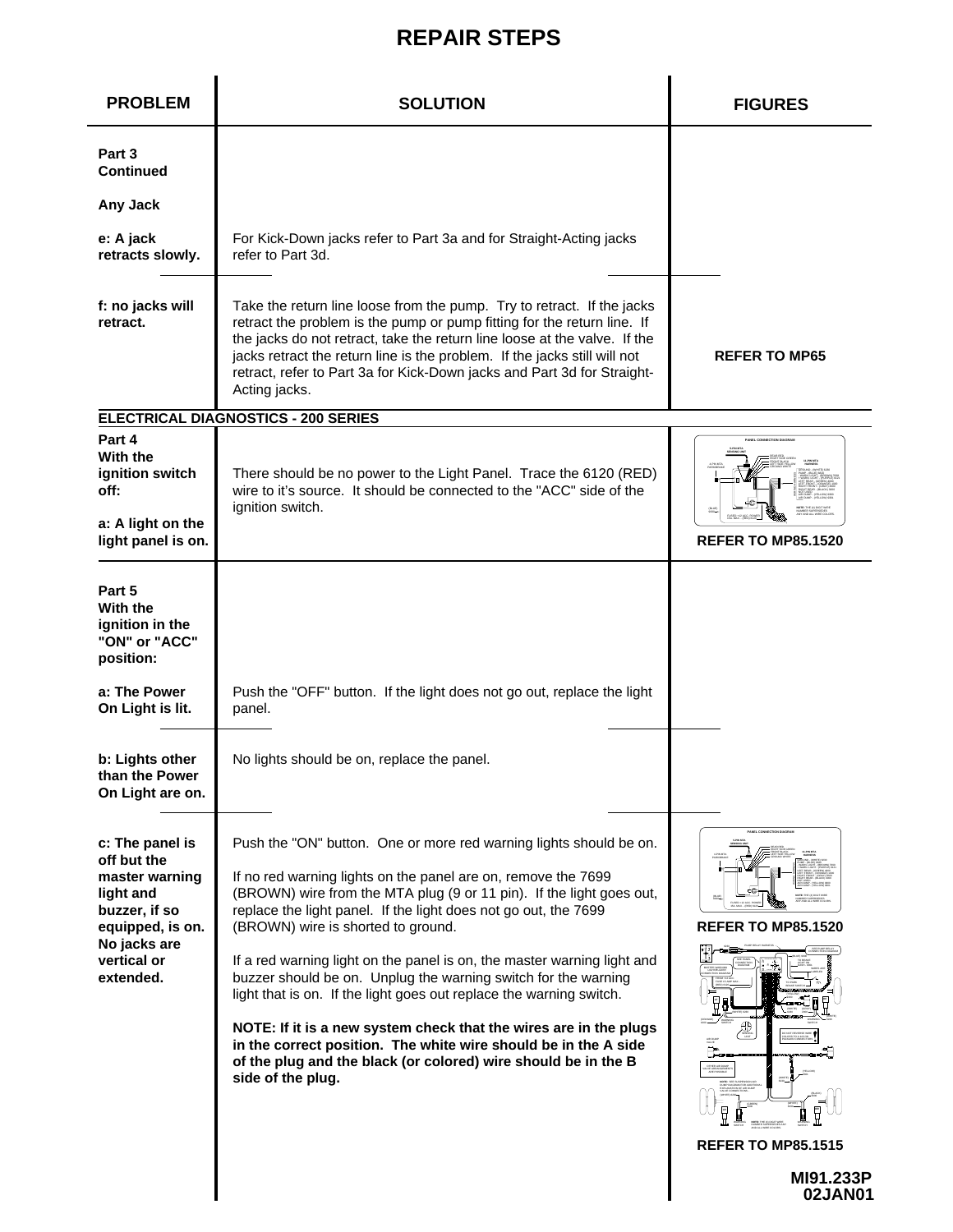| <b>PROBLEM</b>                                                                                                                                                                                                                    | <b>SOLUTION</b>                                                                                                                                                                                                                                                                                                                                                                                                                                                                                                                                                                                                                                                                                                                                                                                                                                                                                                                                                                                                                                                                                                                                                                                                                                                                                                                                                                                                                                                                                                                                                                                                                                                                                                                           | <b>FIGURES</b>                                                                                                                                                                                                                                                                                                                        |
|-----------------------------------------------------------------------------------------------------------------------------------------------------------------------------------------------------------------------------------|-------------------------------------------------------------------------------------------------------------------------------------------------------------------------------------------------------------------------------------------------------------------------------------------------------------------------------------------------------------------------------------------------------------------------------------------------------------------------------------------------------------------------------------------------------------------------------------------------------------------------------------------------------------------------------------------------------------------------------------------------------------------------------------------------------------------------------------------------------------------------------------------------------------------------------------------------------------------------------------------------------------------------------------------------------------------------------------------------------------------------------------------------------------------------------------------------------------------------------------------------------------------------------------------------------------------------------------------------------------------------------------------------------------------------------------------------------------------------------------------------------------------------------------------------------------------------------------------------------------------------------------------------------------------------------------------------------------------------------------------|---------------------------------------------------------------------------------------------------------------------------------------------------------------------------------------------------------------------------------------------------------------------------------------------------------------------------------------|
| Part 5<br><b>Continued</b>                                                                                                                                                                                                        | If replacing the switch does not fix the problem and the vehicle has<br>Straight Acting jacks, there could be a problem with the magnet in<br>the jack.<br>If the warning light does not go out when the switch is unplugged,<br>remove the correct numbered (or colored) wire from the MTA plug<br>(9 or 11 pin). If the light goes out, the wire is shorted to ground. If<br>the light does not go out, replace the light panel.                                                                                                                                                                                                                                                                                                                                                                                                                                                                                                                                                                                                                                                                                                                                                                                                                                                                                                                                                                                                                                                                                                                                                                                                                                                                                                        |                                                                                                                                                                                                                                                                                                                                       |
| Part 6<br>With the ignition<br>on, push the<br>"ON" button on<br>the light panel:                                                                                                                                                 |                                                                                                                                                                                                                                                                                                                                                                                                                                                                                                                                                                                                                                                                                                                                                                                                                                                                                                                                                                                                                                                                                                                                                                                                                                                                                                                                                                                                                                                                                                                                                                                                                                                                                                                                           |                                                                                                                                                                                                                                                                                                                                       |
| a: The Power<br>On light will not<br>come on. No<br>other lights<br>come on.                                                                                                                                                      | Turn the ignition OFF. Check the 5AMP fuse in the light panel.<br>If the fuse is OK, turn the ignition to "ACC" or "ON" and check the<br>6120 (RED) wire for +12 volts at the fuse. If +12 volts is not<br>present, trace the 6120 (RED) wire to it's source and repair. If the<br>6120 (RED) wire is fused and the fuse is blown, the 6120 (RED)<br>wire is probably shorted to ground. If +12 volts is present on the<br>6120 (RED) wire at the 5AMP fuse, make sure connections are<br>good, tight and not corroded. Make sure there is a good ground on<br>the 6230 (WHITE) wire in the (9 or 11 pin) MTA plug. Make sure<br>the 6230 (WHITE) wire is pushed in the connector properly. If there<br>is good voltage and ground to the panel, replace the panel.<br>If the 5AMP fuse in the panel is blown, replace the fuse. Turn<br>the ignition to "ON" or "ACC". If the fuse blows right away, check<br>the 6121 (PURPLE) wire going to the Master Warning Light. That<br>wire may be shorted to ground. Some systems may not use that<br>wire. If that wire is not used or is not shorted, replace the panel.<br>If the fuse does not blow when the ignition is turned ON, push the<br>"ON" button. If the fuse does not blow, continue operating the<br>system. If the fuse blows, the problem is the pump relay, the 6820<br>(BLUE) wire or the panel. Remove the 6820 (BLUE) wire from the<br>pump relay. Replace the fuse. If the fuse does not blow replace the<br>relay. If the fuse blows, remove the 6820 (BLUE) wire from the<br>(9 or 11 pin) MTA plug. Replace the fuse. Push the "ON" button.<br>If the fuse does not blow, the 6820 (BLUE) wire is shorted to ground.<br>If the fuse blows, replace the light panel. | PUMP RELAY CONNECTION DIAGRA<br>MP MUST BE MOUNTED SOLIDLY TO FRAME. SOME PUMPS HAVE.<br>IOUND CABLE THAT IS TO BE ATTACHED TO THE GROUND STUD.<br>i<br><b>IOTE:</b> IF THE PUMP BRACKET IS WELDED TO T<br>RAME, USE THE GROUND STUD TO ATTACH T<br>PANEL CONNECTION DIAGR<br>4-PIN M<br>(BLUE)<br>9000-<br><b>REFER TO MP85.1520</b> |
| b: The NOT IN<br><b>PARK/BRAKE</b><br>light comes on<br>when the "ON"<br>button is<br>pushed. No<br>other lights<br>come on. The<br><b>NOT IN PARK/</b><br><b>Brake light</b><br>goes out when<br>the "ON" button<br>is released. | Make sure the park brake is set. If not, set the brake and retry.<br>If the park brake is set, check the 9000 (BLUE) wire in the 4 pin<br>MTA plug at the panel for a ground. If there is no ground, the 9000<br>(BLUE) wire or the park brake switch is the problem.<br>If there is a ground on the 9000 (BLUE) wire, make sure that wire<br>and the small jumper wire is pushed into the MTA connector properly.<br>Check voltage at the panel between the 6120 (RED) wire and the<br>9000 (BLUE) wire while pushing the "ON" button. If the voltage is<br>less than 9 volts, the panel will not turn on. Check all connections<br>on both wires, a poor ground on the 9000 (BLUE) wire can cause low<br>voltage for the panel. At least +9 volts is needed to turn the panel on.<br>If the voltage is greater than 9 volts, replace the panel.                                                                                                                                                                                                                                                                                                                                                                                                                                                                                                                                                                                                                                                                                                                                                                                                                                                                                         | ⊕<br>₿.<br><b>REFER TO MP85.1515</b>                                                                                                                                                                                                                                                                                                  |

**MI91.233R 02JAN01**

I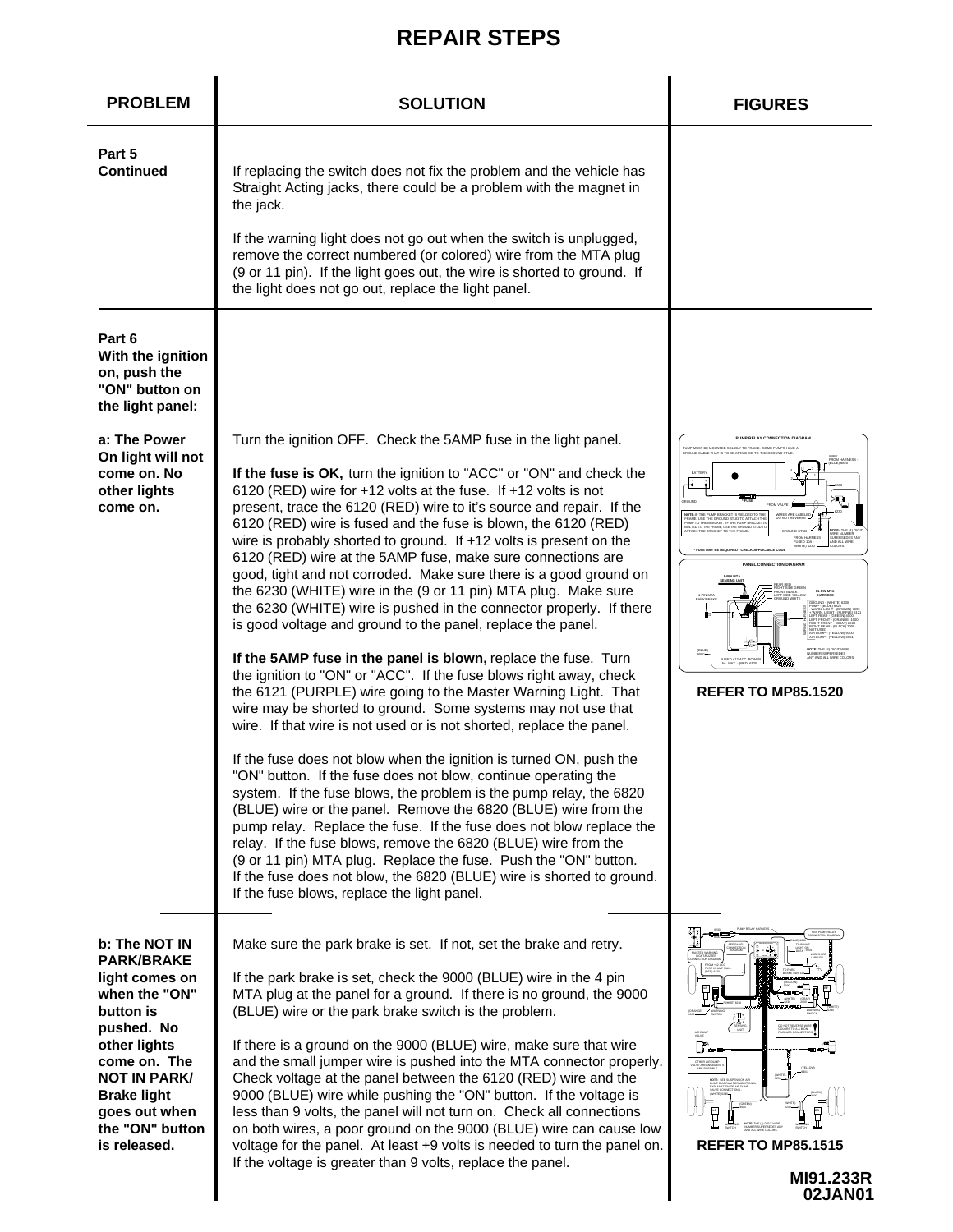| <b>PROBLEM</b>                                                                                                                                                    | <b>SOLUTION</b>                                                                                                                                                                                                                                                                                                                                                                                                                                                                                                                                                                                                                                                                                                                                                                                   | <b>FIGURES</b>                                        |
|-------------------------------------------------------------------------------------------------------------------------------------------------------------------|---------------------------------------------------------------------------------------------------------------------------------------------------------------------------------------------------------------------------------------------------------------------------------------------------------------------------------------------------------------------------------------------------------------------------------------------------------------------------------------------------------------------------------------------------------------------------------------------------------------------------------------------------------------------------------------------------------------------------------------------------------------------------------------------------|-------------------------------------------------------|
| Part 6<br><b>Continued</b><br>c: A red warning<br>light is on, no<br>jacks are<br>vertical or<br>extended.                                                        | Unplug the warning switch for the jack warning light that is on. If the<br>light goes out, replace the warning switch.<br>NOTE: If it is a new system check that the white wire is in the A side<br>of the plug and that the black (colored) wire is in the B side of the<br>plug. If the light comes on after replacing the warning switch, if it is<br>a straight acting jack the magnet in the jack may be the problem.<br>If the warning light does not go out after unplugging the warning<br>switch, the black numbered wire (or colored wire) in the harness is<br>the problem. Remove the correct wire from the (9 or 11 pin) MTA<br>plug. If the light goes out, the wire is shorted to ground. If the<br>warning light still does not go out, replace the light panel.                  | ⊐⊣<br><b>REFER TO MP85.1515</b>                       |
| d: More than<br>one yellow<br>level light is on<br>or opposing<br>yellow lights<br>are on.                                                                        | Unplug the sensing unit from the light panel. If the yellow lights<br>remain on, replace the light panel. If the yellow lights go out, use a<br>test light to ground the four pins on the panel one at a time. If a<br>yellow light does not come on, or more than one yellow light comes<br>on or the correct yellow light does not come on, replace the panel.<br>If the lights work correctly, replace the sensing unit.                                                                                                                                                                                                                                                                                                                                                                       | PANEL CONNECTION DIAGRAN<br><b>REFER TO MP85.1520</b> |
| e: The pump<br>runs when the<br>"ON" button<br>is pushed.                                                                                                         | The valve switch completes a ground circuit to operate the pump.<br>Remove the bezel plate from the valve. Make sure the valve is<br>clean. Screws, coins, nails, any metal object down inside the valve<br>can short the jack control lever to the valve switch plate. This would<br>start the pump. If the valve is clean, the 8600 (BLACK) wire going<br>to the pump relay is shorted to ground or the valve switch plate is<br>grounded. Unplug the two wire plug at the valve, if the pump<br>continues to run the 8600 (BLACK) wire is shorted to ground. If the<br>pump does not run, replace the valve.                                                                                                                                                                                   | 6230<br>8600<br><b>REFER TO MP85.1515</b>             |
| Part 7<br>When the JACK<br><b>CONTROL</b><br><b>LEVER</b> is moved<br>to the EXTEND<br>positions to<br>operate the<br>jacks:                                      |                                                                                                                                                                                                                                                                                                                                                                                                                                                                                                                                                                                                                                                                                                                                                                                                   | <b>REFER TO MP85.1520</b>                             |
| a: The Power<br>"ON" Light<br>goes out and<br>the panel is off<br>when the JACK<br><b>CONTROL</b><br><b>LEVER</b> is<br>moved to an<br><b>EXTEND</b><br>position. | Use a test light to check between the +12 connection to the fuse<br>holder on the panel and the park brake wire at the panel. Turn the<br>system ON and retry. If the test light dims briefly when the JACK<br>CONTROL LEVER is moved, the problem is a weak ground on the<br>park brake wire or a voltage problem on the 6120 (RED) wire.<br>Connect the test light to good ground and check the 6120 (RED)<br>wire at the fuse holder while retrying the system. If the test light<br>dims, the problem is with the 6120 (RED) wire. Check the 6120<br>(RED) wire and all connections to the ignition power source. If the<br>light doesn't dim, the problem is the 9000 (BLUE) wire for the park<br>brake. The problem could be the wire, wire connections or the park<br>brake switch itself. | F.<br>₽<br><b>REFER TO MP85.1515</b>                  |

I  $\mathbf l$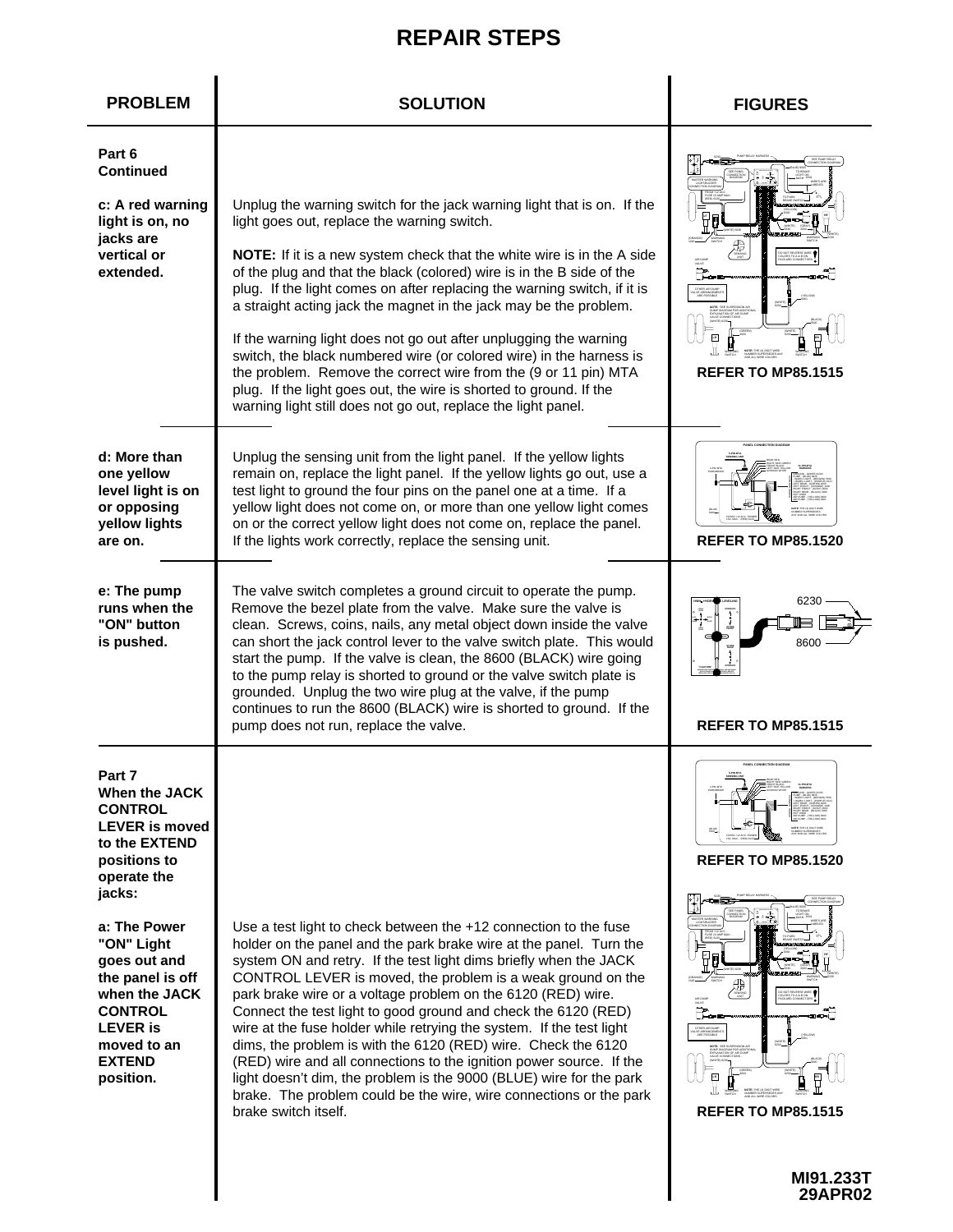| <b>PROBLEM</b>                                                                                                         | <b>SOLUTION</b>                                                                                                                                                                                                                                                                                                                                                                                                                                                                                                                                                                                                          | <b>FIGURES</b>                                                                                                                                                                                                                                                                                                                                                                     |
|------------------------------------------------------------------------------------------------------------------------|--------------------------------------------------------------------------------------------------------------------------------------------------------------------------------------------------------------------------------------------------------------------------------------------------------------------------------------------------------------------------------------------------------------------------------------------------------------------------------------------------------------------------------------------------------------------------------------------------------------------------|------------------------------------------------------------------------------------------------------------------------------------------------------------------------------------------------------------------------------------------------------------------------------------------------------------------------------------------------------------------------------------|
| Part 7<br><b>Continued</b>                                                                                             |                                                                                                                                                                                                                                                                                                                                                                                                                                                                                                                                                                                                                          | PUMP RELAY CONNECTION DIAGRAM<br>FUMP MUST BE MOUNTED SOLIDLY TO FRAME. SOME PUMPS HAVE A<br>SROUND CABLE THAT IS TO BE ATTACHED TO THE GROUND STUD.                                                                                                                                                                                                                               |
| b: The pump<br>will not run.                                                                                           | With the light panel turned on, check for +12 volts at terminals<br>1 and 3 of the pump relay. Terminal 1 is battery power. If there is<br>no power to terminal 1, the problem is the connections or the cable.                                                                                                                                                                                                                                                                                                                                                                                                          | THE THE RUMP REACKET IS WELDED TO T<br>USE THE GROUND STUD TO ATTACK<br>O THE BRACKET. IF THE PUMP BRACK<br>TACH THE REACKET TO THE EBAM                                                                                                                                                                                                                                           |
|                                                                                                                        | NOTE: Make sure all connections of the relay and pump<br>motor are clean, tight and free of corrosion. Connections may<br>look good but corrosion that cannot be seen may be causing<br>problems.                                                                                                                                                                                                                                                                                                                                                                                                                        | WHITE) 6230<br>PANEL CONNECTION DIAGRA                                                                                                                                                                                                                                                                                                                                             |
|                                                                                                                        | If there is no power at terminal 3, check for power on the 6820<br>(BLUE) wire at the light panel in the (9 or 11 pin) MTA plug. If there<br>is power at the panel, the problem is the 6820 (BLUE) wire. If there<br>is no power at the panel, replace the panel.                                                                                                                                                                                                                                                                                                                                                        | <b>FOR 200 SERIES</b><br><b>REFER TO MP85.1520</b>                                                                                                                                                                                                                                                                                                                                 |
|                                                                                                                        | If there is power at terminals 1 and 3 at the pump relay, ground<br>terminal 2 of the pump relay. If the pump does not run, check<br>terminal 4 of the pump relay while terminal 2 is grounded. If there<br>is no power on terminal 4, replace the relay. If there is power on<br>terminal 4, check the pump motor terminal. If power is present,<br>check the mounting of the pump. This supplies the ground for the<br>pump motor. If the mounting is OK, replace the pump (or pump<br>motor). If there is power on relay terminal 4 but not the motor<br>terminal, the problem is the short cable or the connections. | PUMP RELAY CONNECTION DIAGRAM<br>IMP MUST BE MOUNTED SOLIDLY TO FRAME. SOME PUMPS HAVE A<br>SROLIND CARLE THAT IS TO BE ATTACHED TO THE GROLIND STUD<br>OTE: THE FOUR DIGIT WIRE NUMBER SUPERSEDES<br>VY AND ALL WIRE COLORS<br>ارصي<br>SWITCHED GROU<br>FROM THE VALVE                                                                                                            |
|                                                                                                                        | If the pump runs when terminal 2 is grounded, the problem is<br>the 8600 wire, the 6230 wire, the connections for these wires or the<br>valve. Unplug the pump relay harness at the valve. With the<br>system on, ground the 8600 wire. If the pump doesn't run the 8600<br>wire is the problem. If the pump runs, jump the 6230 pin to the<br>8600 pin in the plug. If the pump does not run, the 6230 wire is the<br>problem. If the pump runs, the switch plate in the valve is the<br>problem.                                                                                                                       | Ġ<br>WITCH - (BLACK)<br>GROUND STUD<br>CENTRAL GROUND<br>NOTE : IF THE PUMP BRACKET IS WELDED TO TI<br>FRAME, USE THE GROUND STUD TO ATTACH THE PUMP TO THE BRACKET. IF THE PUMP BRACK<br>IS BOLTED TO THE BRACKET. USE THE GROUND ST<br>TO ATTACH THE BRACKET TO THE FRAME.<br>FURE MAY RE REQUIRED - CHECK APPLICARLE CODE<br><b>FOR 210 SERIES</b><br><b>REFER TO MP85.2015</b> |
| c: The pump<br>will not run in<br>all four<br>positions.                                                               | There is only one switch plate. If the pump will not run in all four<br>positions the JACK CONTROL LEVER is probably obstructed.<br>Check that the valve switch plate is not bent, corroded or covered<br>with something that may insulate the plate from the lever. Make<br>sure the bezel plate is positioned properly and is not raised above<br>the plastic valve box. If the lever can not travel far enough, the<br>slots in the bezel plate can be extended.                                                                                                                                                      | $\ddot{\bullet}$ . $\ddot{\bullet}$<br>REFER TO MP85.201G                                                                                                                                                                                                                                                                                                                          |
| d: The pump<br>continues to run<br>when the lever<br>is released.                                                      | Push the "OFF" button. If the pump continues to run, the relay is<br>stuck and should be replaced. If the pump runs with the panel on,<br>without moving the JACK CONTROL LEVER, refer to part 6e of the<br>REPAIR STEPS.                                                                                                                                                                                                                                                                                                                                                                                                |                                                                                                                                                                                                                                                                                                                                                                                    |
| e: The red<br>warning light<br>does not come<br>on when the<br>jack is vertical<br>or extended<br>$1-1/2$ to 2 inches. | Unplug the warning switch at the jack. Ground the pin in the B side<br>of the harness plug. If the warning light comes on, the warning<br>switch or the ground wire in the A side of the plug is bad. Short the<br>A and B pins together. If the warning light comes on, replace the<br>warning switch. If the light does not come on, repair the ground wire<br>in the A side of the plug.                                                                                                                                                                                                                              | <b>REFER TO MP85.2005</b>                                                                                                                                                                                                                                                                                                                                                          |
|                                                                                                                        |                                                                                                                                                                                                                                                                                                                                                                                                                                                                                                                                                                                                                          | MI91.233W<br>02JAN01                                                                                                                                                                                                                                                                                                                                                               |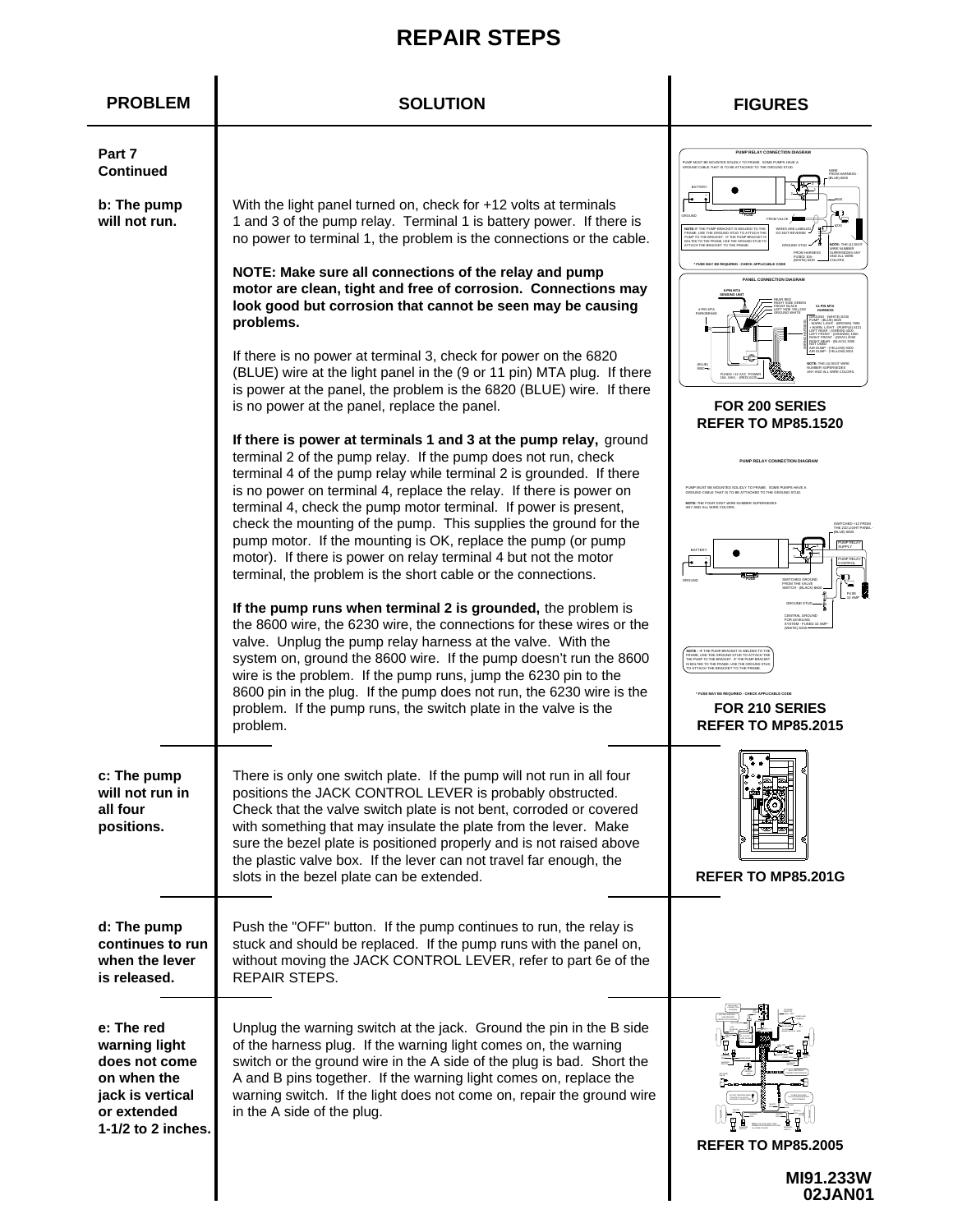| <b>PROBLEM</b>                                                                                                                                 | <b>SOLUTION</b>                                                                                                                                                                                                                                                                                                                                                                                                                                                                                                                                                                                                                                                                                                                                                                                                                                                                                                                                                                       | <b>FIGURES</b>                                                                      |
|------------------------------------------------------------------------------------------------------------------------------------------------|---------------------------------------------------------------------------------------------------------------------------------------------------------------------------------------------------------------------------------------------------------------------------------------------------------------------------------------------------------------------------------------------------------------------------------------------------------------------------------------------------------------------------------------------------------------------------------------------------------------------------------------------------------------------------------------------------------------------------------------------------------------------------------------------------------------------------------------------------------------------------------------------------------------------------------------------------------------------------------------|-------------------------------------------------------------------------------------|
| Part 7<br><b>Continued</b>                                                                                                                     | If the warning light does not come on when the pin in the B side of<br>the plug is grounded, go to the light panel ground the correct pin<br>for the light that will not come on. If the light comes on, the wire in<br>the harness is the problem. If the light does not come on, replace<br>the light panel.                                                                                                                                                                                                                                                                                                                                                                                                                                                                                                                                                                                                                                                                        |                                                                                     |
| f: The Master<br><b>Warning Light</b><br>or Buzzer does<br>not come on.                                                                        | If the vehicle has straight acting jacks, the vehicle should have a<br>Buzzer along with the Master Warning Light. If the vehicle has a<br>buzzer, the light panel is supplied power from the accessory side<br>of the ignition switch. The buzzer and the master warning light are<br>supplied power from the ON side of the ignition switch.<br>If only a master warning light is used, power for the warning light is<br>supplied by the light panel.<br>The ground side of the master warning indicators is switched to<br>turn the indicator ON or OFF.<br>If there is no ground on the 7699 (BROWN) wire to the indicators,<br>the problem is the wire or the panel.<br>If there is no power to the indicators, the problem is the 6121<br>(PURPLE) wire from the panel OR if the indicators are wired from<br>the ignition, the problem is the wire or the power source.<br>If there is power and ground to the indicators, the indicator not<br>working should be replaced.   | ING LIGHT WIRES ARE INCLUDE<br>IN 9 OR 11 PIN MTA PLUG<br><b>REFER TO MP85.9999</b> |
| Part 8<br><b>Air Dump</b><br>check:<br>a: Air will not<br>dump when the<br>"DUMP" button<br>is pushed.                                         | The light panel must be on for the "DUMP" button to work. There<br>should be a dump valve for each height control valve. A few<br>systems may have just one valve for the front and one for the rear.<br>The valves are normally closed valves. The valve opens when +12<br>and ground are supplied to the coil of the valve. The +12 voltage is<br>switched, the ground should be constant.<br>There is a separate control wire for the front and rear dump valves.<br>The 9300 (YELLOW) wire should go to the front. The 9301<br>(YELLOW) wire should go to the rear.<br>Check for power at the proper pins on the light panel while pushing<br>the "DUMP" button. If either pin has no power, replace the panel.<br>If both pins have +12 power, check for +12 power at the dump valves.<br>If +12 volts and ground is present at the valve, but the valve will not<br>open, the valve is the problem. Make sure the air outlet is not<br>plugged. Replace the valve if necessary. | <b>REFER TO MP85.1520</b>                                                           |
| b: The vehicle<br>will not return<br>to ride height<br>when the<br>"DUMP" button<br>is released.<br>(The vehicle<br>engine must<br>be running) | There should be no power to the dump valves unless the "DUMP"<br>button is being pushed. If there is power on the 9300 (YELLOW)<br>or 9301 (YELLOW) wire when the button is not being pushed,<br>replace the light panel. If there is no power to the dump valves but<br>a valve will not close, replace the valve. If the valves are closed<br>but the vehicle will not return to ride height, the problem is the air<br>suspension.                                                                                                                                                                                                                                                                                                                                                                                                                                                                                                                                                 | Ë.<br><b>REFER TO MP85.1515</b><br>MI91.233Y<br>02JAN01                             |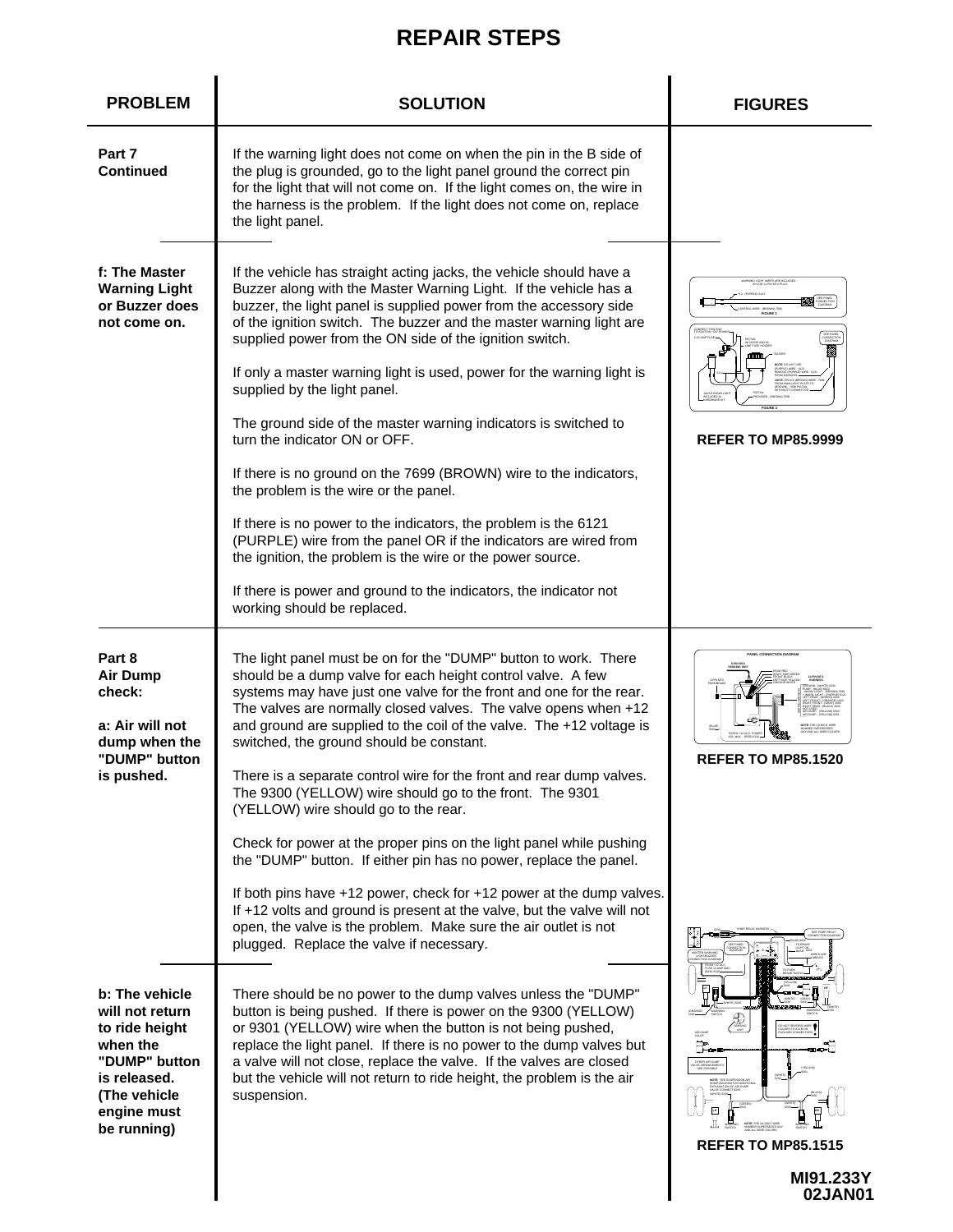| <b>PROBLEM</b>                                                                             | <b>SOLUTION</b>                                                                                                                                                                                                                                                                                                                                                                                                                                        | <b>FIGURES</b>            |
|--------------------------------------------------------------------------------------------|--------------------------------------------------------------------------------------------------------------------------------------------------------------------------------------------------------------------------------------------------------------------------------------------------------------------------------------------------------------------------------------------------------------------------------------------------------|---------------------------|
| Part 9<br>The yellow<br>level indicator<br>lights are not<br>working<br>properly:          |                                                                                                                                                                                                                                                                                                                                                                                                                                                        |                           |
| a: As soon as a<br><b>yellow light</b><br>goes out, an<br>opposing light<br>comes on.      | If the sensing unit can not be adjusted to get all of the yellow lights<br>out at once, the sensing unit may be to sensitive and should be<br>replaced.                                                                                                                                                                                                                                                                                                |                           |
| b: A yellow light<br>can not be made<br>to come on or<br>opposing yellow<br>lights are on. | The light panel must be on. Use a test light to ground each of the<br>four pins for the yellow lights. The pin for the white wire supplies the<br>ground for the sensing unit. One yellow light should come on for<br>each pin when it is grounded. If a yellow light does not come on or<br>more than one yellow light or the wrong yellow light comes on,<br>replace the light panel. If the yellow light work properly replace the<br>sensing unit. |                           |
| c: More than<br>one yellow light<br>is on at a time.                                       | If opposing yellow lights are on, refer to part 9b. If a side and a front<br>light or a side and a rear light are on, replace the light panel.                                                                                                                                                                                                                                                                                                         |                           |
| d: No yellow<br>lights will come<br>on.                                                    | Connect a test light to the fuse holder check for +12 power. Check<br>the ground pin for the sensing unit. If there is no ground, replace the<br>light panel. If there is ground on that pin, refer to part 9b to complete<br>the test.                                                                                                                                                                                                                | <b>REFER TO MP85.1520</b> |
| Part 10<br>The warning<br>lights will not<br>go out with the<br>jacks retracted:           | See Part 6c of the REPAIR STEPS.                                                                                                                                                                                                                                                                                                                                                                                                                       |                           |
|                                                                                            | ELECTRICAL DIAGNOSTICS - 210 SERIES                                                                                                                                                                                                                                                                                                                                                                                                                    |                           |
| Part 11<br>With the ignition<br>switch off:                                                |                                                                                                                                                                                                                                                                                                                                                                                                                                                        |                           |
| a: A light on the<br>light panel is on.                                                    | There should be no power to the light panel. Trace the wire to it's<br>source. It should be connected to the "ACC" side of the ignition<br>switch.                                                                                                                                                                                                                                                                                                     | <b>REFER TO MP85.2005</b> |
| Part 12<br>With the ignition<br>in the "ON" or<br>"ACC" position:                          |                                                                                                                                                                                                                                                                                                                                                                                                                                                        |                           |
| a: The "ON"<br>light or yellow<br>level lights are<br>lit.                                 | If the ON/OFF rocker switch is off, remove and replace the panel.<br>The three contact springs may not be positioned properly. DO NOT<br>"wiggle" the panel when installing. Push it straight down and apply<br>the mounting screws. If this does not fix it, replace the panel. If the<br>rocker switch is on, turn it off. If the lights stay on, replace the panel.                                                                                 | <b>REFER TO MP85.201D</b> |
|                                                                                            |                                                                                                                                                                                                                                                                                                                                                                                                                                                        | MI91.234C<br>02JAN01      |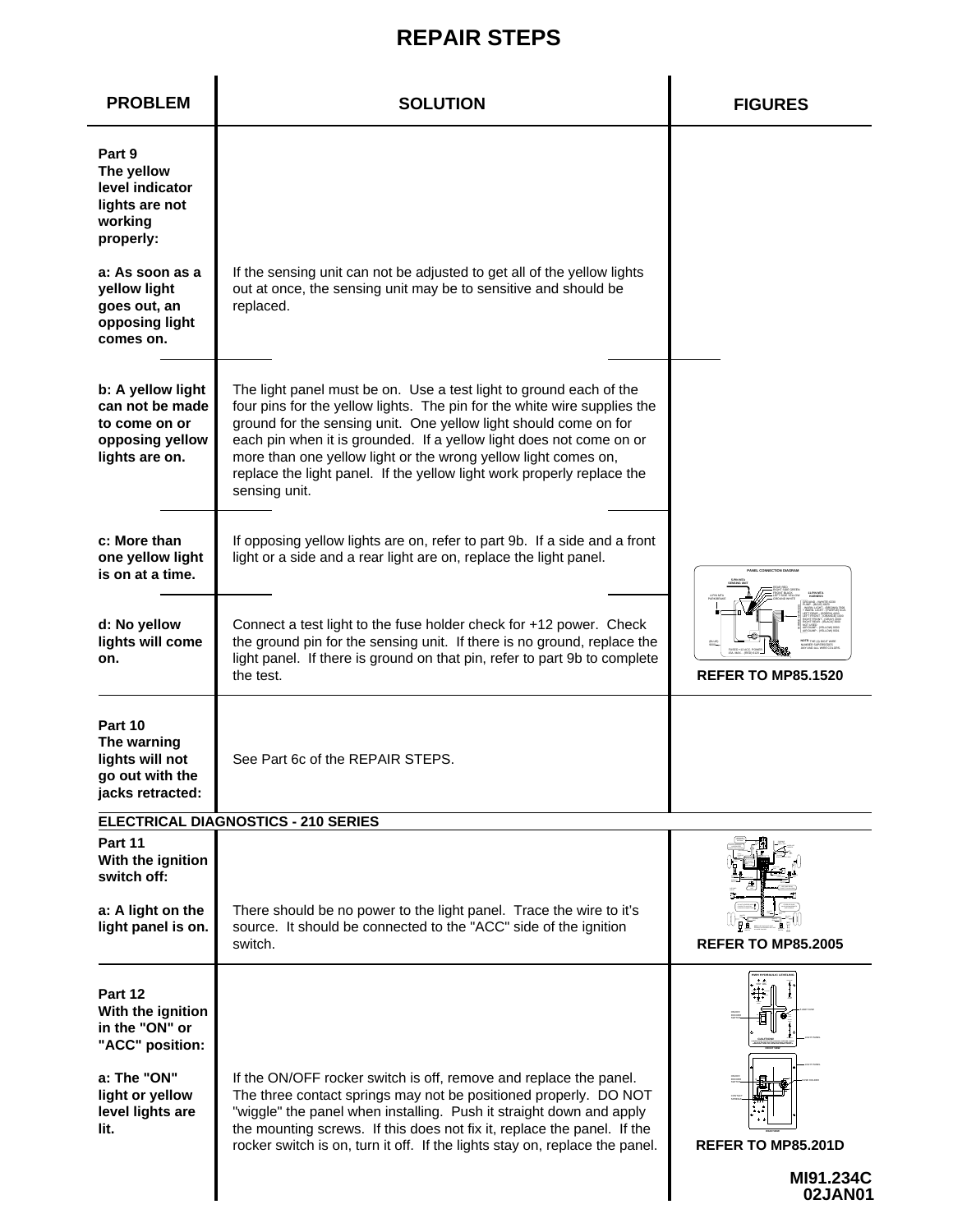| <b>PROBLEM</b>                                                                                                                                                                                                                         | <b>SOLUTION</b>                                                                                                                                                                                                                                                                                                                                                                                                                                                                                                                                                                                                                                                                                                                                                                                                                                                                                                                                                                                                                                                                                                                                                                                                                                                                                                                                                        | <b>FIGURES</b>                                                                                                                                                                                                                                                                                                        |
|----------------------------------------------------------------------------------------------------------------------------------------------------------------------------------------------------------------------------------------|------------------------------------------------------------------------------------------------------------------------------------------------------------------------------------------------------------------------------------------------------------------------------------------------------------------------------------------------------------------------------------------------------------------------------------------------------------------------------------------------------------------------------------------------------------------------------------------------------------------------------------------------------------------------------------------------------------------------------------------------------------------------------------------------------------------------------------------------------------------------------------------------------------------------------------------------------------------------------------------------------------------------------------------------------------------------------------------------------------------------------------------------------------------------------------------------------------------------------------------------------------------------------------------------------------------------------------------------------------------------|-----------------------------------------------------------------------------------------------------------------------------------------------------------------------------------------------------------------------------------------------------------------------------------------------------------------------|
| Part 12<br><b>Continued</b><br>b: A red warning<br>light is on. No<br>jacks are vertical<br>or extended.<br>NOTE: The 4<br>red warning<br>lights will work<br>with the ignition<br>on and the panel<br>off for the 210<br>system only. | Unplug the warning switch for the red warning light that is lit. If the<br>light goes out, replace the switch. If the light still does not go out,<br>there may be a problem with the magnet in a Straight-Acting jack.<br>Make sure the wires are in the correct A and B positions in the plug.<br>If the warning light does not go out with the switch unplugged, the<br>black (colored) wire in the harness is shorted to ground.                                                                                                                                                                                                                                                                                                                                                                                                                                                                                                                                                                                                                                                                                                                                                                                                                                                                                                                                   | ⊕<br>臣<br><b>REFER TO MP85,2005</b>                                                                                                                                                                                                                                                                                   |
| Part 13<br>With the ignition<br>on and the ON/<br><b>OFF</b> rocker<br>switch in the<br>"ON" position:<br>a: The "ON"<br>light will not<br>come on. No<br>other lights are<br>on.                                                      | Check the 5AMP fuse in the light panel.<br>If the 5AMP fuse is blown, turn the ignition off and replace the<br>fuse. Turn the ignition on. If the fuse blows the problem is the light<br>plate in the valve or the 7699 (BROWN) wire going to the Master<br>Warning Light. If the 7699 (BROWN) wire is not being used, replace<br>the light board with pigtail (or complete valve). If the fuse does not<br>blow, push the rocker switch to "ON". If the fuse blows, the problem<br>is the light board, the 6820 (BLUE) wire or the pump relay. Turn the<br>panel off, replace the fuse and remove the 6820 (BLUE) wire from<br>the pump relay. Turn the panel on. If the fuse does not blow,<br>replace the pump relay. If the fuse blows, the 6820 (BLUE) wire is<br>shorted to ground or the light board is bad. With the rocker switch<br>off, the 6820 (BLUE) wire disconnected from the pump relay and the<br>harness unplugged from the valve, check for continuity to ground on<br>the 6820 (BLUE) wire. If there is a ground, fix the 6820 (BLUE) wire.<br>If there is no ground on the 6820 (BLUE) wire, replace the light<br>board (or complete valve).                                                                                                                                                                                                     | <b>FOR THE 5AMP FUSE</b><br><b>REFER TO MP85.201D</b><br><b>FOR THE LIGHT PLATE</b><br><b>REFER TO MP85.201G</b><br>FOR THE 7699 WIRE<br><b>REFER TO MP85.9999</b><br>FOR THE 6820 WIRE<br><b>REFER TO MP85.2015</b>                                                                                                  |
|                                                                                                                                                                                                                                        | If the fuse is not blown, check that the four mounting screws for<br>the valve are tight. If the screws are loose or stripped out, the three<br>springs on the light panel may not be contacting the light board in<br>the valve properly. Unplug the harness from the valve. Check for<br>+12 power and ground on the appropriate pins in the harness plug.<br>The +12 volt wire is 6120 (RED) and the ground is 6230 (WHITE).<br>Be careful not to short against other pins. If there is no power or<br>ground, fix the wire or problems with the source of the power or<br>ground.<br>If there is power and ground, remove the light panel. Make sure the<br>three contact springs are OK. With a good fuse in place check for<br>continuity between terminals 4 and 5. No continuity would be a bad<br>fuse holder. Check for continuity between spring 1 and terminal 6.<br>If there is no continuity, there is a problem with the fuse holder or<br>these connections. With the rocker switch ON, check for continuity<br>between terminals 6 and 7. No continuity means the switch is bad.<br>With the rocker switch ON, there should be continuity between<br>springs 1,2 and 3. If there is no continuity, replace the light panel.<br>If the light panel is OK and there is power and ground to the valve,<br>the light board is bad and should be replaced. | FOR THE 6120 WIRE<br><b>REFER TO MP85.2017</b><br><b>FOR EVERYTHING ELSE</b><br><b>REFER TO MP85.201D</b><br>HWH HYDRAULIC LEVELING<br>ON/OFF<br>ROCKER<br>SWITCH<br>⊚≔<br><b>CAUTION</b><br>ON/OFF<br>ROCKER<br>SWITCH<br>CONTACT<br>$^{\circ}$ $^{\circ}$<br>۰<br><b>REFER TO MP85.201D</b><br>MI91.234E<br>02JAN01 |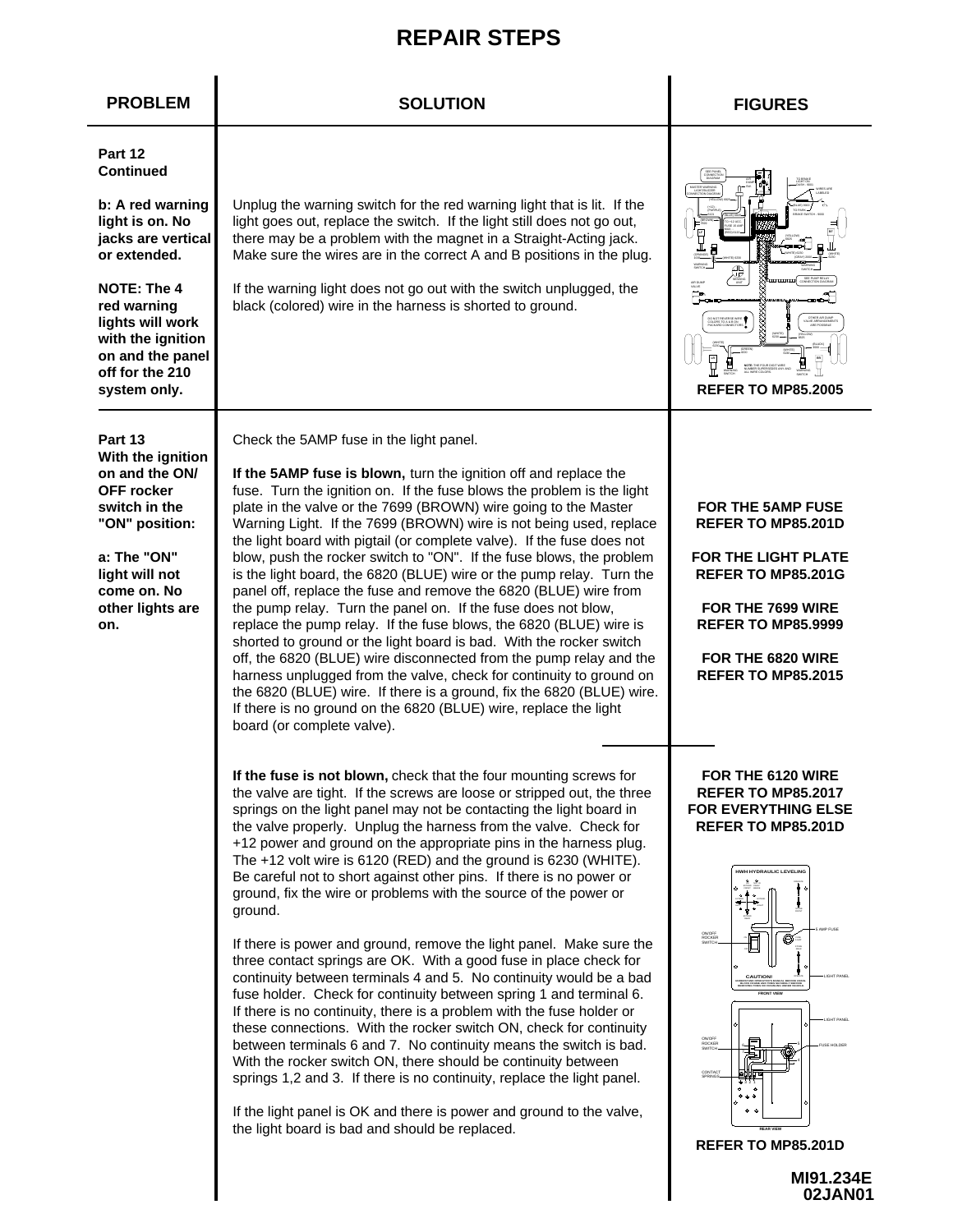| <b>PROBLEM</b>                                                                                        | <b>SOLUTION</b>                                                                                                                                                                                                                                                                                                                                                                                                                                                                                                                                                                                                                                                                                                                                                                                                                                                                                                                                                                                                                                                                   | <b>FIGURES</b>                                                                                                                                                                                                                                                                                                                                                                                                                                                                                                                                                                                                                                                                                                                 |
|-------------------------------------------------------------------------------------------------------|-----------------------------------------------------------------------------------------------------------------------------------------------------------------------------------------------------------------------------------------------------------------------------------------------------------------------------------------------------------------------------------------------------------------------------------------------------------------------------------------------------------------------------------------------------------------------------------------------------------------------------------------------------------------------------------------------------------------------------------------------------------------------------------------------------------------------------------------------------------------------------------------------------------------------------------------------------------------------------------------------------------------------------------------------------------------------------------|--------------------------------------------------------------------------------------------------------------------------------------------------------------------------------------------------------------------------------------------------------------------------------------------------------------------------------------------------------------------------------------------------------------------------------------------------------------------------------------------------------------------------------------------------------------------------------------------------------------------------------------------------------------------------------------------------------------------------------|
| Part 13<br><b>Continued</b><br>b: The park<br>brake light is<br>lit.                                  | Make sure the park brake is set. Unplug the harness from the valve.<br>Check for a ground on the 9000 (BLUE) wire in the harness. If there<br>is a ground, replace the light board. If there is no ground the problem<br>is the park brake switch, the 9000 (BLUE) wire or the connections<br>for the 9000 (BLUE) wire.                                                                                                                                                                                                                                                                                                                                                                                                                                                                                                                                                                                                                                                                                                                                                           | <b>REFER TO MP85.2017</b>                                                                                                                                                                                                                                                                                                                                                                                                                                                                                                                                                                                                                                                                                                      |
| c: More than<br>one yellow level<br>light is lit.                                                     | If a front and a side light or a rear and a side light are on replace the<br>light board. If opposing lights are on, unplug the sensing unit. If any<br>yellow lights remain on, replace the light board. There are five wires<br>in the plug from the valve, one white and four colored wires. Ground<br>the pins for the colored wires one at a time. One light should light<br>for each pin. If the lights work correctly replace the sensing unit. If<br>the lights do not work correctly, replace the light board.                                                                                                                                                                                                                                                                                                                                                                                                                                                                                                                                                           | <b>REFER TO MP85.2017</b>                                                                                                                                                                                                                                                                                                                                                                                                                                                                                                                                                                                                                                                                                                      |
| d: The pump<br>runs. The Jack<br><b>Control Lever</b><br>is in the center<br>position.                | The 6820 (BLUE) wire supplies +12 volts to the pump relay when<br>the panel is turned on. If the 8600 (BLACK) wire is grounded, the<br>pump will run.<br>Remove the light panel. Make sure the valve switch plate contact<br>ring is not touching any part of the valve. Make sure nothing is<br>shorting the switch plate contact ring to the Jack Control Lever on<br>the switch plate mounting screws.<br>If this is OK, unplug the harness from the valve and disconnect the<br>8600 (BLACK) wire from the pump relay. Check for continuity<br>between the 8600 (BLACK) wire and ground. Fix the 8600 (BLACK)<br>wire if it is shorted to ground. If not replace the valve.                                                                                                                                                                                                                                                                                                                                                                                                   | JMP MUST BE MOUNTED SOLIDLY TO FRAME. SOME PUMPS HAVE A<br>ROUND CABLE THAT IS TO BE ATTACHED TO THE GROUND STUD.<br>NOTE: THE FOUR DIGIT WIRE NUMBER SUPERSEDES<br><b>BATTER</b><br>o<br>HE BRACKET. IF THE PUMP<br><b>REFER TO MP85.2015</b>                                                                                                                                                                                                                                                                                                                                                                                                                                                                                 |
| Part 14<br>When the Jack<br><b>Control Lever is</b><br>moved to the<br>four extend<br>positions:      |                                                                                                                                                                                                                                                                                                                                                                                                                                                                                                                                                                                                                                                                                                                                                                                                                                                                                                                                                                                                                                                                                   |                                                                                                                                                                                                                                                                                                                                                                                                                                                                                                                                                                                                                                                                                                                                |
| a: The pump<br>does not run<br>when the Jack<br><b>Control Lever is</b><br>pushed to any<br>position. | With the panel on, check for +12 volts on terminal 3 of the pump<br>relay. If power is not present, the problem is the 6820 (BLUE) wire<br>or the light board in the valve.<br>If there is +12 volts on terminal 3, check for +12 volts on terminal 1<br>from the battery. If no voltage is present, check the connections,<br>cable, battery and fuse if one is used.<br>If voltage is present at terminals 1 and 3, apply a ground to terminal<br>2. If the pump runs, the problem is the 8600 (BLACK) wire or the<br>valve switch plate assembly or connections. If the pump does not<br>run, check terminal 4 for +12 volts while terminal 2 is grounded. If<br>voltage is present, check the cable to the pump motor and it's<br>connections. Make sure they are tight and free from corrosion.<br>Make sure the pump has a good frame connection, the motor is<br>internally grounded. If this is all OK, replace the pump motor. If<br>there is voltage on terminals 1 and 3, and terminal 2 is grounded<br>and there is no voltage at terminal 4, replace the pump relay. | FUMP MUST BE MOUNTED SOLIDLY TO FRAME. SOME PUMPS HAVE A<br>GROUND CABLE THAT IS TO BE ATTACHED TO THE GROUND STUD.<br>YE: THE FOUR DIGIT WIRE NUMBER SUPERSEDES<br>IY AND ALL WIRE COLORS.<br>SWITCHED 412 FROM<br>THE 210 LIGHT PANEL<br>MP REL<br>ONTRO<br>er <del>en 19</del><br>Truse<br>$\mathbf{p}$<br>SWITCHED GROUND<br>FROM THE VALVE<br>FUSE<br>10 AME<br>OR LEVELING<br>SYSTEM - FUSED 10 AMP<br>TEI 6230<br>IOTE : IF THE PUMP BRACKET IS WELDED TO TI<br>RAME, USE THE GROUND STUD TO ATTACH TI<br>HE PUMP TO THE RRACKET. IF THE PUMP BRACK<br>3 BOLTED TO THE FRAME, USE THE GROUND STI<br>ATTACH THE BRACKET TO THE FRAME<br><b>FUSE MAY BE REQUIRED - CHECK APPLICABLE CODE</b><br><b>REFER TO MP85.2015</b> |
|                                                                                                       | NOTE: If checking voltage levels, this must be done with the<br>pump running.                                                                                                                                                                                                                                                                                                                                                                                                                                                                                                                                                                                                                                                                                                                                                                                                                                                                                                                                                                                                     | MI91.234G<br>02JAN01                                                                                                                                                                                                                                                                                                                                                                                                                                                                                                                                                                                                                                                                                                           |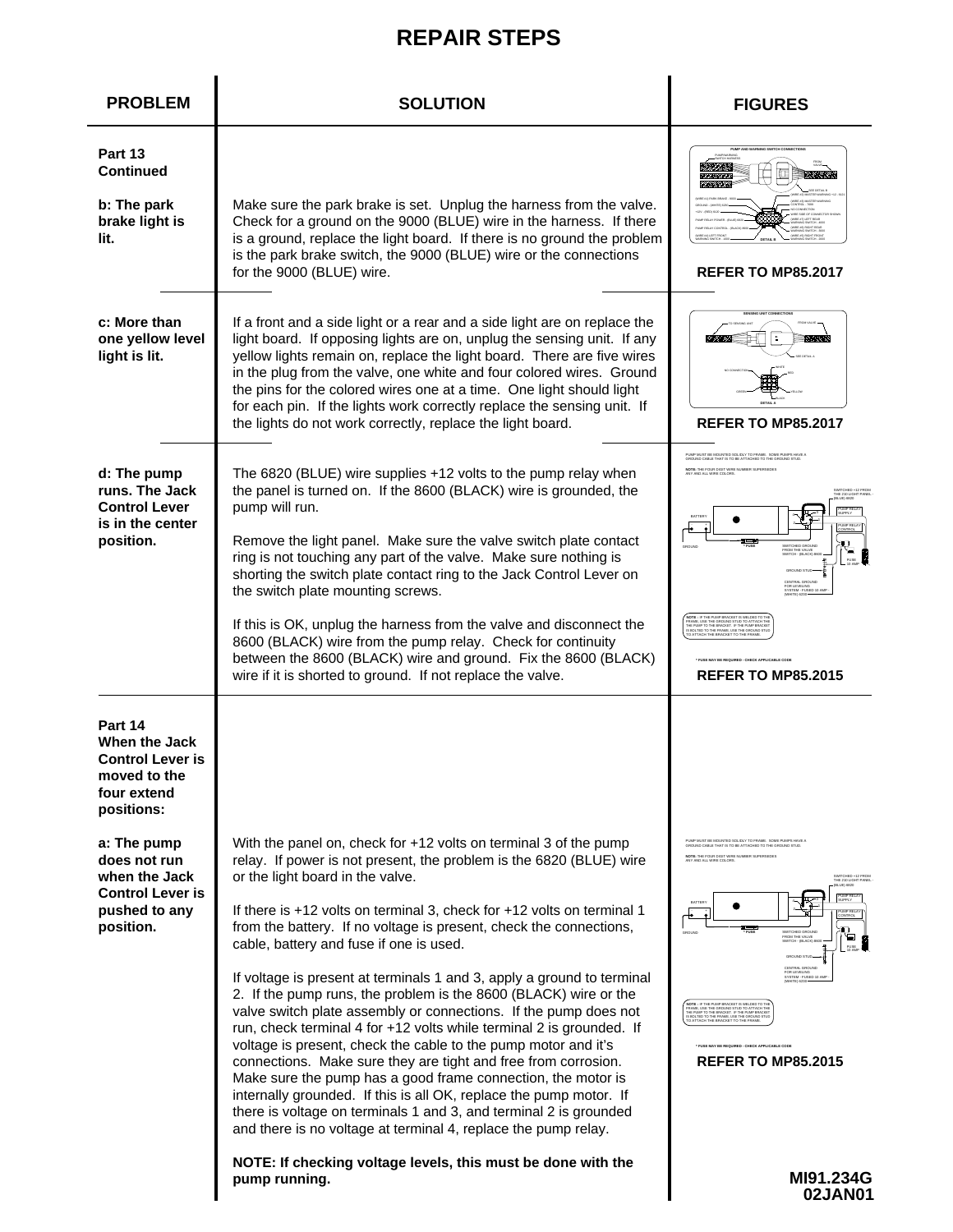| <b>PROBLEM</b>                                                                                                      | <b>SOLUTION</b>                                                                                                                                                                                                                                                                                                                                                                                                                                                                                                                                                                                                                                                                                                                                                                                                                                                                                                                                                                                                                                        | <b>FIGURES</b>                                                                                                    |
|---------------------------------------------------------------------------------------------------------------------|--------------------------------------------------------------------------------------------------------------------------------------------------------------------------------------------------------------------------------------------------------------------------------------------------------------------------------------------------------------------------------------------------------------------------------------------------------------------------------------------------------------------------------------------------------------------------------------------------------------------------------------------------------------------------------------------------------------------------------------------------------------------------------------------------------------------------------------------------------------------------------------------------------------------------------------------------------------------------------------------------------------------------------------------------------|-------------------------------------------------------------------------------------------------------------------|
| Part 14<br><b>Continued</b><br>b: The pump<br>runs but not in<br>all four<br>positions.                             | The problem has to be at the valve switch plate. Make sure the light<br>panel is properly positioned on the valve. Check for a substance<br>which could insulate the Jack Control Lever from the valve switch<br>plate. Over spray from glue or paint could cause a problem. If<br>cleaning the switch plate does not help, the valve will have to be<br>replaced.                                                                                                                                                                                                                                                                                                                                                                                                                                                                                                                                                                                                                                                                                     | <b>REFER TO MP85,201G</b>                                                                                         |
| c: The pump<br>will not shut off.                                                                                   | Turn the panel OFF. If the pump continues to run, the pump relay<br>is stuck and should be replaced. If the pump stops, refer to part<br>13d of the REPAIR STEPS, there is a problem with the 8600<br>(BLACK) wire or the switch plate assembly.                                                                                                                                                                                                                                                                                                                                                                                                                                                                                                                                                                                                                                                                                                                                                                                                       |                                                                                                                   |
| d: A red light<br>will not come<br>on when a jack<br>is vertical or<br>extended<br>approximately<br>$1-1/2$ inches. | Unplug the warning switch for the light that does not work. Short<br>the two pins in the harness plug together. If the light comes on,<br>replace the warning switch. If the light does not come on, apply a<br>ground to the pin in the B side of the plug for the colored or black<br>wire. If the light comes on, there is a problem with the ground wire<br>in the A side of the plug. If the light does not come on, the problem<br>is the colored or black wire in the harness or the light board in the<br>valve.                                                                                                                                                                                                                                                                                                                                                                                                                                                                                                                               | <b>REFER TO MP85.2005</b>                                                                                         |
| e: The<br><b>Master Warning</b><br>Indicators do<br>not come on.                                                    | The Master Warning Light and Buzzer, if so equipped, should come<br>on if any one red warning light on the light panel is on.<br>If only a Master Warning Light is used, power for the light is<br>supplied by the light board on the 6121 (PURPLE) wire. Check for<br>+12 voltage on the 6121 (PURPLE) wire and ground on the 7699<br>(BROWN) wire when a red warning light is on. If voltage or ground<br>is not present the problem is the wire or the light board. If voltage<br>and ground is present, replace the warning light.<br>If a Buzzer is being used with the Master Warning Light, +12 voltage<br>for the light and buzzer is being supplied from a separate, fused<br>pigtail connected to the "ON" side of the ignition. If power is not<br>present with the ignition on, check the fuse and connections for the<br>pigtail to the ignition "ON" power source.                                                                                                                                                                       | INRING LIGHT WIRES ARE INCLUDED<br>IN 9 OR 11 PIN MTA PLUG<br>(GROVN) 74<br>FIGURE 1<br><b>REFER TO MP85.9999</b> |
| Part 15<br><b>Air Dump</b><br>check:<br>a: Air will not<br>dump when the<br><b>DUMP</b> switch<br>is pushed.        | The light panel must be on and the park brake must be set for the<br>Dump switch to work. There should be a dump valve for each<br>height control valve. A few systems may have just one valve for<br>the front and one valve for the rear. The valves are normally closed<br>valves. The valve opens when +12 voltage and ground is supplied<br>to the coil of the valve. The +12 voltage is switched and the ground<br>is constant.<br>Check for +12 voltage on the 6820 (BLUE) wire at the Dump switch.<br>If voltage is not present and the pump runs to operate the jacks, the<br>problem is in the 6820 (BLUE) wire going to the DUMP switch. If<br>voltage is present on the 6820 (BLUE) wire at the switch, check for<br>voltage on the 6825 (YELLOW) wire at the switch while pushing the<br>switch to DUMP. If voltage is present at the switch, check for voltage<br>and ground at the dump valves while pushing the switch if voltage is<br>present, replace the valve. If voltage or ground is not present, the<br>problem is the wiring. | ⊕<br>뮴<br><b>REFER TO MP85.2005</b><br>MI91.234J<br>02JAN01                                                       |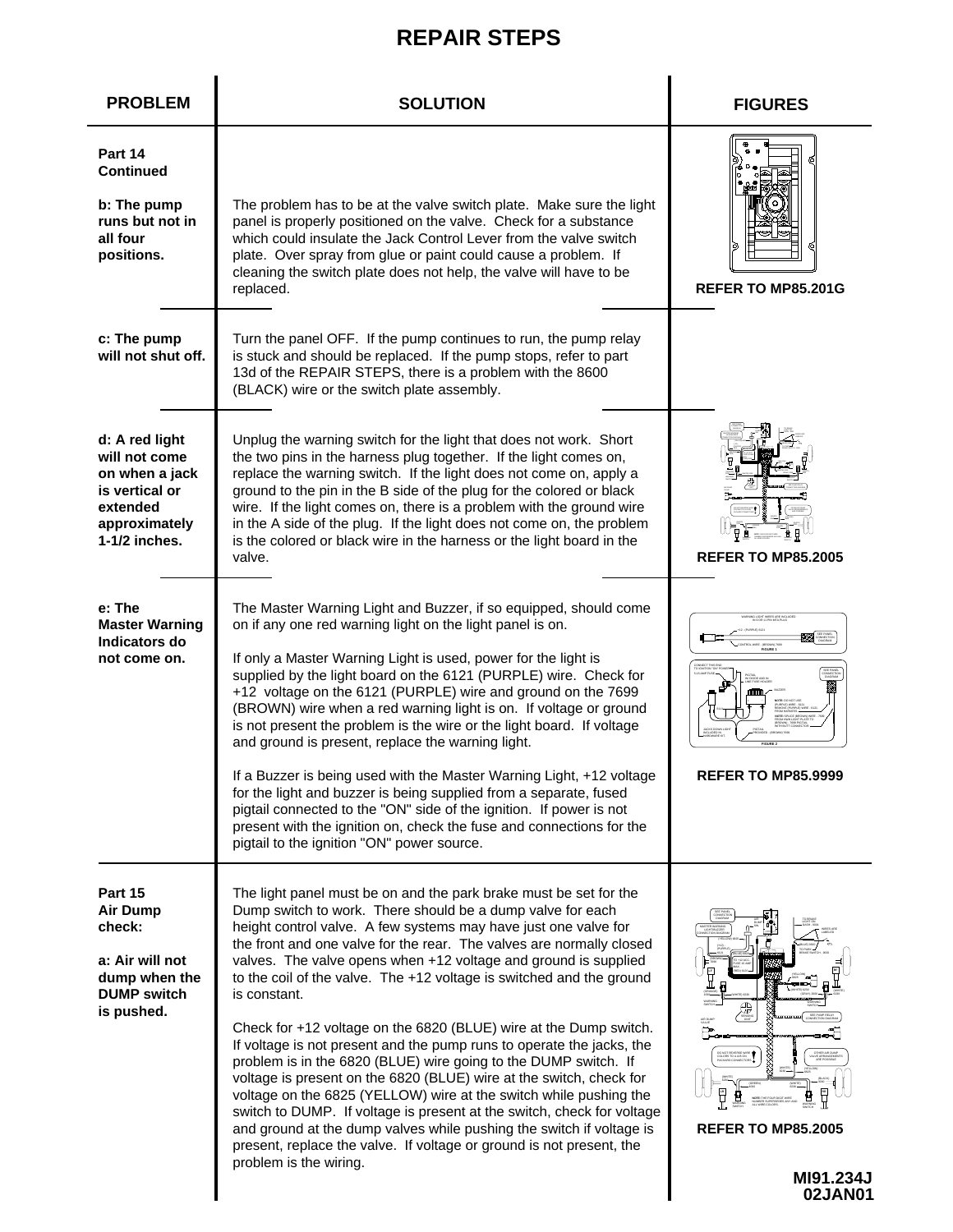| <b>PROBLEM</b>                                                                                                                       | <b>SOLUTION</b>                                                                                                                                                                                                                                                                                                                                                                                                                                                                                                               | <b>FIGURES</b>                                                           |
|--------------------------------------------------------------------------------------------------------------------------------------|-------------------------------------------------------------------------------------------------------------------------------------------------------------------------------------------------------------------------------------------------------------------------------------------------------------------------------------------------------------------------------------------------------------------------------------------------------------------------------------------------------------------------------|--------------------------------------------------------------------------|
| Part 15<br><b>Continued</b><br>b: The vehicle<br>will not return<br>to ride height.<br>(The vehicle<br>engine should<br>be running). | If the panel is on, check for voltage on the 6825 (YELLOW) wire. If<br>voltage is present replace the DUMP switch. If there is no voltage<br>on the 6825 (YELLOW) wire but one or more dump valves will not<br>close, replace the valves that will not close.<br>If the panel is off and there is power to the 6825 (YELLOW) wire,<br>there is a problem with the light board.                                                                                                                                                | <b>REFER TO MP85.2005</b>                                                |
| Part 16<br>a: A soon as a<br>yellow light<br>goes out an<br>opposing light<br>comes on.                                              | If the sensing unit can not be adjusted to get all of the yellow lights<br>out at once, the sensing unit may be to sensitive and should be<br>replaced.                                                                                                                                                                                                                                                                                                                                                                       |                                                                          |
| b: A yellow<br>light can not be<br>made to come<br>on or opposing<br>yellow lights<br>are on.                                        | The light panel must be on. Unplug the sensing unit. There are 5<br>pins in the plug from the valve. There is a different colored wire for<br>each pin. The white wire is a common ground each other wire<br>controls one yellow light. Use a test light to ground each pin except<br>the pin for the white wire. Only one light should come on for each<br>pin. If the panel works correctly replace the sensing unit. If a light<br>will not come on or more than one light comes on for a pin, replace<br>the light board. | <b>SENSING UNIT CONNECTIONS</b><br>DETAIL A<br><b>REFER TO MP85.2017</b> |
| c: More than<br>one yellow light<br>is on at a time.                                                                                 | If opposing lights are on, refer to Part 16b. If a side and a front light<br>or a side and a rear light are on, replace the light board.                                                                                                                                                                                                                                                                                                                                                                                      |                                                                          |
| d: No yellow<br>lights will come<br>on.                                                                                              | Unplug the sensing unit. In the plug from the valve, check for<br>continuity between ground and the pin for the white wire. If there is<br>no ground, replace the light board. If there is ground, refer to<br>Part 16b to complete the tests.                                                                                                                                                                                                                                                                                | <b>REFER TO MP85.2017</b>                                                |
| Part 17<br>The warning<br>lights will not<br>go out with the<br>jacks retracted.                                                     | See Part 12b of the REPAIR STEPS.                                                                                                                                                                                                                                                                                                                                                                                                                                                                                             |                                                                          |
|                                                                                                                                      |                                                                                                                                                                                                                                                                                                                                                                                                                                                                                                                               | MI91.234M<br>02JAN01                                                     |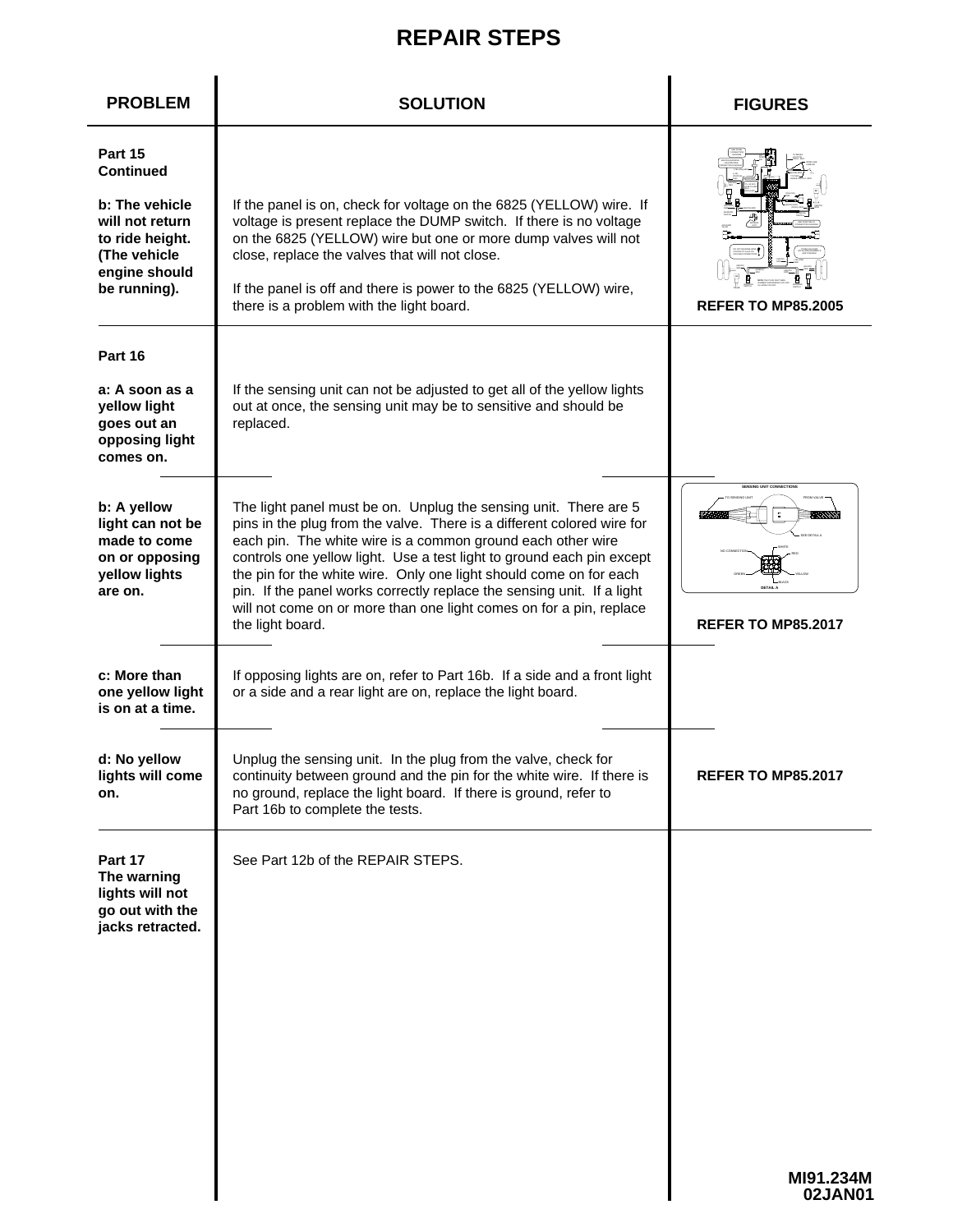### **HYDRAULIC LINE CONNECTION DIAGRAM 200/210/225 SERIES BI-AXIS VALVE**

**NOTE: Hose fittings at the pump will come directly out of the pump or if equipped with a room manifold, out of the top of the room manifold.**

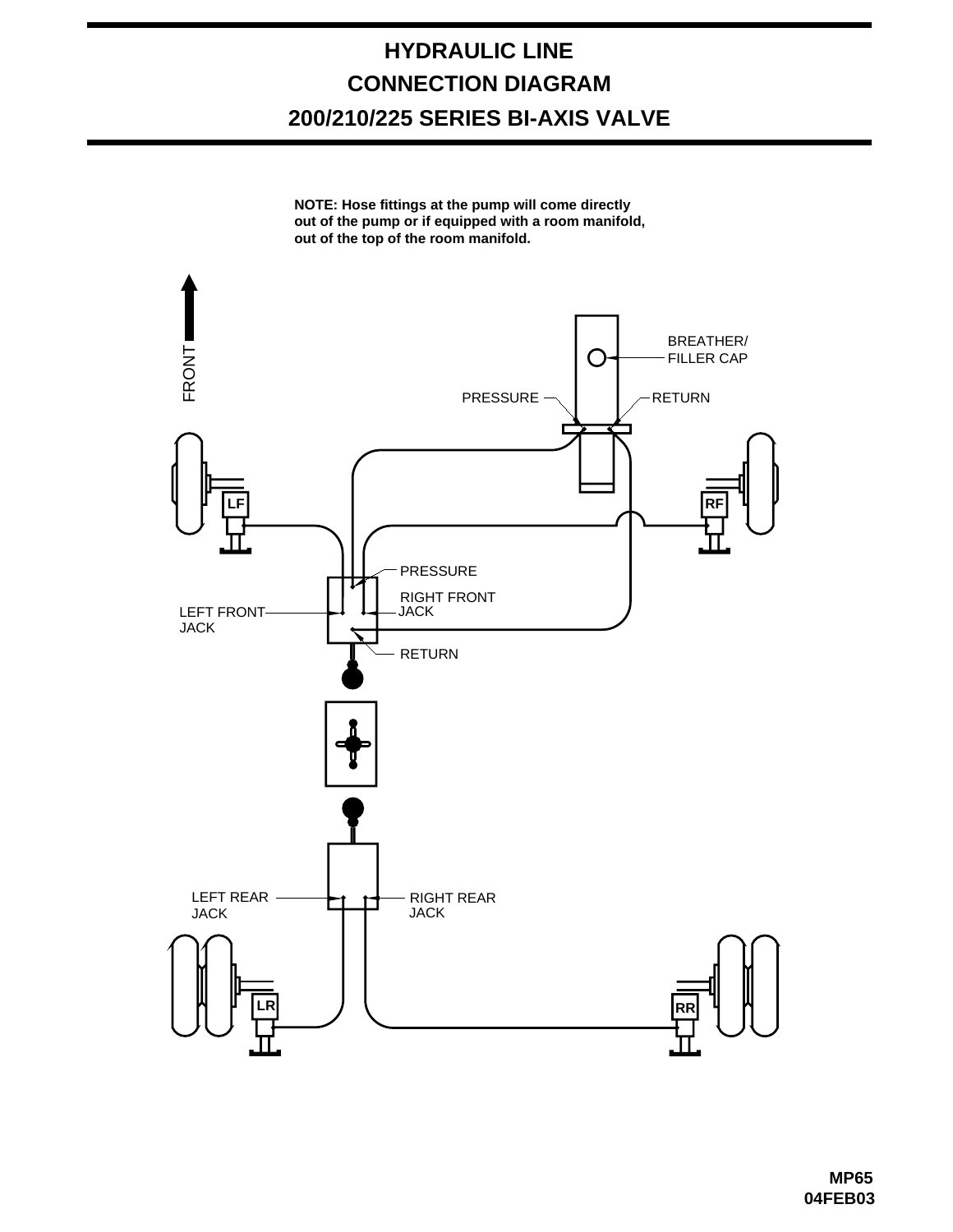### **6000# KICK-DOWN JACK FOR ALL MANUAL LEVELING SYSTEMS WITH 2-WIRE WARNING SWITCH**

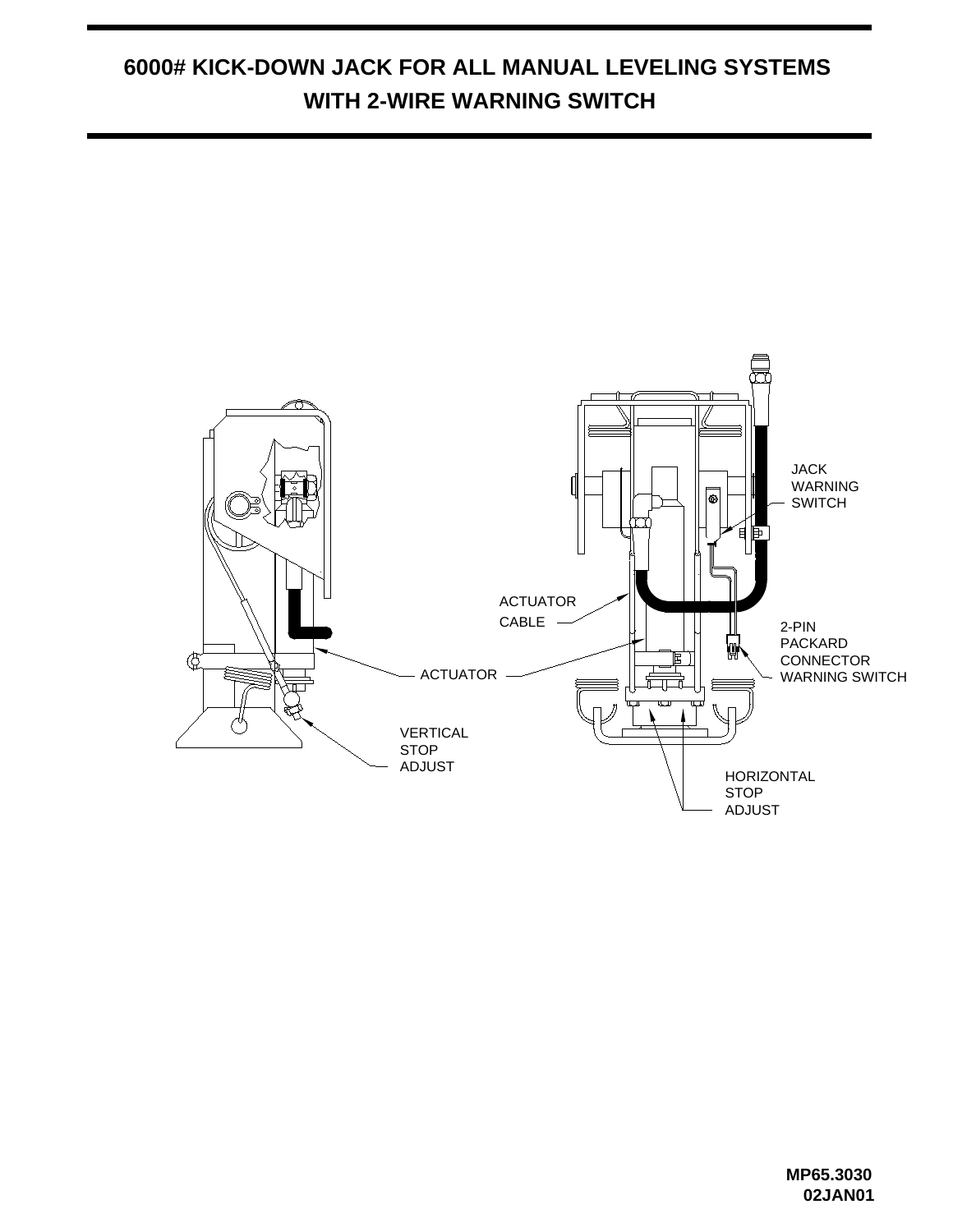#### **9000# KICK-DOWN JACK FOR ALL MANUAL LEVELING SYSTEMS WITH 2-WIRE WARNING SWITCH**

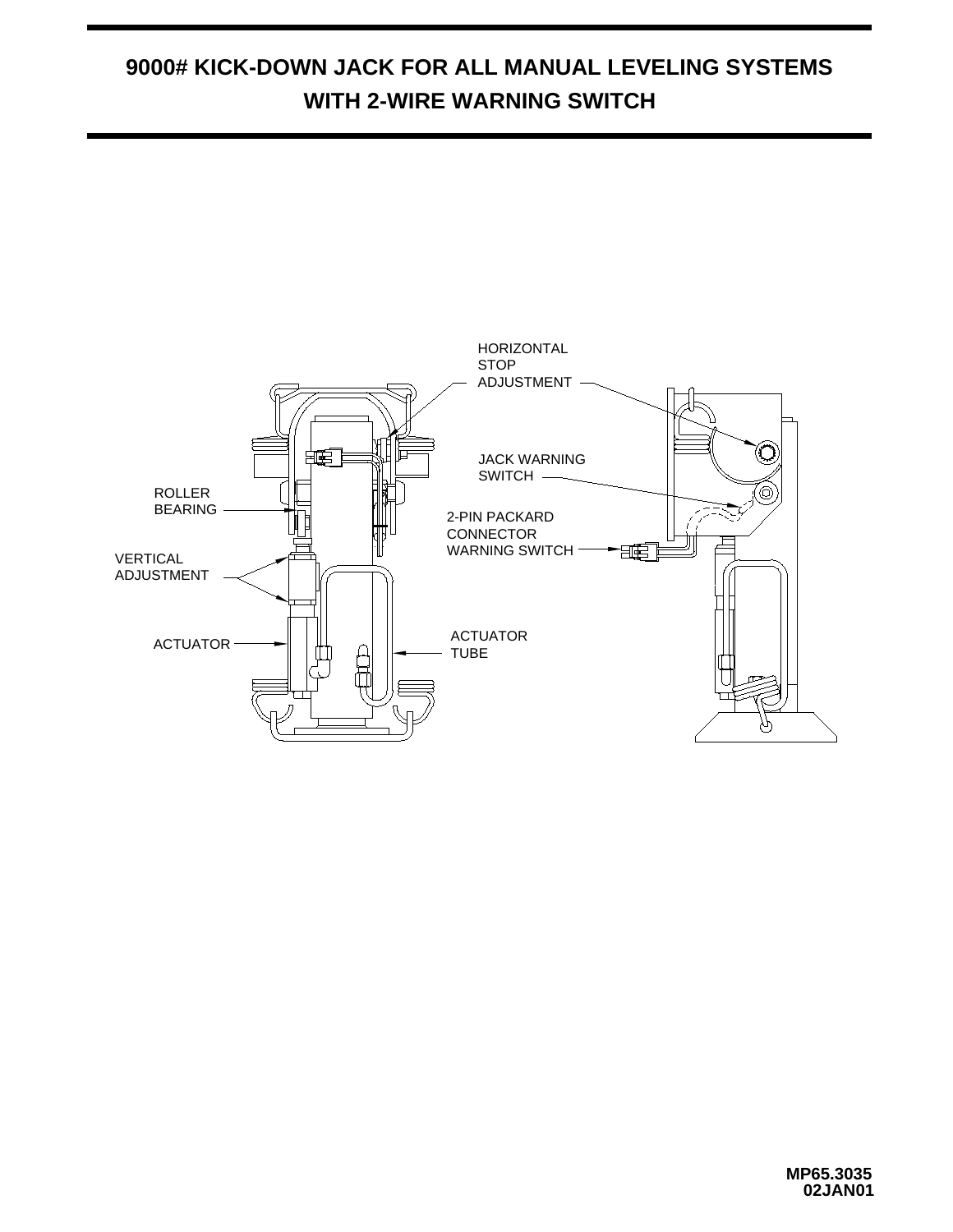## **16000# KICK-DOWN JACK FOR ALL MANUAL LEVELING SYSTEMS WITH 2-WIRE WARNING SWITCH**

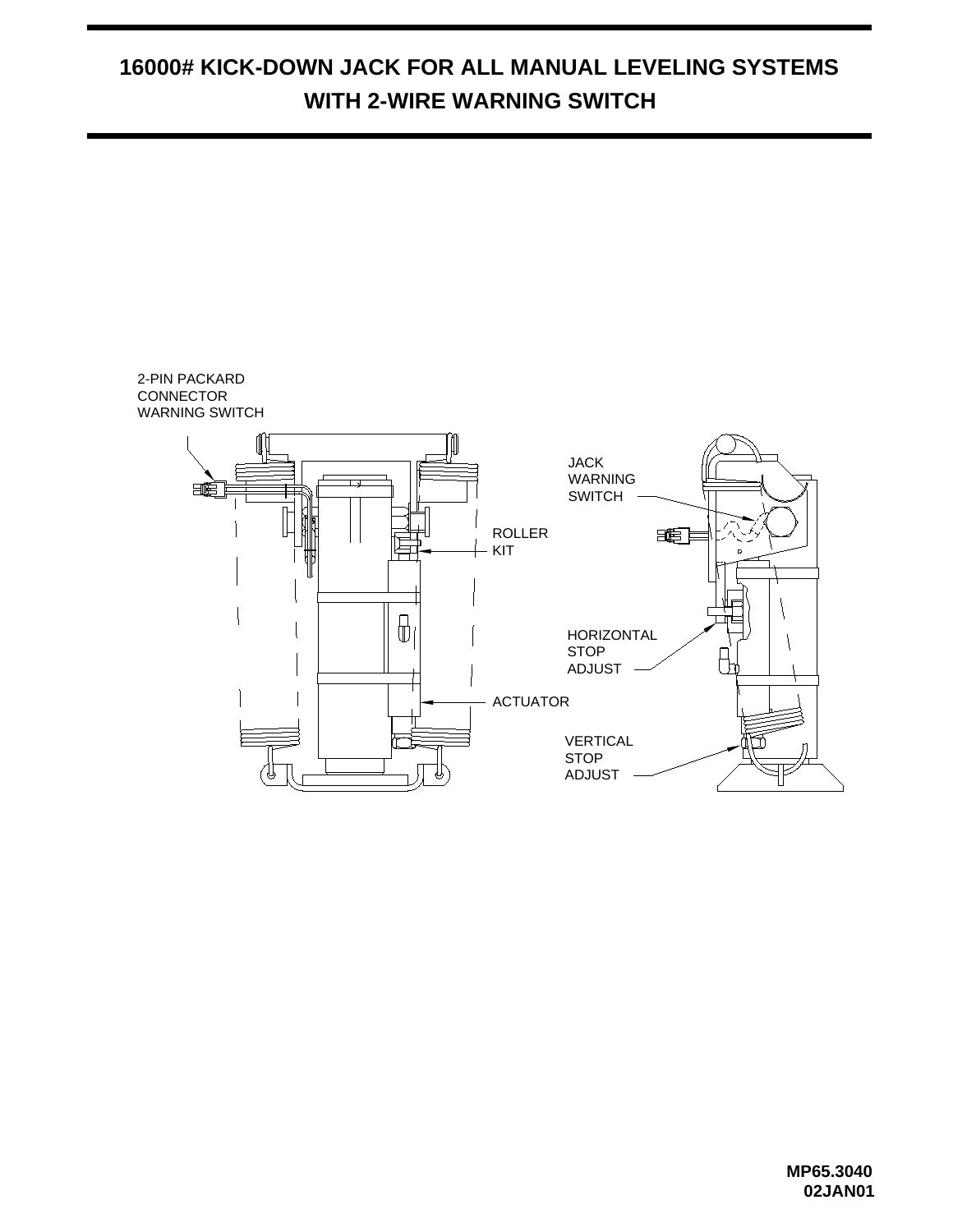## **STRAIGHT-ACTING JACK FOR ALL MANUAL LEVELING SYSTEMS WITH 2-WIRE WARNING SWITCH RETURN SPRINGS SIDE / SIDE**

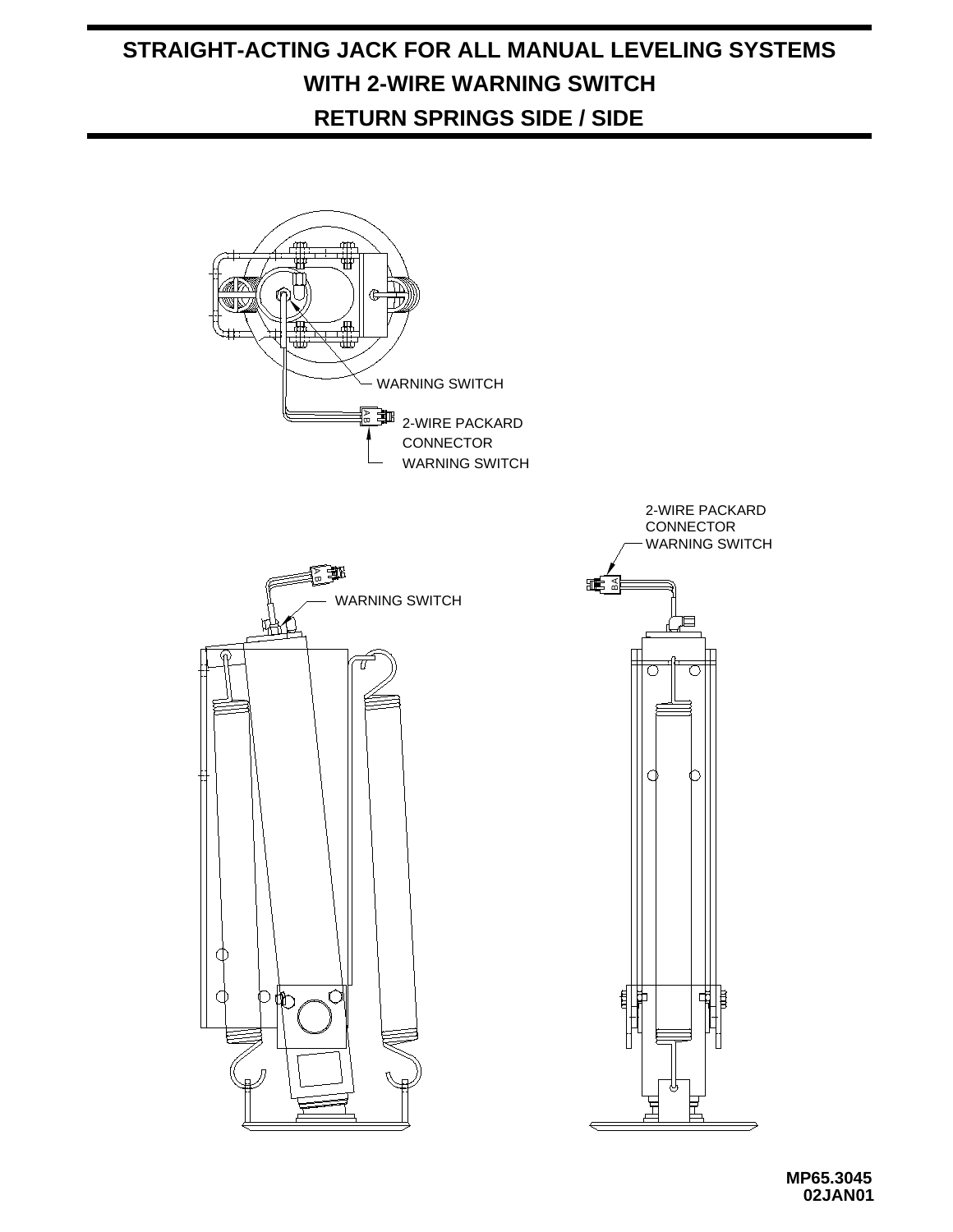

**26JAN12**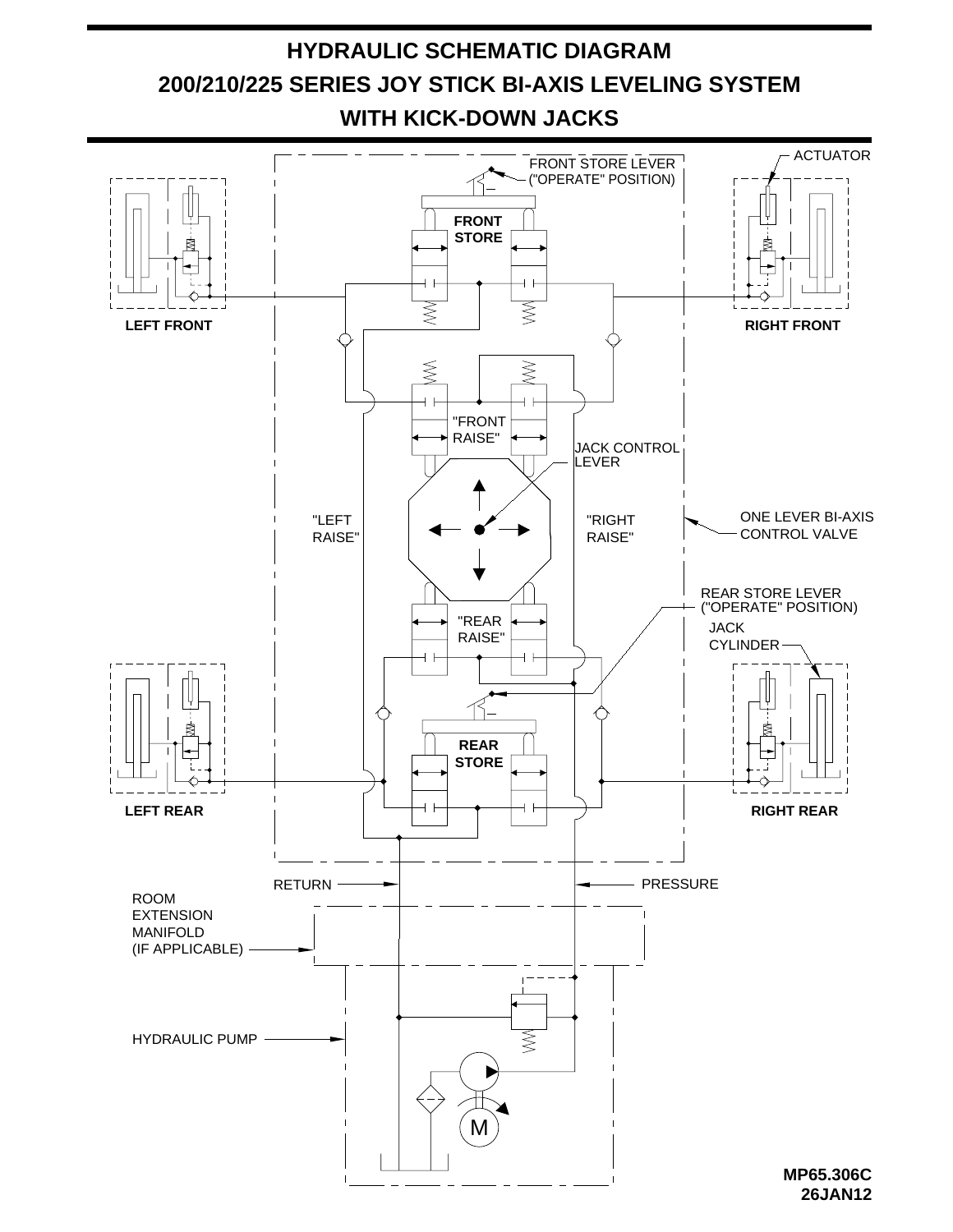

**04FEB03**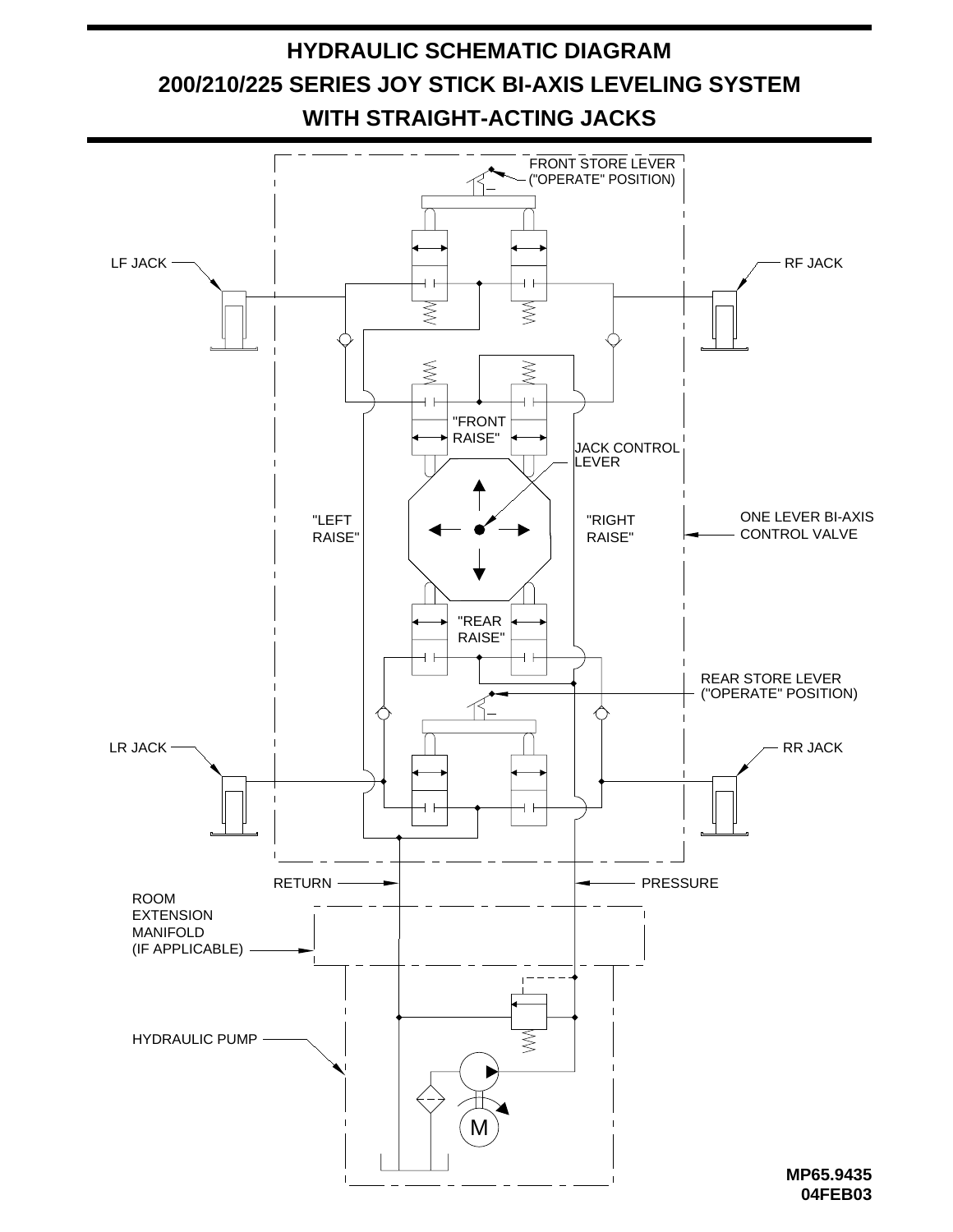#### **AIR LINE CONNECTION DIAGRAM**



**MP75.2 15MAY97**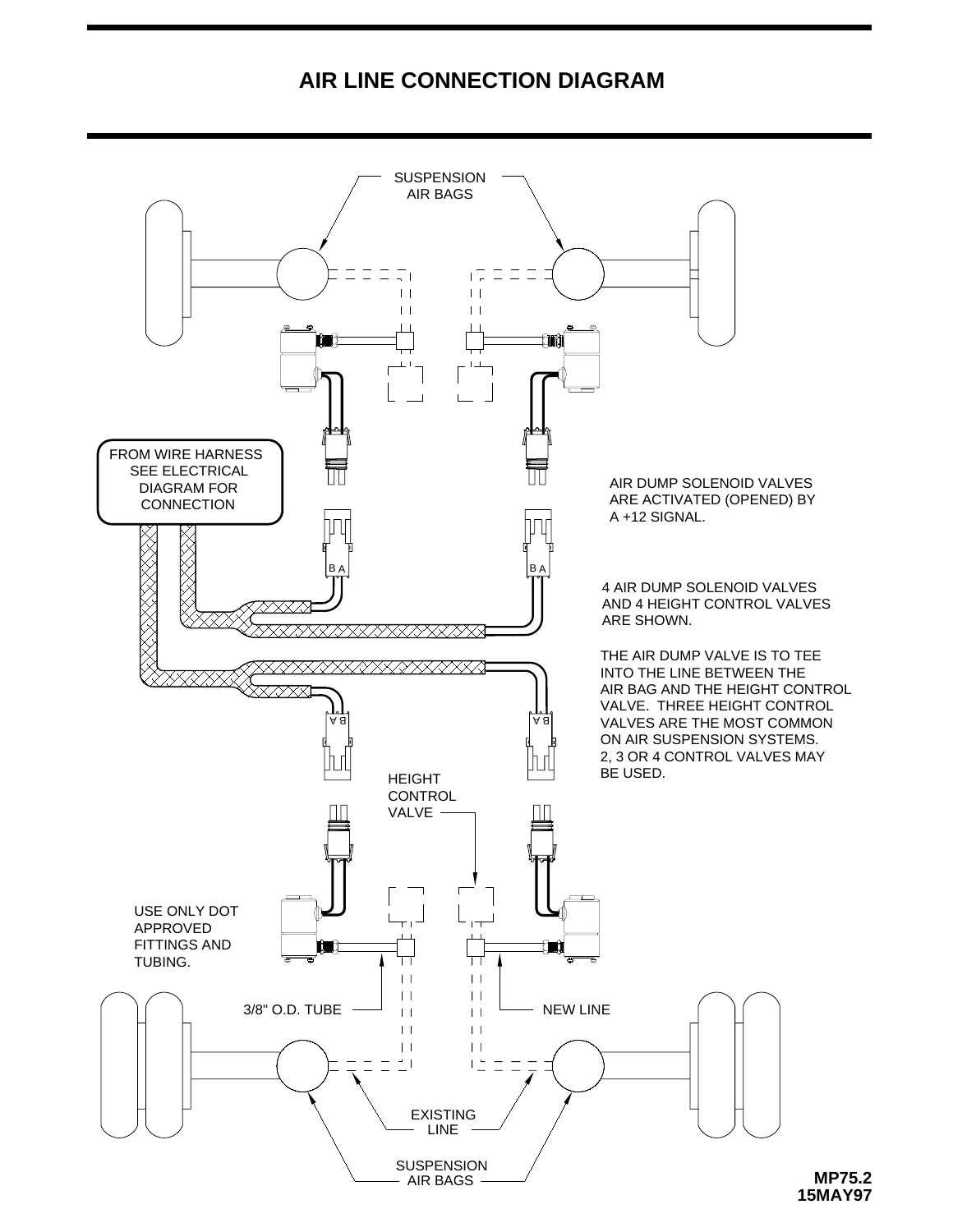## **ELECTRICAL CONNECTION DIAGRAM 200 SERIES BI-AXIS VALVE WITH SUSPENSION AIR DUMP**



**<sup>02</sup>JAN01**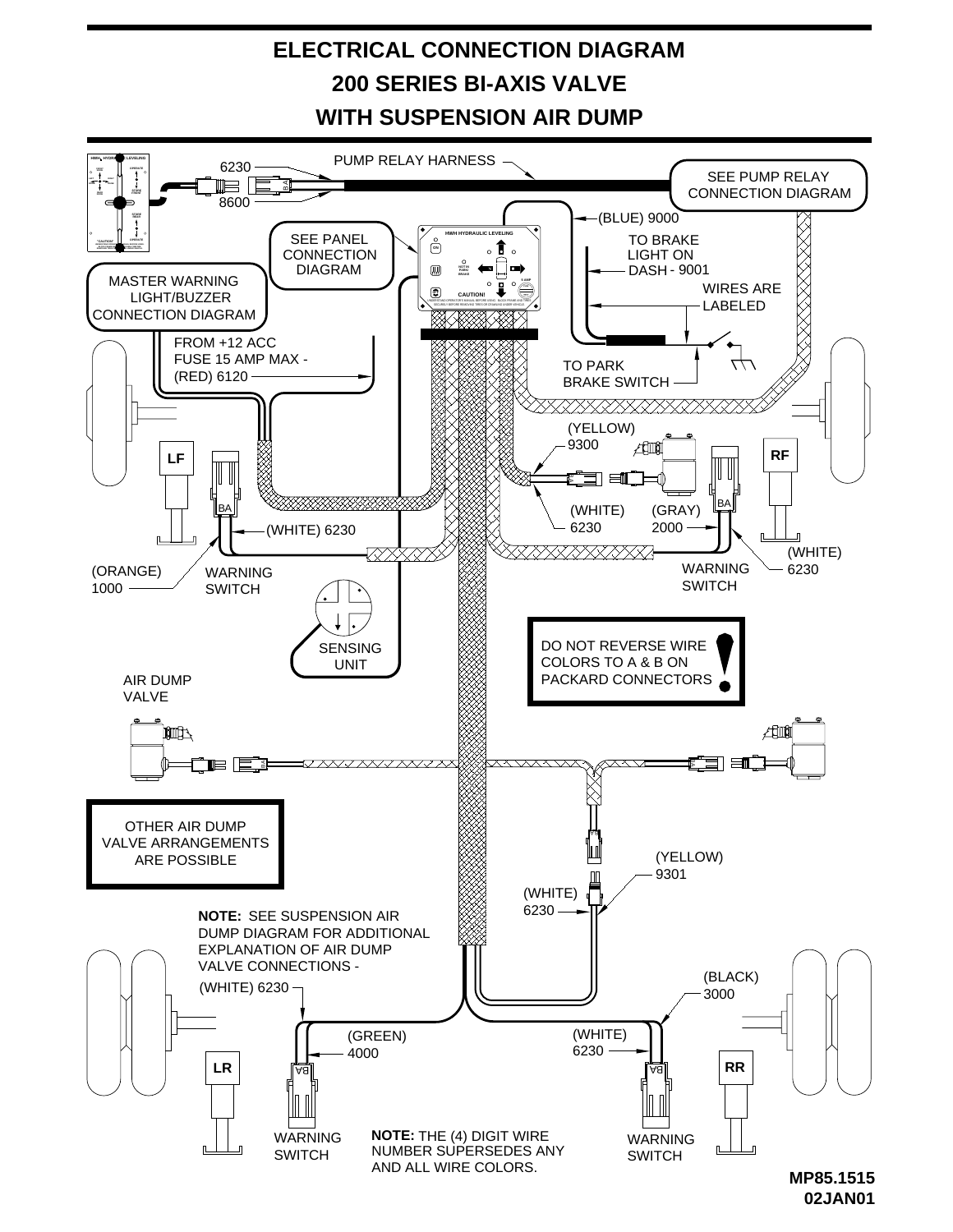#### **ELECTRICAL CONNECTION DIAGRAM BI-AXIS VALVE WITH SUSPENSION AIR DUMP 200 LEVELING SYSTEM**

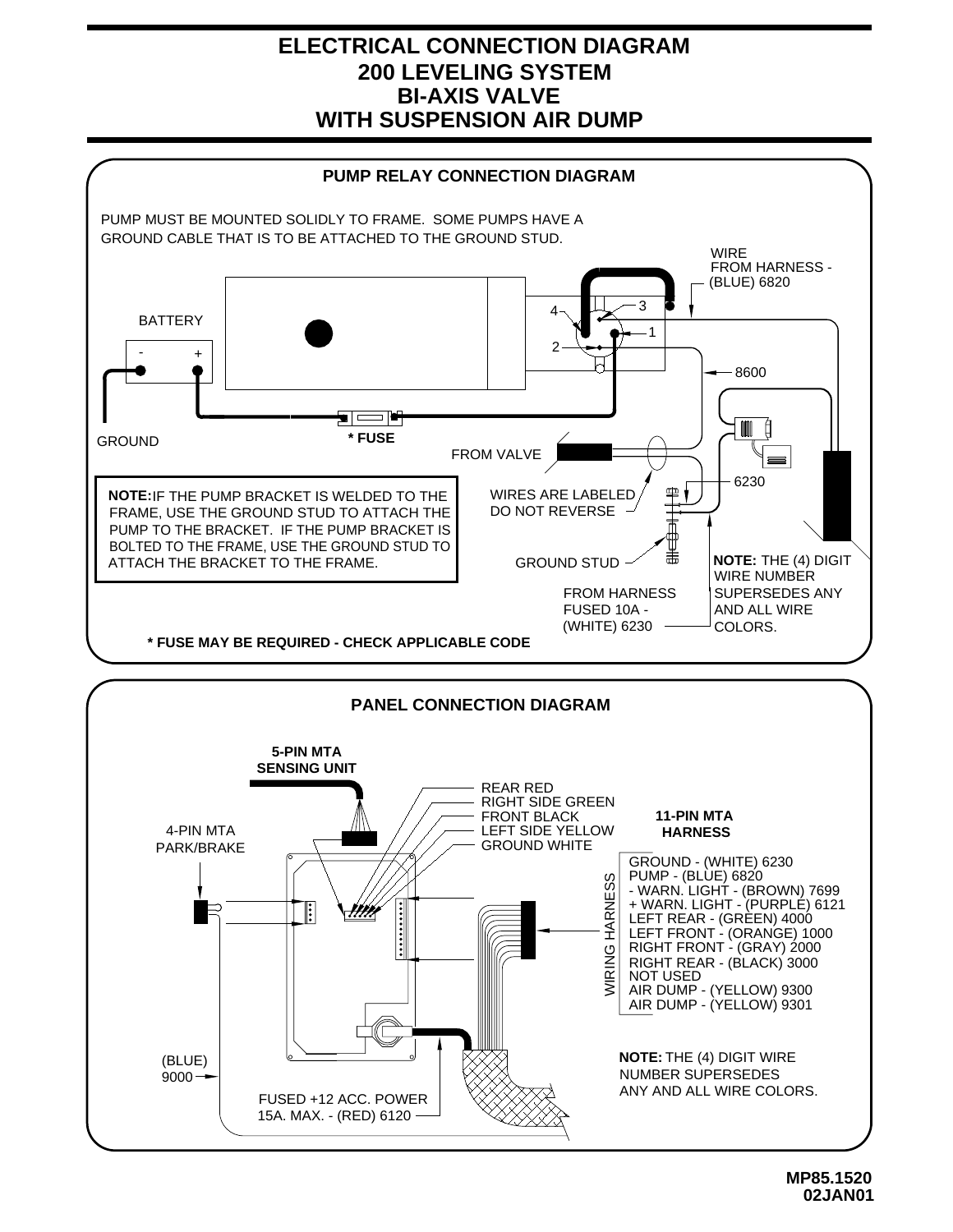

**MP85.2005 02JAN01**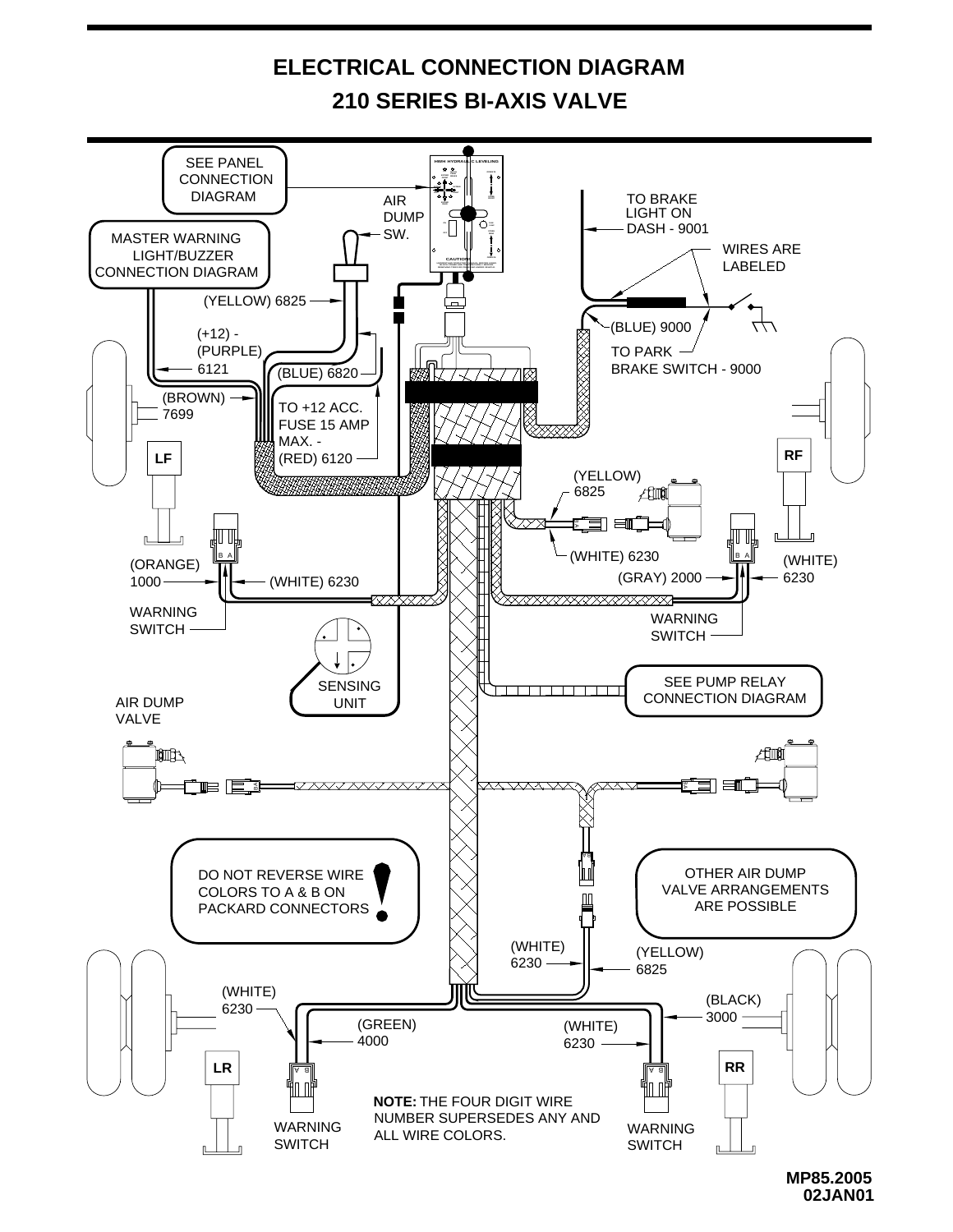#### **ELECTRICAL CONNECTION DIAGRAM 200/210/225 SERIES BI - AXIS VALVE PUMP RELAY**

#### **PUMP RELAY CONNECTION DIAGRAM**

GROUND CABLE THAT IS TO BE ATTACHED TO THE GROUND STUD. PUMP MUST BE MOUNTED SOLIDLY TO FRAME. SOME PUMPS HAVE A

#### **NOTE: THE FOUR DIGIT WIRE NUMBER SUPERSEDES ANY AND ALL WIRE COLORS.**



**TO ATTACH THE BRACKET TO THE FRAME.** 

**\* FUSE MAY BE REQUIRED - CHECK APPLICABLE CODE**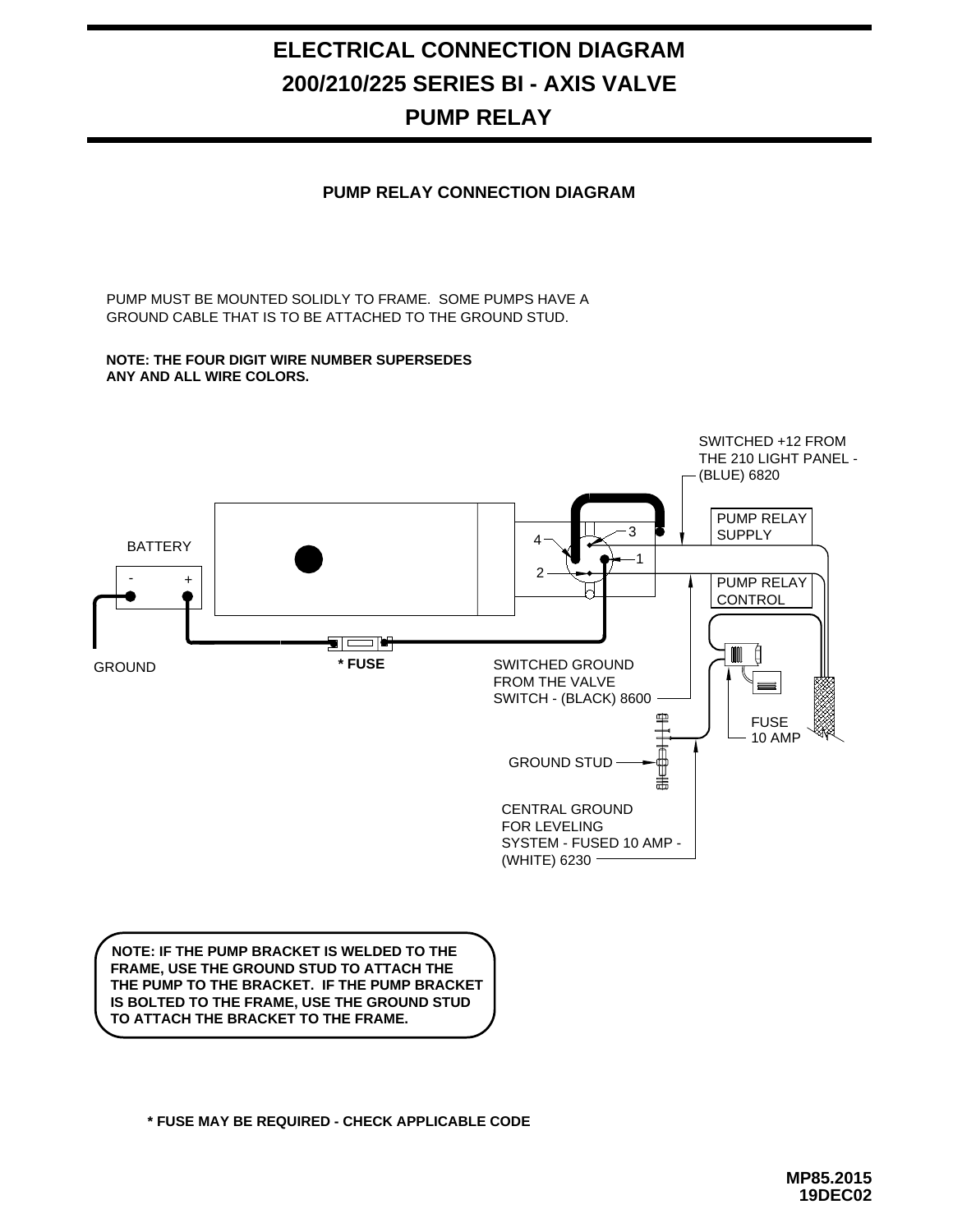## **ELECTRICAL CONNECTION DIAGRAM 210 SERIES PANEL CONNECTIONS**

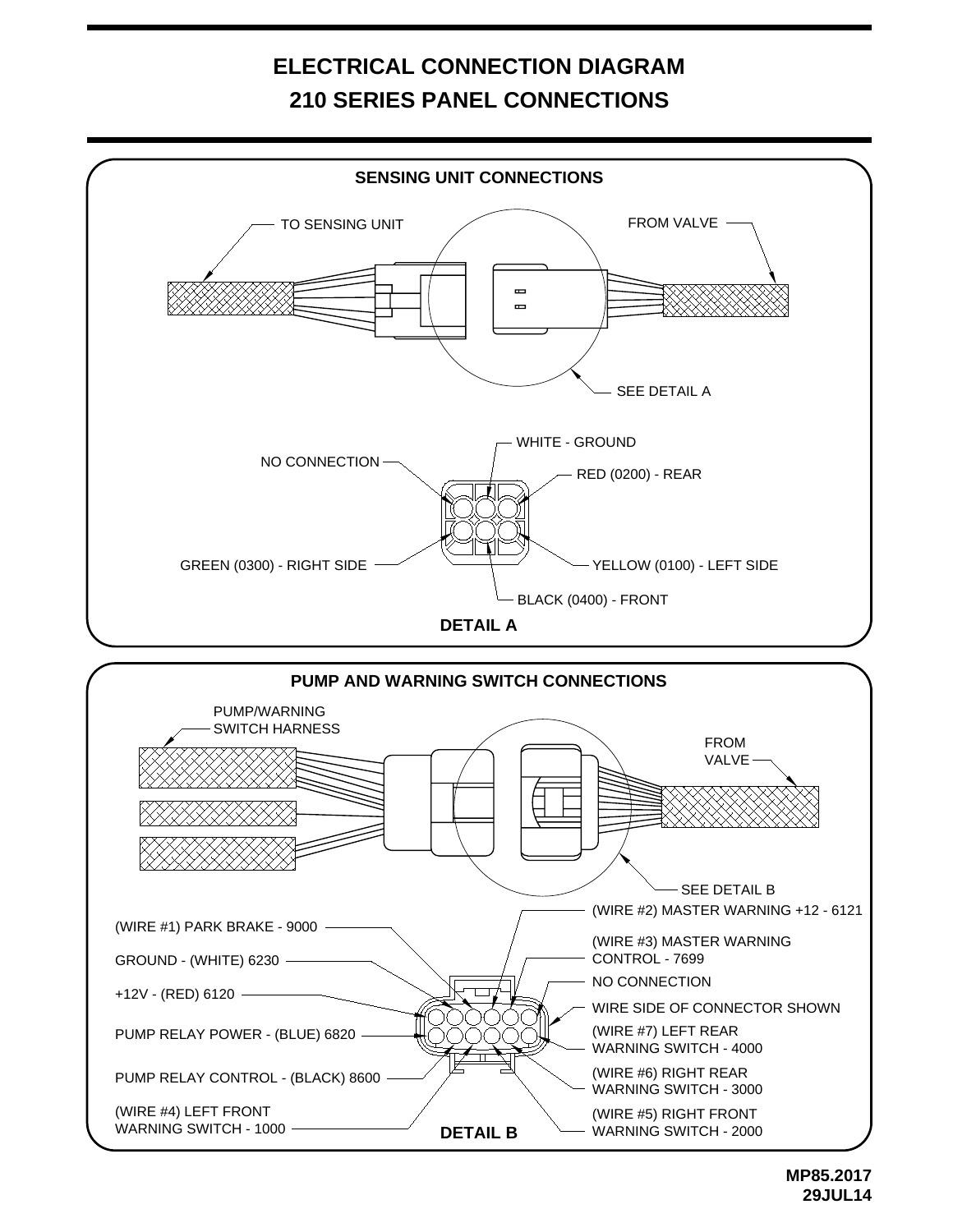# LIGHT PANEL



**MP85.201D 02JAN01**

## **ELECTRICAL CONNECTION DIAGRAM 210 SERIES LEVELING SYSTEM**

**LIGHT PANEL**

**HWH HYDRAULIC LEVELING**

EXTEND

ON NOTIN<br>EXTEND PARK/<br>FRONT BRAKE NOT IN

> $\circ$ ∼

٥  $\circ$ 

 $\bigcirc$ 

OPERATE

 $\circ$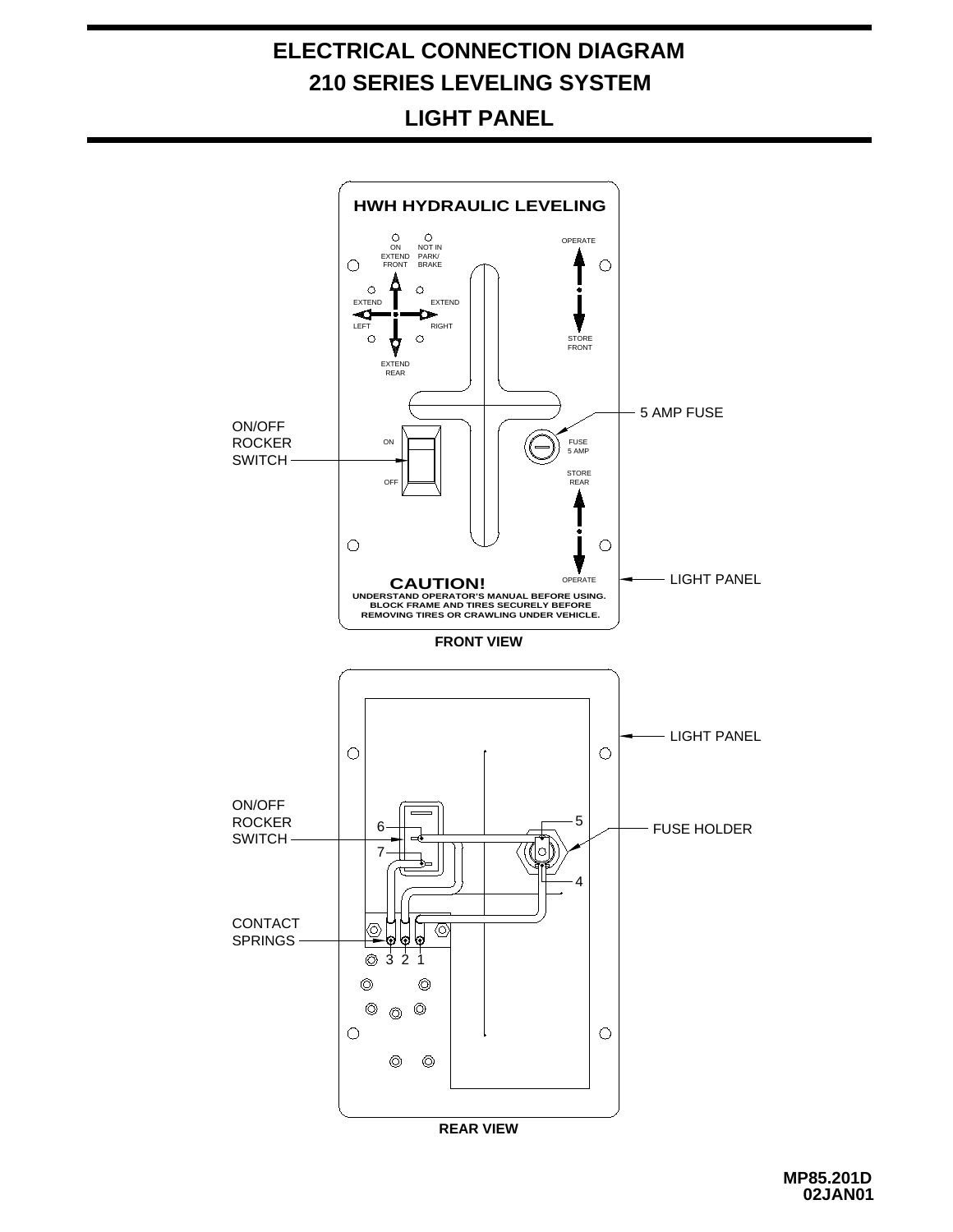### **ELECTRICAL CONNECTION DIAGRAM 210 SERIES LEVELING SYSTEM VALVE BOX**

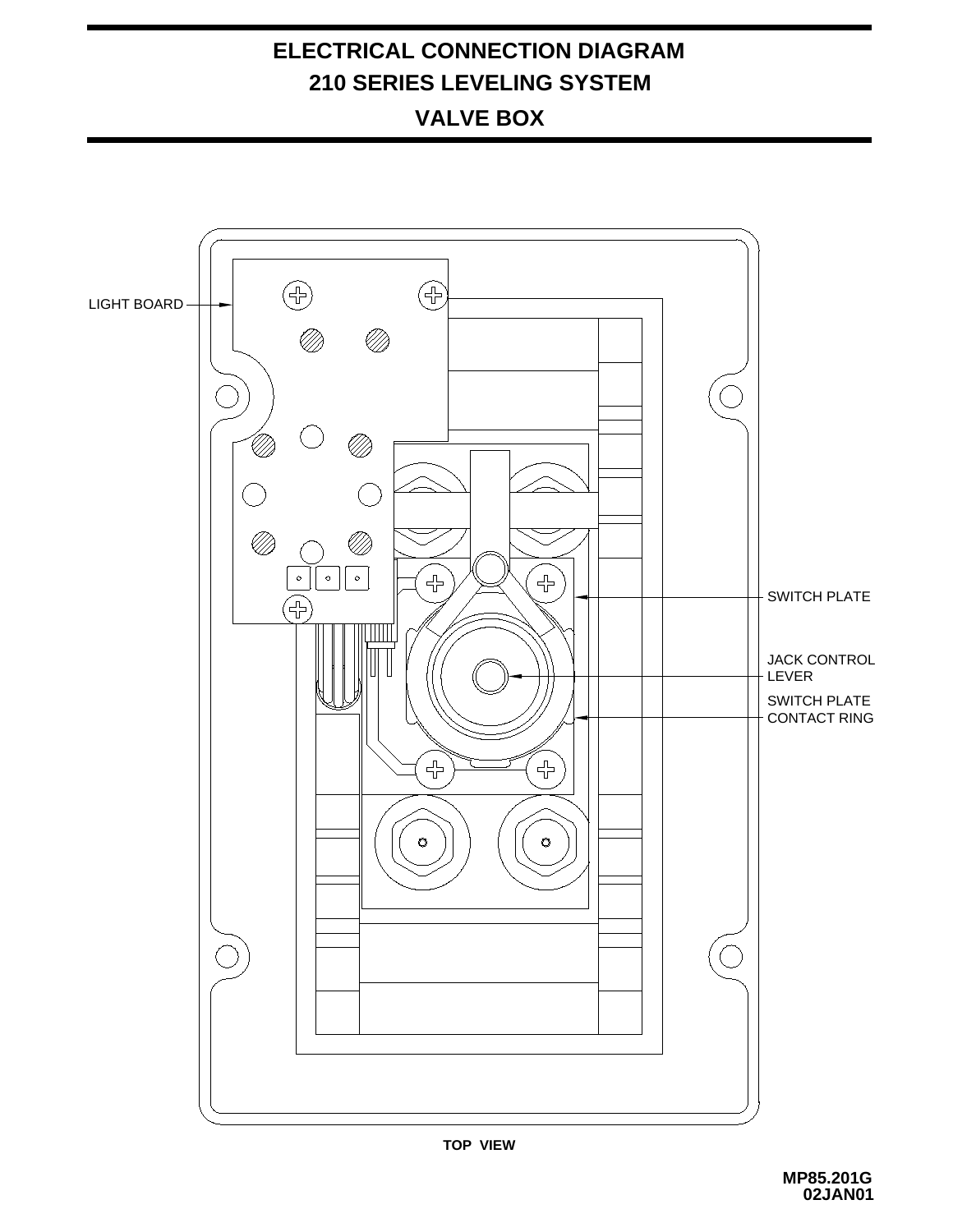

# **ELECTRICAL ELECTRICAL SCHEMATIC - 210 SERIES** LIGHT PANEL **LIGHT PANEL** SCHEMATIC  $\blacksquare$ **210 SERIES**

MP85.2025<br>02JAN01 **MP85.2025**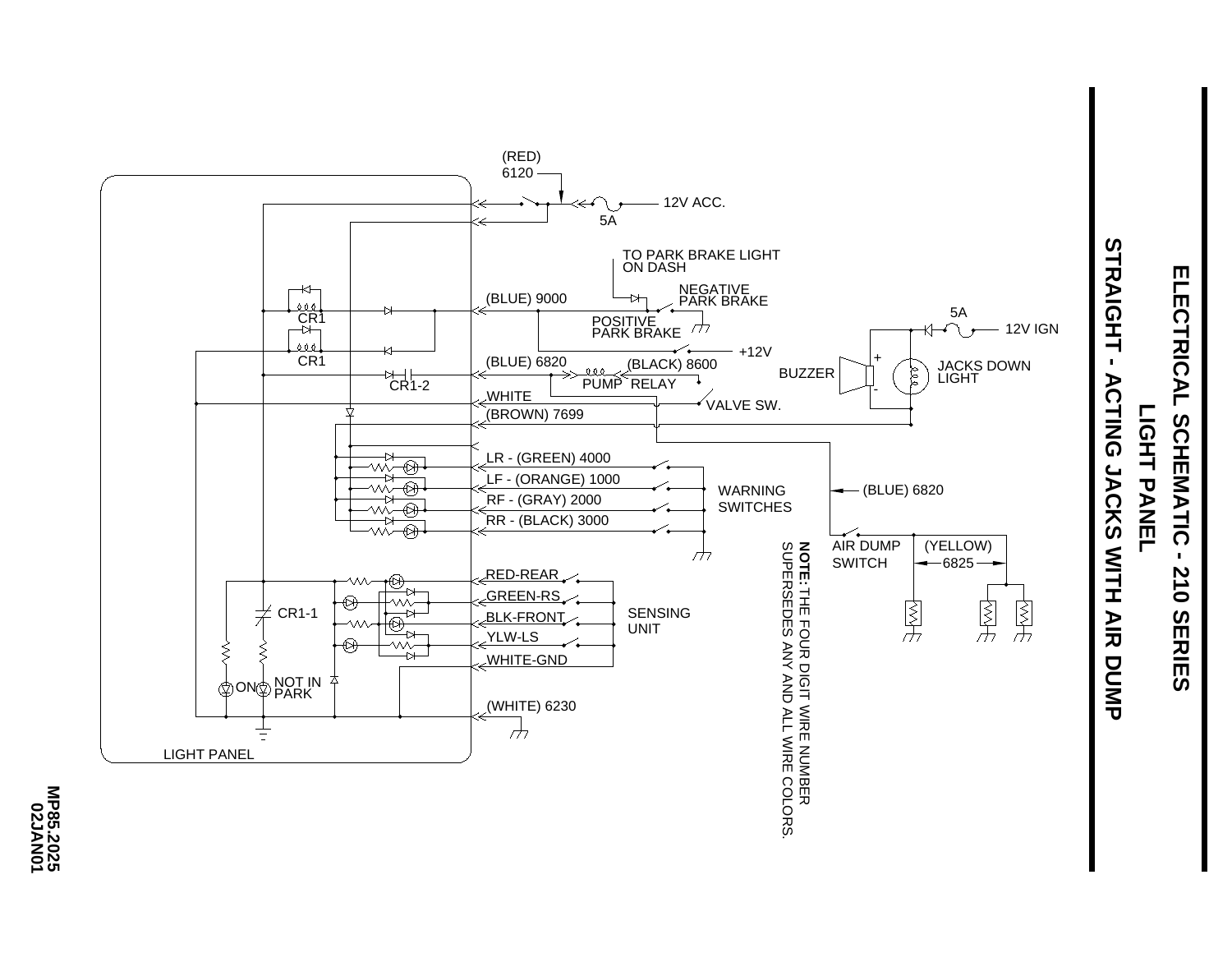

# **XIOS-DONN JACKS MILH AIR KICK-DOWN JACKS WITH AIR DUMP FEATURE** ELECTRICAL SCHEMATIC **ELECTRICAL SCHEMATIC - 210 SERIES LIGHT PANEL** LIGHT PANEL  $\blacksquare$ **DUMP FEATURE 210 SERIES**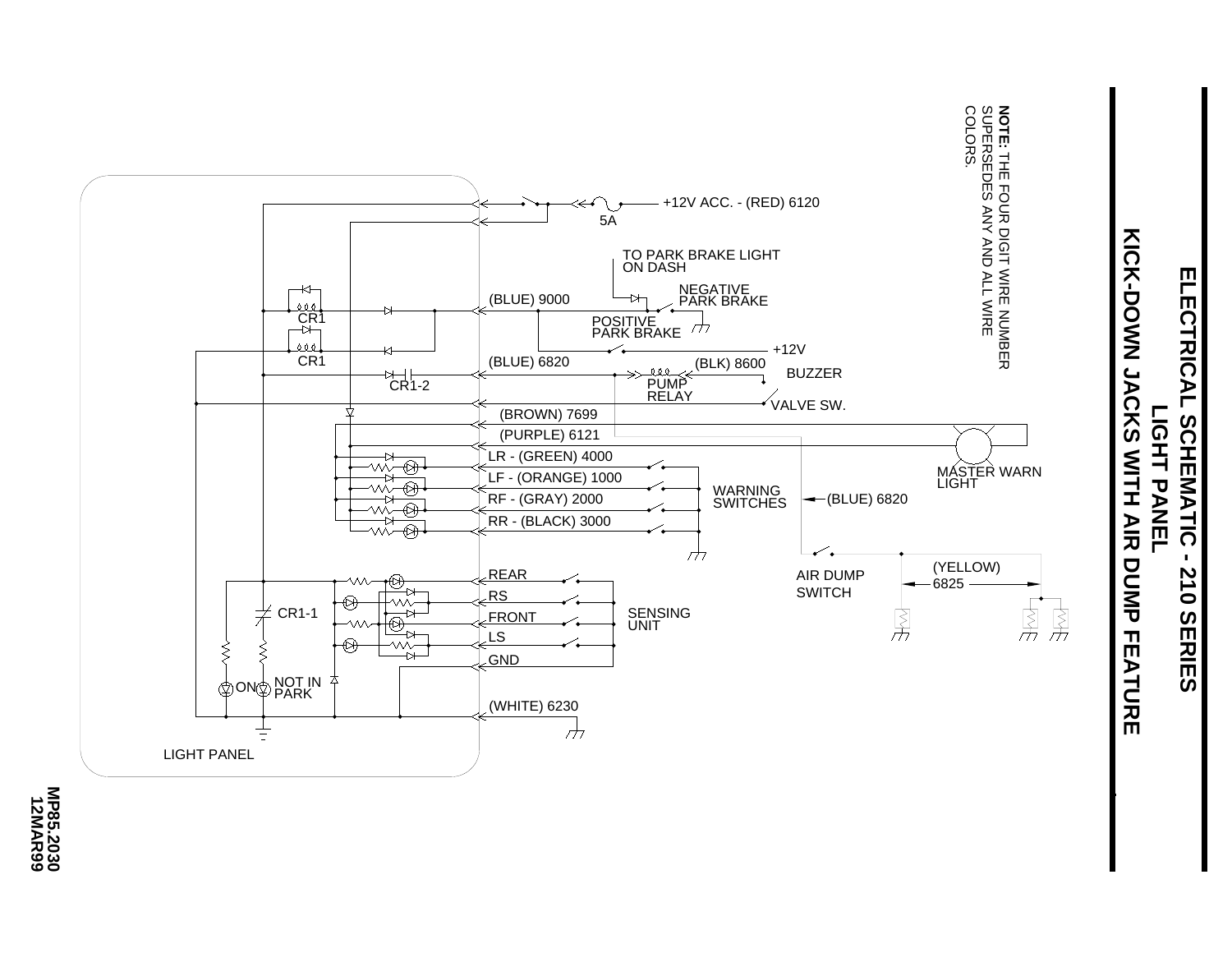

**200 SERIES LEVELING SYSTEM LIGHT PANEL ELECTRICAL SCHEMATIC ELECTRICAL LEVELING** SYSTEM LIGHT PANEL SCHEMATIC

**200 SERIES** 

**02JAN01**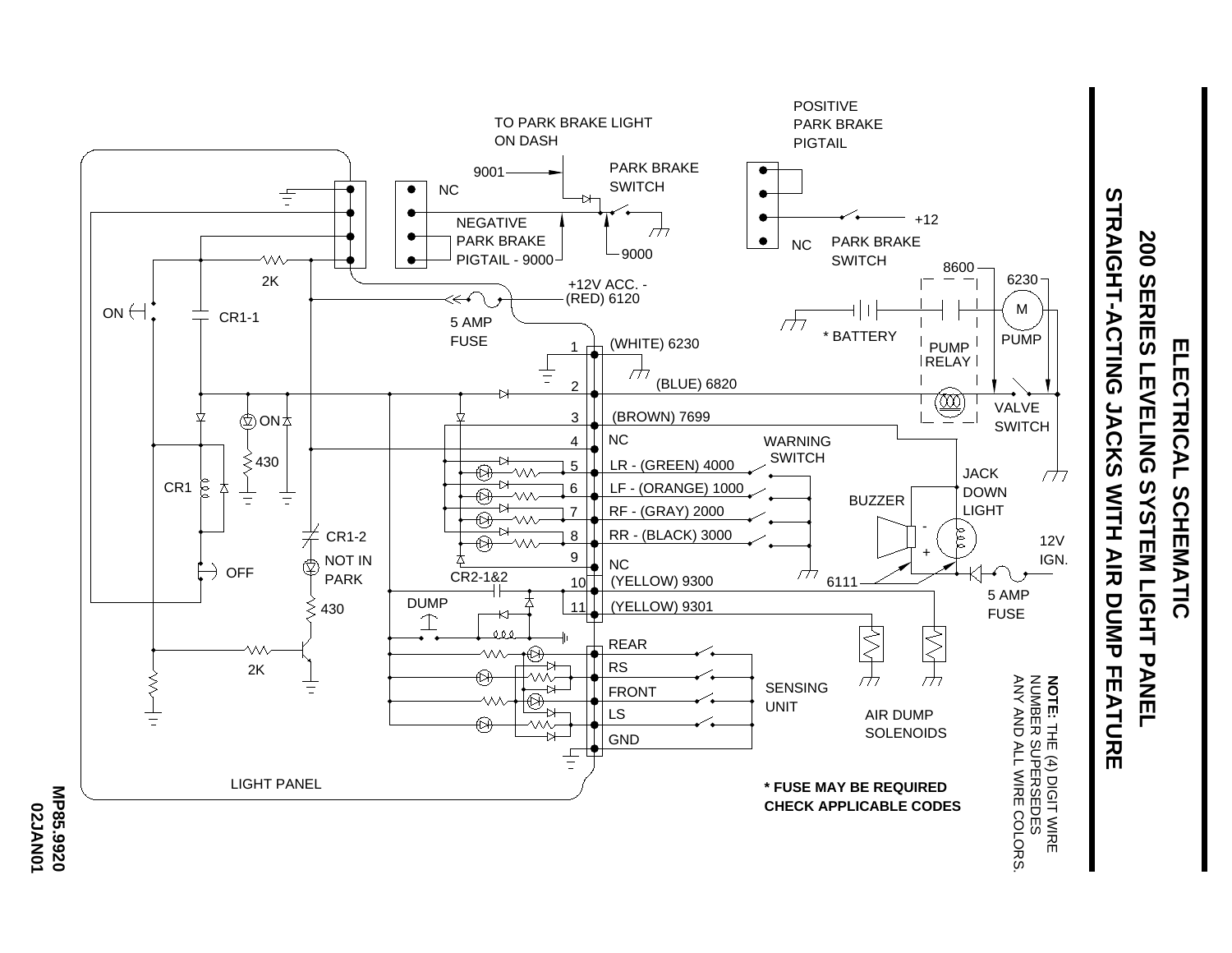

**13JAN99**